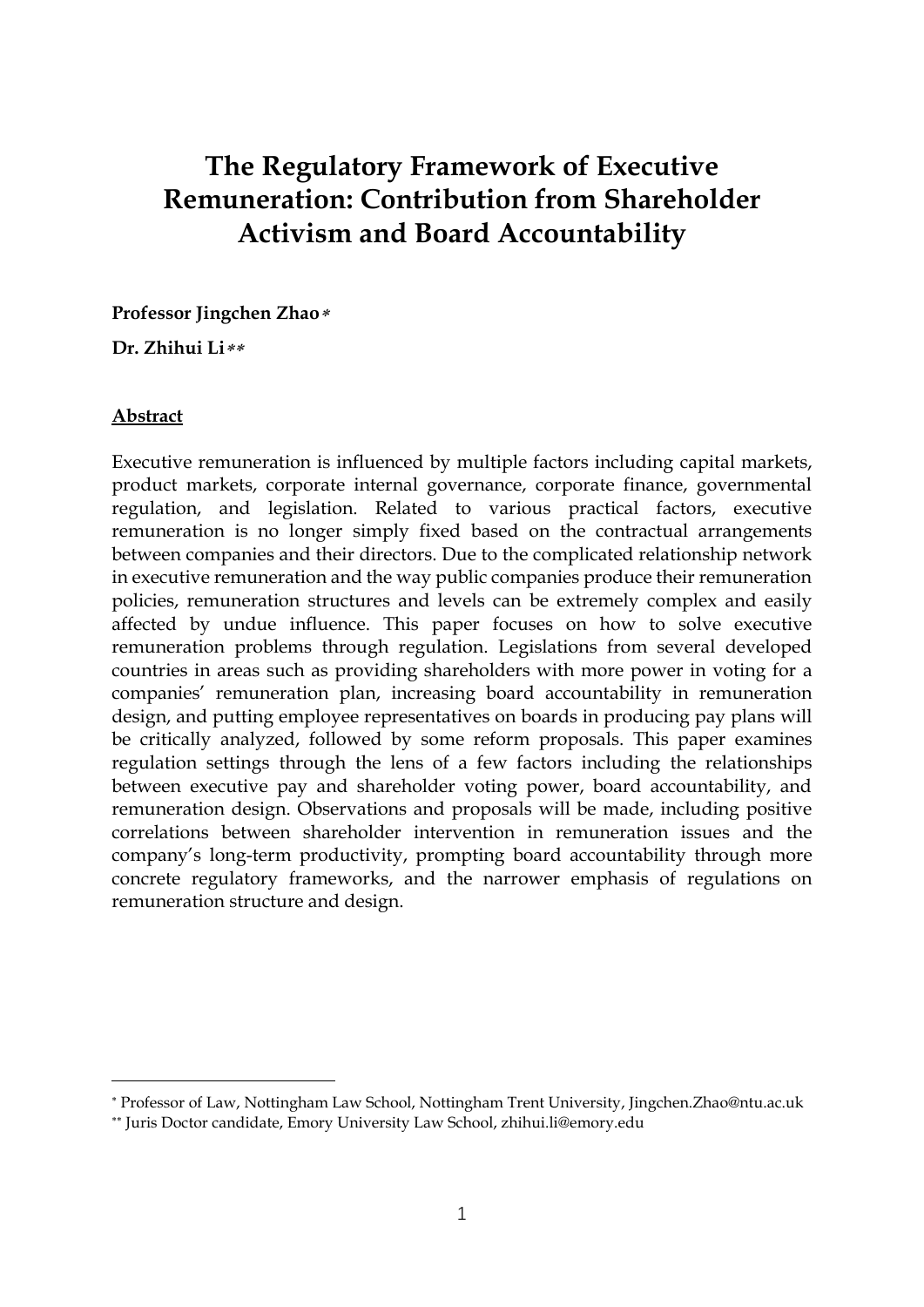## **Introduction**

The economist Roger Bootle once argued that "the level of executive pay is a total and complete scandal. There is a real crisis of capitalism about all this. Where people are paying themselves tens of millions of pounds, it adds up to a form of expropriation".<sup>1</sup> The High Pay Commission in the UK emphasized that excessively high pay is "a symptom of a wider market failure based on a misunderstanding of how markets work at their best."<sup>2</sup> According to the Commission's investigation, in 2011, even though economic growth was slow, executive remuneration in FTSE 100 companies<sup>3</sup> had risen by 49% on average, compared with a 2.7% average increase in employees' payments.<sup>4</sup> It was suggested that the growing income gap between top executives and average employees might pose a threat to companies' long-term interests.<sup>5</sup>

In order to have a better understanding of the executive compensation problem, it is essential to undertake an in-depth analysis of the rationale for the awarding of compensation. In the UK, the Corporate Governance Code defines the board's role as "to provide entrepreneurial leadership of the company within a framework of prudent and effective controls which enables risk to be assessed and managed". <sup>6</sup> Directors owe fiduciary duties to their companies, as well as a duty of care.<sup>7</sup> The duty to avoid conflicts in the scope of fiduciary duties<sup>8</sup> in particular requires a personal obligation to practice good conscience and loyalty to the company. Because a

<sup>1</sup> Julia Finch, Jill Treanor & Richard Wachman, *Critics Unite over Executive Pay to Force the 'Aliens' of Business down to Earth*, The Guardian (Mar. 31, 2010),

[http://www.guardian.co.uk/business/2010/mar/31/myners-urges-fsa-to-investigate-shareholders](http://www.guardian.co.uk/business/2010/mar/31/myners-urges-fsa-to-investigate-shareholders-role)[role](http://www.guardian.co.uk/business/2010/mar/31/myners-urges-fsa-to-investigate-shareholders-role)

<sup>&</sup>lt;sup>2</sup> The High Pay Commission, *Cheques with balance: why tackling high pay is in the national interest* (2012), available at: [http://highpaycentre.org/files/Cheques\\_with\\_Balances.pdf](http://highpaycentre.org/files/Cheques_with_Balances.pdf) (last visited Apr. 6, 2018) <sup>3</sup> London Stock Exchange (LSE),<http://www.londonstockexchange.com/statistics/ftse/ftse.htm>

<sup>(</sup>last visited Apr. 6, 2018). FTSE 100 is the first 100 public companies listed in the LSE, FTSE 250 is the companies listed from the 101st to 250th in the LSE.

<sup>4</sup> *Id.*

<sup>5</sup> Michael C. Jensen & Kevin J. Murphy, *Performance Pay and Top-Management Incentives*, 98 J. Pol. Econ. 225, 261 (1990)

<sup>6</sup> Corporate Governance Code 2016, FRC, 2016/April, sec. A, ¶1 (Eng.).

<sup>7</sup> For example, see Companies Act 2006, c.2, §§172, 174 (Eng.).

<sup>8</sup> See Companies Act 2006, c.2, §175 (Eng.).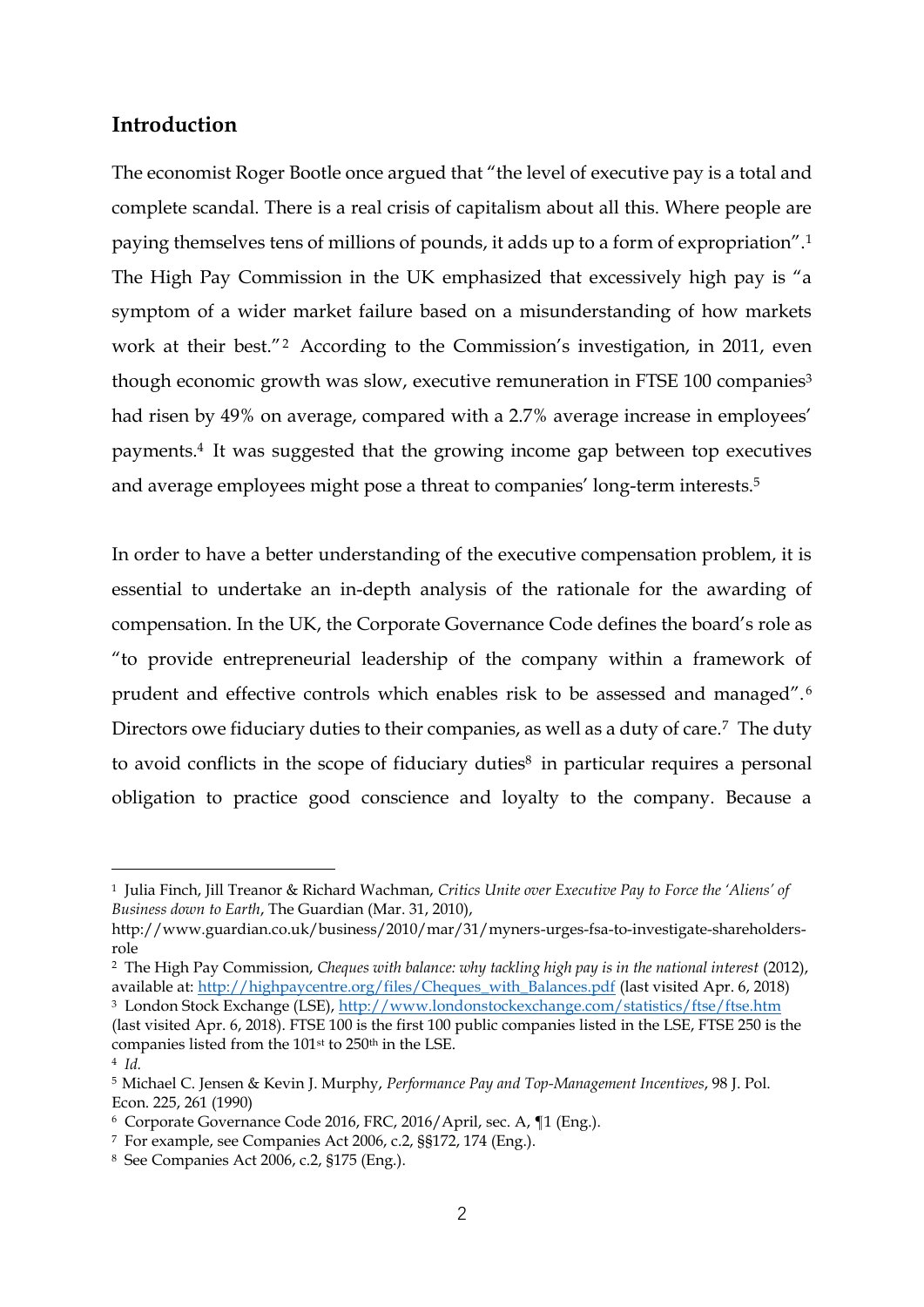"deficient" remuneration structure can encourage risk-taking and thereby cause damage to the company, $9$  directors should not be the parties who decide on the amount of their own remuneration. They should neither permit someone who is dependent on the directors to decide on their remuneration, nor receive an "excessive and unreasonable" amount of money.<sup>10</sup> Furthermore, it is often suggested that the shareholders, as the "owners" of the company, must be given the power to protect their interests, and they should have a right to express their views on executive remuneration or on the risks imposed by the company's remuneration practices.<sup>11</sup>

From a contract perspective, when directors are employed by the company they are bound by the company's articles of association. Problems may then appear if the company seeks to amend the terms of a director's remuneration without complying with the articles.<sup>12</sup> According to the Code, this problem can be resolved by introducing a claw-back provision to prevent rewards for failure.<sup>13</sup> Despite the fact that topics related to the rationale and reasons for executive remuneration have been discussed, issues of how to regulate and the forms of regulation have been rarely examined. The article aims to fill this gap.

The article will focus on the measures and trajectory of executive remuneration regulation by addressing the following research question: if regulation is appropriate and the way forward, what form should it take to solve current executive remuneration problems? The article will offer a comprehensive analysis of three concerns, including pay for underperforming executives, shareholders' difficulties in

1

<sup>9</sup> Janice S. Miller, Robert M. Wilseman & Luis R. Gormez-Mejia, *The Fit between CEO Compensation Design and Firm Risk,* 45 ACAD. MGMT. J. 745, 754 (2002).

<sup>10</sup> Joseph Lee, *Regulatory regimes and norms for directors' remuneration: EU, UK and Belgian law compared*, 13 EUR. BUS. ORG. L. REV. 599, 603 (2012).

<sup>11</sup> *Id.* at 609.

<sup>12</sup> *Id.* at 612.

<sup>13</sup> FRC, *supra* note 6, Schedule A ("Consideration should be given to the use of provisions that permit the company to reclaim variable components in exceptional circumstances of misstatement or misconduct");

*Note,* about Claw-back, *see* David. L. Scott, Wall Street Words: An A to Z Guide to Investment Terms for Today's Investors, 63 (3rd ed. 2003) ("A claw-back is required when managers take a contractual share of early investment gains that are subsequently reduced by losses").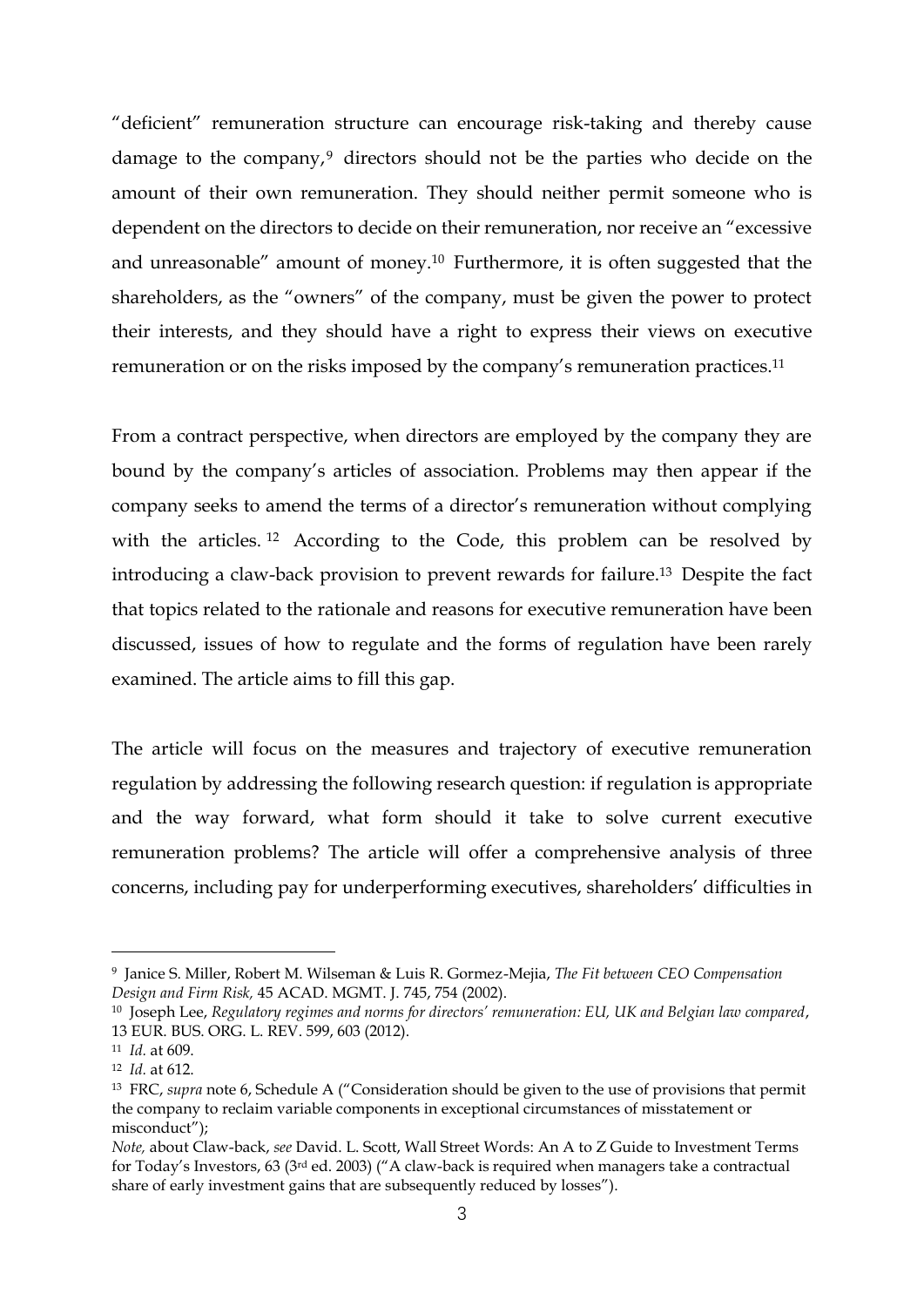understanding pay reports, and the increasing pay gaps between executives and formal employees, followed by a critical analysis of possible solutions.

Looking at the current attempts at legislative reform in this arena, the aims of governments in reforming executive remuneration practice are to promote long-term success for their public companies and economies, using the method of providing shareholders with stronger powers to securitize executives' pay. To empower shareholders with more voice on directors' remunerations, a "say on pay" regime has become a global trend as an attempt to solve executive remuneration problems. However, this global trend is subject to a number of uncertainties, such as: Is shareholder empowerment in terms of a say on pay able to assure long-term productivity? If the empowerment is not as useful as governments think, are there any other methods within the domain of corporate governance to ensure pay for performance? Will board accountability to shareholders in relation to executive pay be sufficient to improve pay design? We will address these questions in this article, in order to provide a comprehensive answer to the issue of how to regulate remuneration.

A functional and effective mechanism for setting executive remuneration will be proposed in a normative way. If agency theory and managerial theory can be used as theoretical bases to prove that pay for performance is the final goal of setting executive managers' remuneration, an effective way to achieve this final goal should be proposed. The focus of this article is on how to achieve this goal effectively and efficiently, together with the challenges of designing a more appropriate and workable remuneration system. The requirements for forming a good remuneration system will be discussed from several perspectives, such as the vesting period design of long-term incentive plans, the balance between motivation and punishment, and non-financial incentives in executive pay.

We will consider the central relationships that emerge from practical factors between executive pay and shareholder intervention, board accountability and shareholder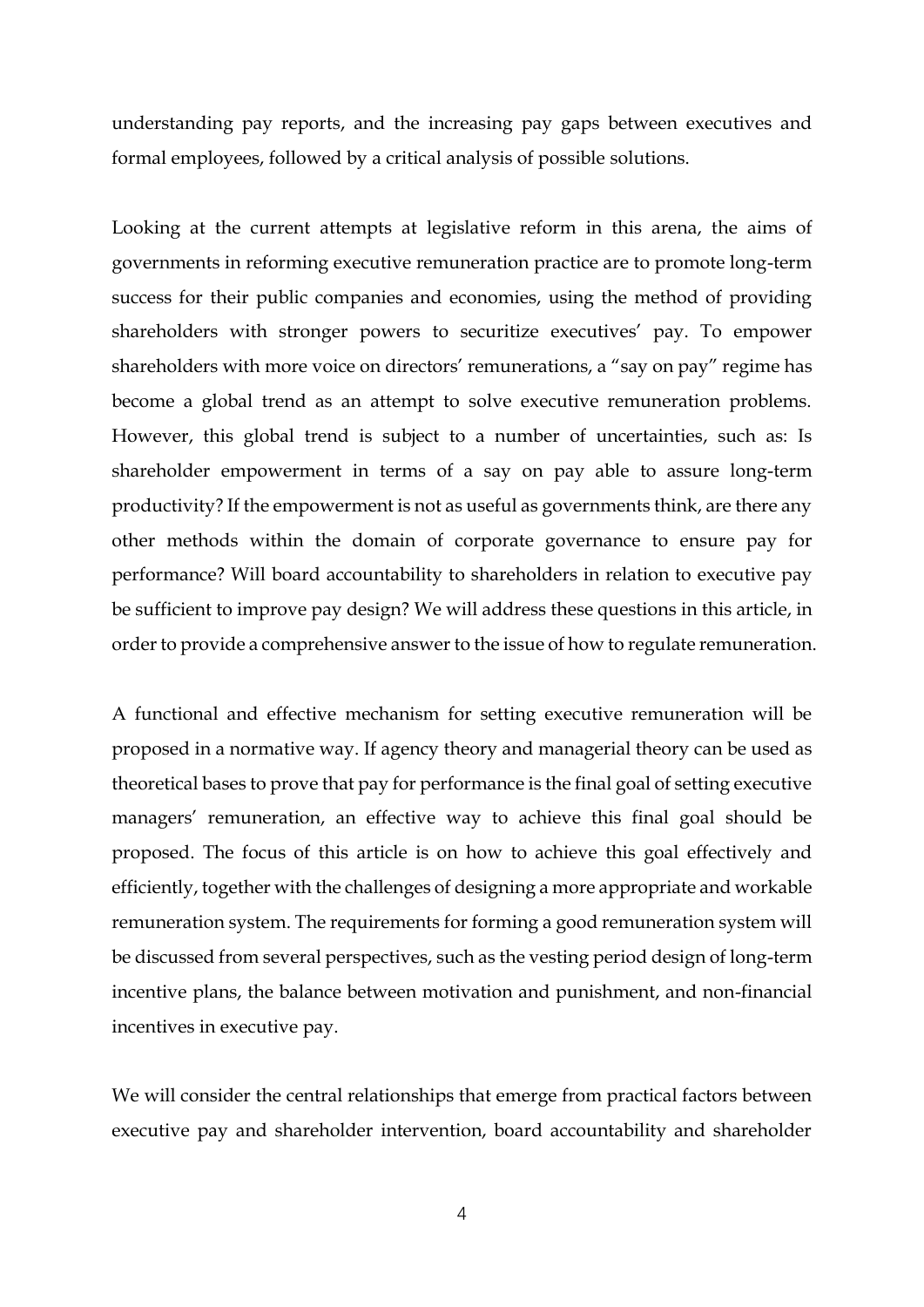participation. Good pay practices will be analyzed from the perspectives of the shareholders, the executive directors, the board, and employees.

This article is an original attempt to establish a more effective regulatory framework for executive remuneration problems through shareholder empowerment, board accountability, and executive remuneration design. Current executive remuneration problems are categorized into two perspectives: pay for underperformance and deficient remuneration structures. Building on existing research on current regulatory methods to solve remuneration problems and improve the system's effectiveness, this article makes some original contributions to establishing detailed proposals for better regulatory frameworks and legislative instruments in a few respects. These include adjusting shareholders' voting rights and participation in voting for executive remuneration policies, emphasizing the board's remuneration reporting and liabilities for directors' failures in negotiating remuneration design, and improving remuneration design by requiring longer holding periods of executive's incentive equities in the company.

The article is organized in three subsections. After the introduction, Section I will explore the rationale for having a shareholder say on pay. It will suggest that having shareholder power over remuneration policy making will not be harmful to the company's long-term productivity. Arguments will be made to support the point that shareholders, as a whole, belong to a separate group in corporate governance that tends to focus on the company's long-term success. The advantages and disadvantages of shareholder empowerment will be discussed from the say on pay experiences of the UK and the US. This section will demonstrate that shareholder intervention has a positive influence over issues of executive remuneration. This section will also provide several suggestions for shareholders about how to improve their intervention.

Section II will provide a discussion about the need for board accountability. Contrary to shareholder empowerment, director primacy suggests that executive remuneration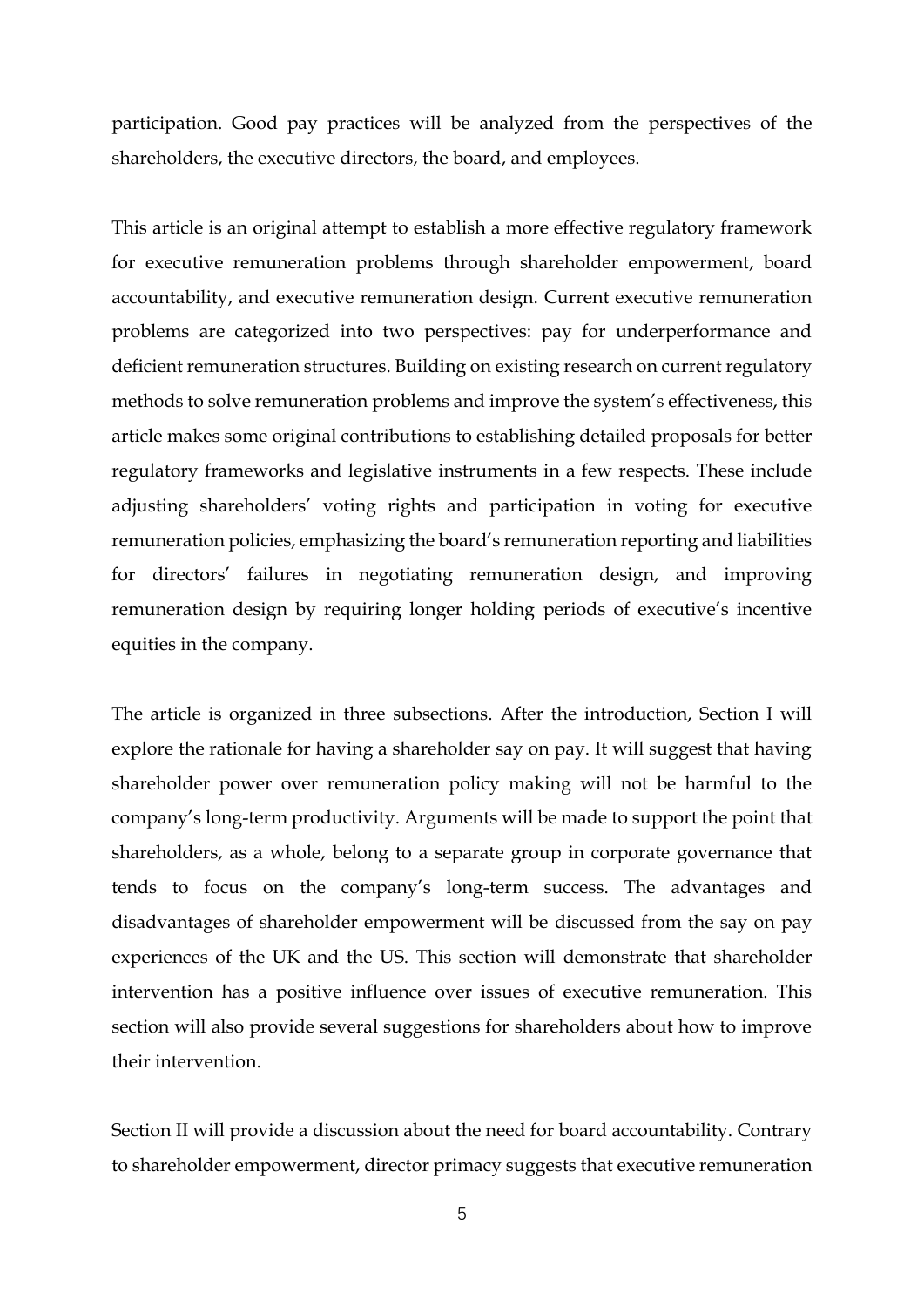should not be subject to much, if any, interference from shareholders. This section will provide evidence that board accountability is not adequate to solve remuneration problems and to promote a company's long-term success without regulatory intervention. Problems and good examples of ways to solve these issues will be investigated, and several suggestions will be provided for how to improve accountability. Along with the suggestions provided in Section I, several principles will be suggested for how to improve the board's service when making remuneration reports.

Section III will provide proposals for improving executive remuneration pay plans. A summary of regulatory suggestions will provide guidance for how to adjust the pay structure to align pay and performance based on the spirit of company law and empirical evidence.

Additionally, fairness issues in pay will be investigated. There will be a discussion around employees participating in executive pay design and practice. The shareholders' say on pay, as a comparatively practical method to monitor executive pay, has not been recognized as the only way to solve compensation problems. The notion of having an employee say on pay has been mentioned by many scholars, although a workable method is difficult to be established. Some suggestions for how to achieve a broader scope of say on pay will be provided in Section IV.

## **1. Shareholder Say on Pay**

#### **1.1 Shareholder Power and Long-Term Success**

Shareholder empowerment is a notion that legislation can adopt in order to provide investors with the power to monitor management issues in companies. However, a consensus has not been reached on the efficiency and effectiveness of shareholder intervention in companies. Evidence from the financial crisis 2008 showed that shareholders in the UK's public companies were provided with a greater scope of power under company law and corporate governance in comparison with the US.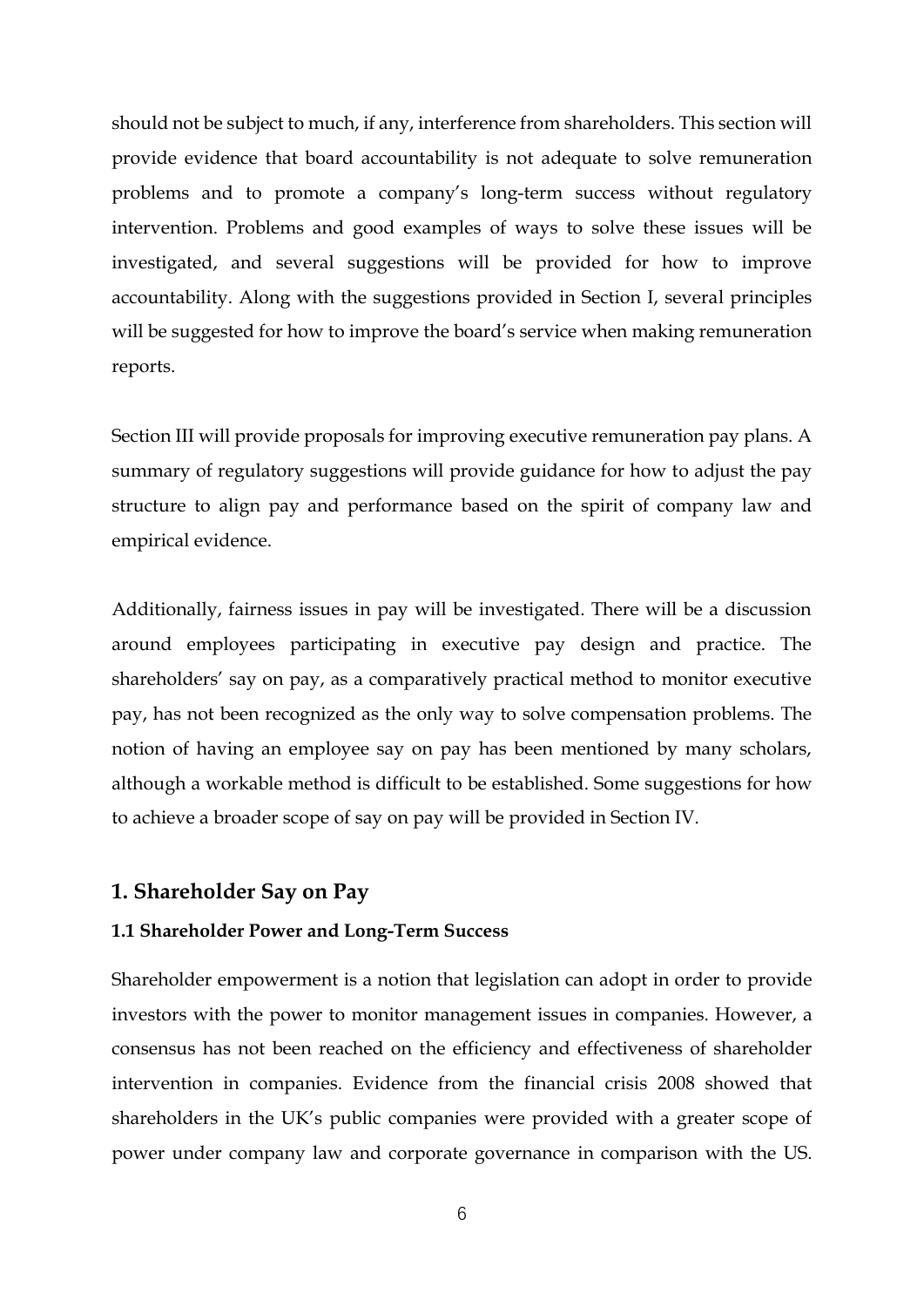However, stock prices fell faster in the UK than they did in the US during 2008, which led to a financial crisis in the UK as serious as that in the US.<sup>14</sup> In terms of the history of UK company law legislation, it would be misleading to say that the basic features of modern companies, such as their separate personality, centralized management, limited liability, and the free transfer of shares, have evolved together to form today's corporate model. <sup>15</sup> Nonetheless, these basic features were generated by law at different times and adjusted to later environments.<sup>16</sup>

The two most common approaches created by company law legislations to enable shareholders to intervene in the management of companies include the exit channel and the voting channel. <sup>17</sup> In public companies, shareholders can express their dissatisfaction and subsequently make an impact on managerial decisions by threatening to sell their shares, which may lead to a drop in the share price. This may not only make the managers concerned about their incentive equity compensation, but also have negative effects on the reputation of the company<sup>18</sup> and ultimately on the reputations of the managers. The other way is for shareholders to express their opinions by voting against certain board decisions or directors at shareholders' meetings.<sup>19</sup> The shareholders' say on pay is one factor in the second channel.

In addition to agency theory, the high liquidity of capital markets also has a huge impact on the trajectory of corporate law and governance development. <sup>20</sup> The

<sup>14</sup> Brian Cheffins, *Did Corporate Governance "Fail" during the 2008-9 Stock Market Meltdown?*, 124 ECGI

L. Working Paper 6 (2009)

<sup>15</sup> Simon Deakin, *Corporate Governance and Financial Crisis in the Long Run*, 417 U. of Cambridge Working Paper CTR. for BUS. RES. 6 (2010)

<sup>16</sup> *Id*.

<sup>17</sup> Konstantinos Stathopoulos & Geoigios Voulgaris, *The Impact of Shareholder Activism: The case of sayon-pay,* 24 CORP. Governance: An INT'L REV. 359, 360 (2015).

<sup>18</sup> Alex Edmans, *Blockholder Trading, Market Efficiency, and Managerial Myopia,* 64 The J. of FIN. 2481, 2493 (2009); See also Anat R. Admati & Paul Pfleiderer, *The Wall Street Walk and Shareholder Activism: Exit as a form of voice* 22 REV. of FIN. STUD. 2445, 2476–77 (2009).

<sup>19</sup> R. Ashraf, N. Jayaraman & H.E. Ryan. Jr., *Do Pension-related Business Ties Influence Mutual Fund Proxy Voting? Evidence from Shareholder Proposals on Executive Compensation*, 47 J. of FIN. & Quantitative Analysis 567, 573 (2012)

<sup>20</sup> Simon Deakin, *supra* note 15, at 8.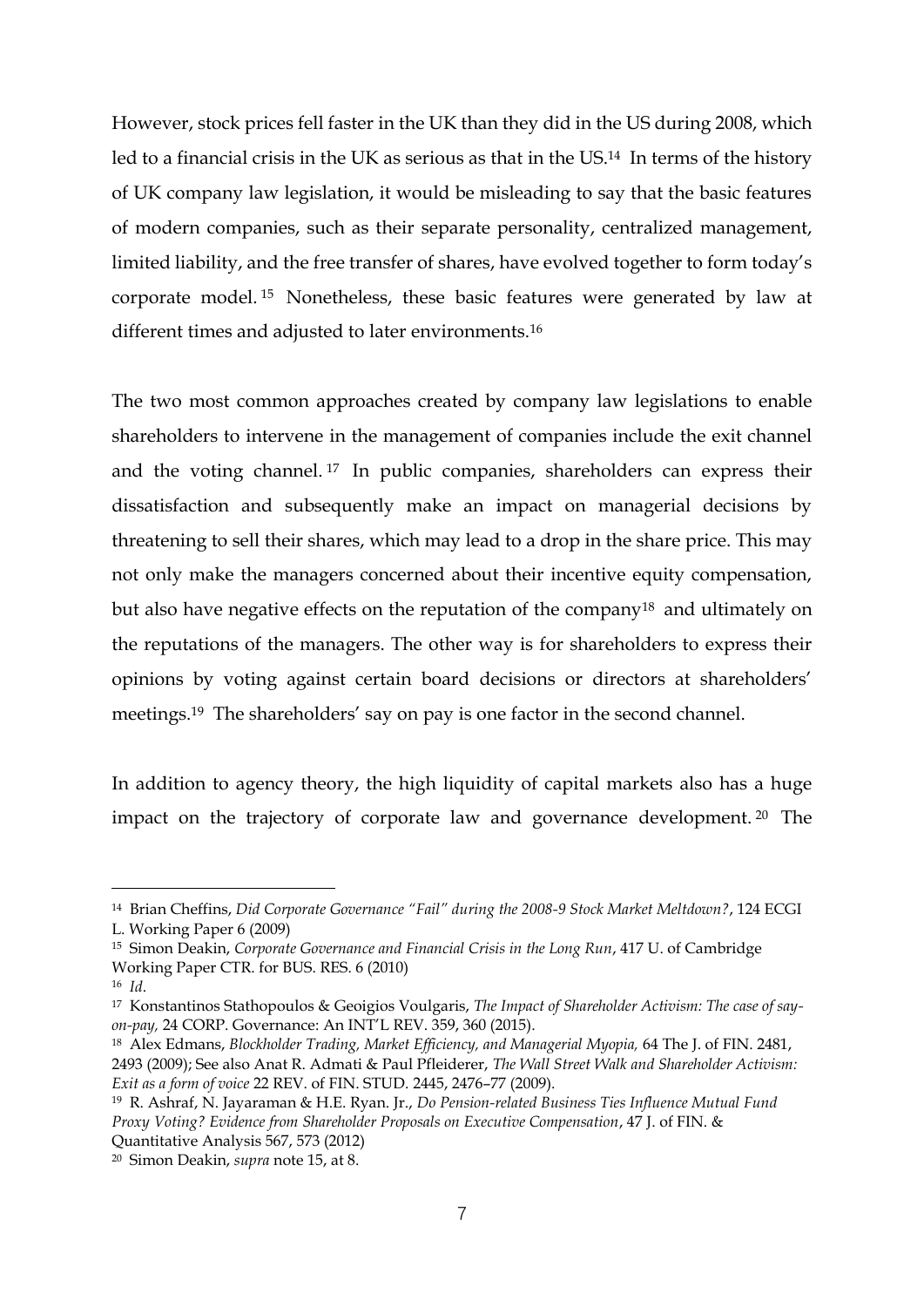financial crisis 2008 generated huge concerns that the increasing liquidity of capital markets changed the ownership pattern of public companies—from family members to institutional shareholders through widely diversified pension funds and mutual funds.<sup>21</sup> Furthermore, there is a trend for shares to be held for relatively short periods, including those owned by institutional shareholders such as hedge funds, insurance policies, and securitized instruments.<sup>22</sup> With the rapid increase of equity liquidation, the use of shareholder power can become complicated. Since these shareholders make the presumption that their investments will only stay for a short time in one company, it is be doubtful whether they will focus on the companies' long-term interests when they vote on corporate policies, being more likely to sell their shares and terminate their interest in the company.

Say on pay reforms, which enhanced shareholders' powers to improve board accountability in the 1970s and the early 1990s, may have already conferred too much power on the shareholders. <sup>23</sup> It has been suggested that these reforms may be erroneous in regulating shareholders' power. For example, institutional shareholders, who are more likely to make informed decisions, tended to see their equity capital contribution decline during the financial crisis. Moreover, providing them with more power for intervention in management may cause other problems<sup>24</sup> such as shortterm rent-seeking behaviors and sudden extractions. Nonetheless, it may be too arbitrary to deny the necessity for regulations giving shareholders powers to influence public companies. This can be explained by exploring the methods by which shareholders can intervene in the management of companies.

Despite the fact that shareholder empowerment has been questioned in terms of whether it can be used to promote long-term productivity, it is accepted that

<sup>21</sup> *Id*.

<sup>22</sup> Leslie Hannah, *The Divorce of Ownership from Control 1900: Re-calibrating Imagined Global Historical Trends,* 49 BUS. HIST. 404, 411 (2007).

<sup>23</sup> Biagio Marino, *Show Me the Money: The CEO Pay Ratio Disclosure Rule and the Quest for Effective Executive Compensation Reform,* 85 Fordham L. REV. 1355, 1362 (2016).

<sup>24</sup> Simon Deakin, *supra* note 15, at 9.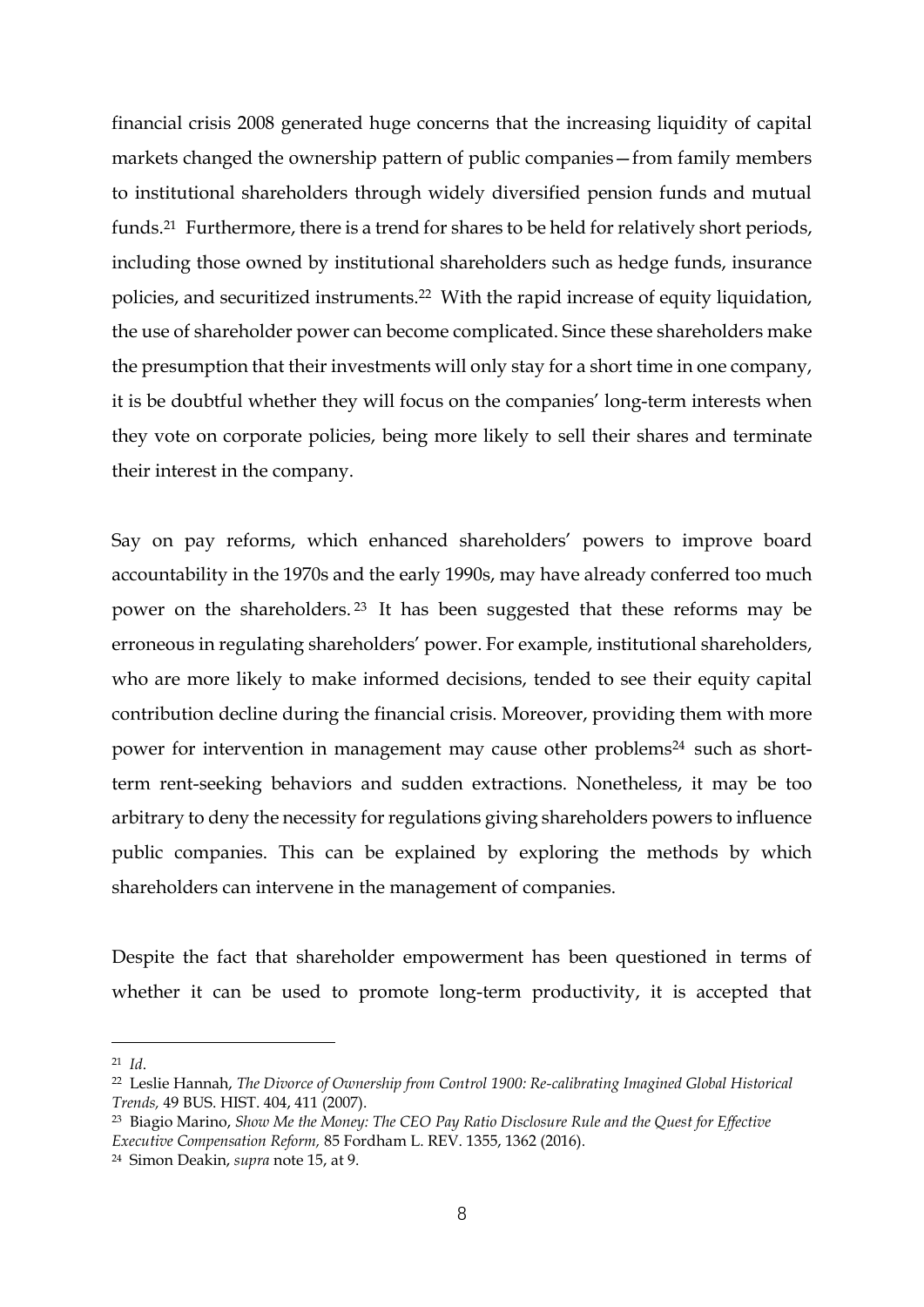shareholder engagement can be helpful in preventing companies from pursuing short-term success. In the words of Roger Barker, Director of Corporate Governance of the Institute of Directors of Corporate Governance (IoD) when commenting on new 2014 EU proposals for shareholders' rights: <sup>25</sup> "while we may not agree with every aspect of the proposal, the IoD shares the commission's overall objective of enhancing long-term, constructive engagement of institutional investors with listed companies"<sup>26</sup>

Long-term success and long-term productivity are phrases that appear in almost every reform document on executive compensation.<sup>27</sup> According to the World Economic Forum, in a healthy market a public company's long-term success is defined as the success in a company that is worth investing in, with the expectation of "holding an asset for an indefinite period of time by an investor with the capability to do so."<sup>28</sup> It may also be the main reason why governments choose to give shareholders the power of say on pay. The UK's binding say on pay was provided because of pressure from institutional investors and the outrage of the public. Nevertheless, the long-term success of public companies and the equity market still primarily relies on all the factors which influence regulations, and also the same goals that governments and shareholders are expecting.

<u>.</u>

<sup>26</sup> IoD, "Shareholder say on pay is vital for long-term success of companies-says IoD", April 2014, available at: [http://www.iod.com/influencing/press-office/press-releases/shareholder-say-on-pay](http://www.iod.com/influencing/press-office/press-releases/shareholder-say-on-pay-is-vital-for-long-term-success-of-companies)[is-vital-for-long-term-success-of-companies](http://www.iod.com/influencing/press-office/press-releases/shareholder-say-on-pay-is-vital-for-long-term-success-of-companies) last accessed, 26 July 2018

 $27$  Such as the UK BIS's regulation draft and revision paper, available at: [https://www.gov.uk/government/consultations/directors-pay-revised-remuneration-reporting](https://www.gov.uk/government/consultations/directors-pay-revised-remuneration-reporting-regulations)[regulations;](https://www.gov.uk/government/consultations/directors-pay-revised-remuneration-reporting-regulations) [https://www.gov.uk/government/consultations/executive-pay-consultation-on](https://www.gov.uk/government/consultations/executive-pay-consultation-on-enhanced-shareholder-voting-rights)[enhanced-shareholder-voting-rights](https://www.gov.uk/government/consultations/executive-pay-consultation-on-enhanced-shareholder-voting-rights) ; and the US SEC recent CEO pay ratio rule: <http://www.sec.gov/news/statement/statement-on-open-meeting-on-pay-ratio-aguilar.html> last accessed, 26 July 2018

<sup>25</sup> European Commission, "European Commission proposes to strengthen shareholder engagement and introduce a "say on pay" for Europe's largest companies", April 2014, available at: [http://europa.eu/rapid/press-release\\_IP-14-396\\_en.htm?locale=en](http://europa.eu/rapid/press-release_IP-14-396_en.htm?locale=en) last accessed, 26 July 2018

<sup>28</sup> World Economic Forum, Global Agenda Councils, Long-term Investing, 2012, available at: <http://reports.weforum.org/global-agenda-council-2012/councils/long-term-investing/> last accessed, 26 July 2018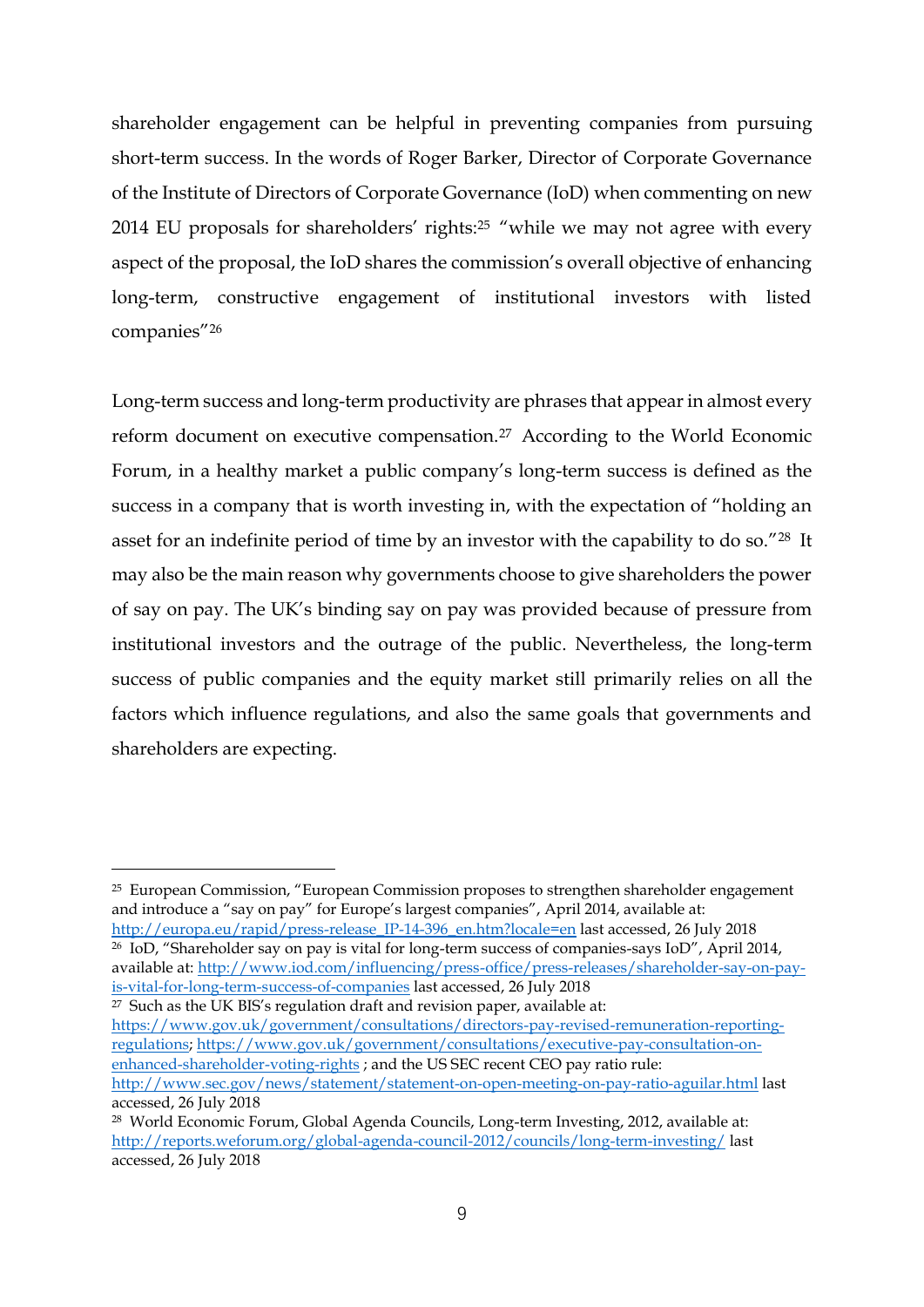The goal of long-term success is the reason why executive remuneration was defined as equity-based—because the equities set in executives' pay packages may have the function of encouraging executives to work hard for the interest of the company and the shareholders, incentivizing executives to focus more on the company's long-term success.<sup>29</sup> If executives are given fixed compensation, they may be more likely to run the company as long as they receive compensation, or jump ship to take up executive positions in other companies for a higher compensation, ignoring the first company's long-term success.<sup>30</sup> However, compared with directors, shareholders are more longterm focused. A survey by Graham, Harvey and Rajgopal suggested that 78% of executives would sacrifice the company's long-term success to meet short-term earnings targets in order to attract more investments.<sup>31</sup> "A chief executive may run the show for a few years; but a shareholder has an interest in the full lifetime of the company, since today's share price is in principle determined by the discounted value of all future profits."<sup>32</sup> Even for those shareholders who are more likely to be shorttermist, such as hedge fund investors who hold shares for a period of one or two years, their perspective focuses on the long-term profits of the company, since they only buy shares when the price is relatively cheap.<sup>33</sup>

Shareholders who focus on the long-term interests of the company will help to increase the corporate value. Edmans noted that shareholders with a considerable holding of shares can influence a public company's management through market efficiency. Contrary to the traditional view of corporate governance, he argued that shareholders can improve corporate value even by using the exit channel, namely threatening to sell their shares.<sup>34</sup> For shareholders, especially shareholders with a

1

<sup>29</sup> Michael Jenson & Kevin Murphy, *CEO Incentives- It's Not How Much You Pay, But How*, 22 J. APPLIED CORP. FIN. 64, 70 (2010).

<sup>30</sup> *Id.*

<sup>31</sup> John Graham, Campbell Harvey & Shiva Rajgopal, *The Economic Implications of Corporate Financial Reporting*, 40 J. ACCT. & ECON. 3, 4 (2005).

<sup>32</sup> Sebastian Mallaby, *Shortsighted Complaints about Short-Term Capitalism*, FIN. TIMES, Opinions, August 6, 2015.

<sup>33</sup> *Id.*

<sup>34</sup> Edmans, *supra* note 18, at 2438.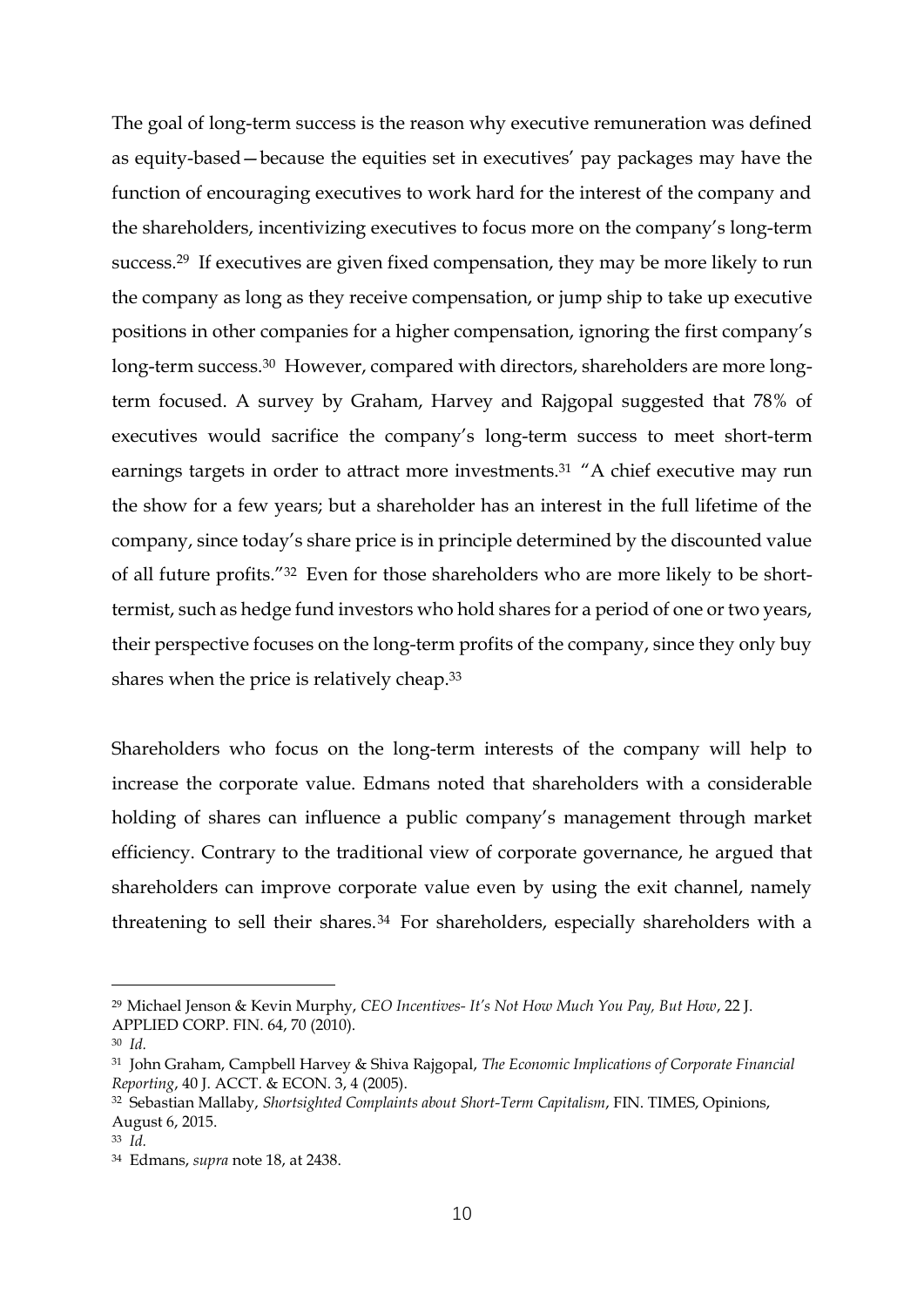relatively large holding of shares—the "blockholders" referred to by Edmans—a large holding of shares increases their intervention and monitoring incentives. A new way of thinking about shareholders was proposed by viewing them as informed traders instead of controlling entities.<sup>35</sup> These shareholders would collect more information about the companies, not only internally but also from the markets. <sup>36</sup> This information will help them to establish more accurate and informed opinions about the value of the company. If their voices are ignored at meetings or their share value decreases, shareholders will trade in their shares. Having several blockholders trade in their shares at the same time may be dangerous and harmful for companies if the share price drops quickly and there is a significant reputation loss. <sup>37</sup> Pressure like this will force the board to listen to shareholders and may help to enhance corporate value indirectly.

Moreover, this difference in short-term and long-term focus between directors and shareholders leads to agency costs. <sup>38</sup> To stop the directors, especially executive directors, from using the information or power available to them due to their position to satisfy their own interests, companies may incentivize directors with remuneration packages involving equities, in order to align their interests with those of the shareholders. On the other hand, shareholders need to use their voting power on executive remuneration, which may involve out-of-pocket expenses if they have to obtain expertise from professional institutions to understand remuneration reports and make decisions.

Deakin provides two reasons why current reforms are empowering shareholders in terms of corporate governance issues. <sup>39</sup> First, because agency theory has been justified by reforms in corporate governance since the 1990s, it is now the shareholders' right and their duty to ensure that executives are making the right decisions on issues in

<sup>35</sup> *Id.* 

<sup>36</sup> Xuemin (Sterling) Yan & Zhe Zhang, *Institutional Investors and Equity Returns: Are short-term institutions better informed?*, 22 Rev. of FIN. STU. 893, 897 (2009).

<sup>37</sup> Alex Edmans, *Blockholders and Corporate Governance,* 6 ANN. REV. of FIN. ECON. 23, 30 (2014).

<sup>38</sup> *Id.*

<sup>39</sup> Simon Deakin, *supra* note 14, at 8.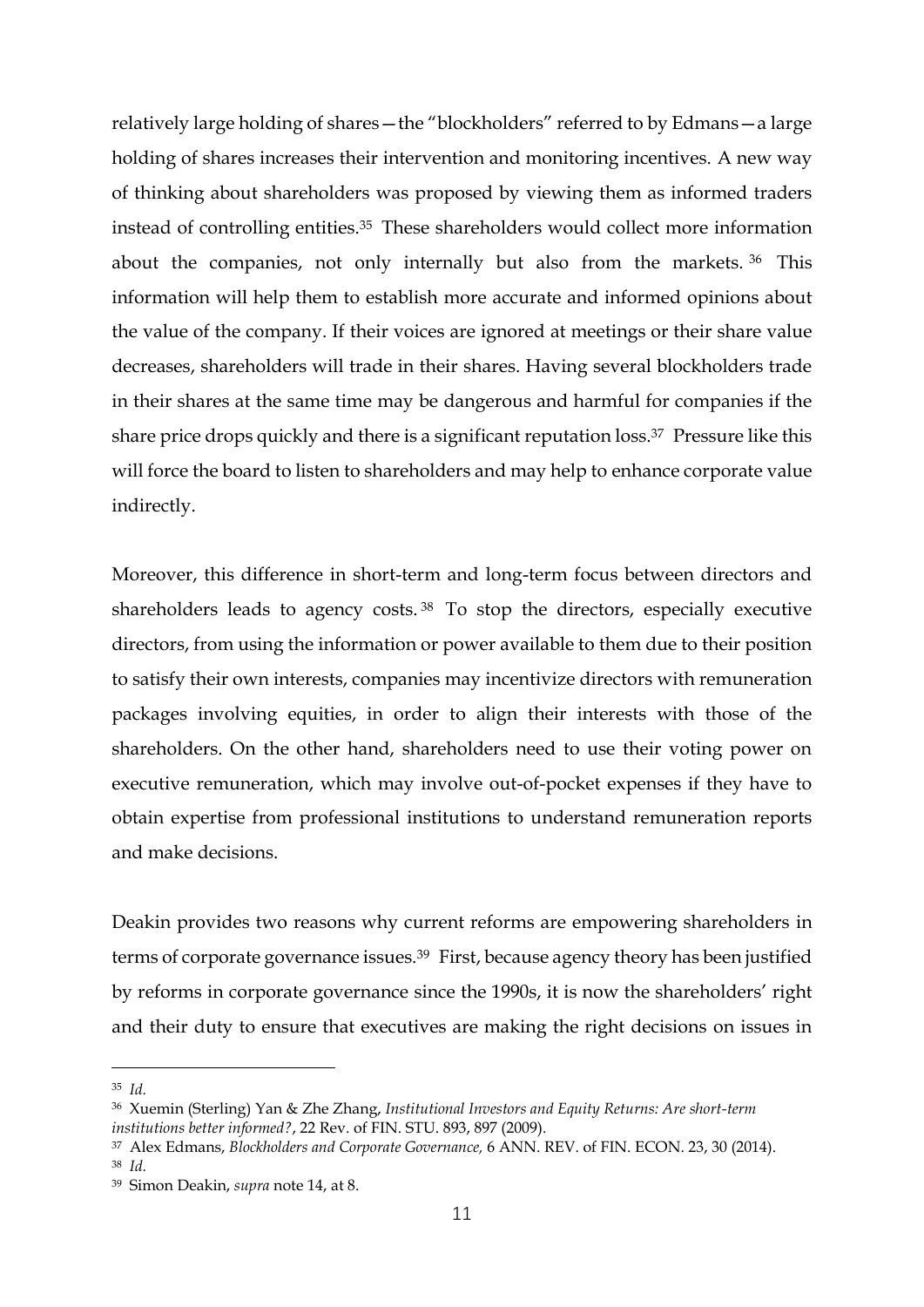relation to companies cash flow, while the shareholders' standard of capital returns is usually stricter than the board's when they are monitoring projects to make sure the firm reaps benefits and can provide stable employment. Second, shareholders may have a "rent-seeking" purpose, tending to use the liquidity of capital at their disposal to "extract" benefits from the company's business. Similar to directors' rent-seeking behaviors, shareholder rent-seeking, such as that undertaken by hedge fund managers, may destroy a company's long-term success and be detrimental to other constituencies.

Even if we disregard the first concerns around short-term shareholding influences on investors in corporate policymaking, the second important question is whether these shareholders are sincerely interested in interfering in executive remuneration. In addition to the shareholders' willingness and incentives to interfere with executive remuneration, shareholder intervention in management policies has not been optimistically regarded because of information asymmetry problems. It has been suggested that shareholders are reluctant to intervene in management issues, and while voting outcomes are ignored by boards and CEOs, shareholders will put little effort into changing these policies.<sup>40</sup>

Therefore, in relation to problems surrounding shareholder empowerment, it is uncertain whether the regulation is still valid in providing shareholders with the right to interfere in remuneration policy, and it is questionable whether the use of shareholder voting will be beneficial for the company's long-term productivity. These questions will be analyzed next.

Myners proposed in his report that although institutional shareholders had claimed the predominant place in the UK, these investors were still reluctant to intervene in

<sup>40</sup> Flip Chart Fairy Tales, *Will Shareholder Empowerment Curb the Executive Pay?,* (May 28, 2018, 12:33 AM)[, https://flipchartfairytales.wordpress.com/2012/02/02/will-shareholder-empowerment-curb](https://flipchartfairytales.wordpress.com/2012/02/02/will-shareholder-empowerment-curb-executive-pay/)[executive-pay/](https://flipchartfairytales.wordpress.com/2012/02/02/will-shareholder-empowerment-curb-executive-pay/)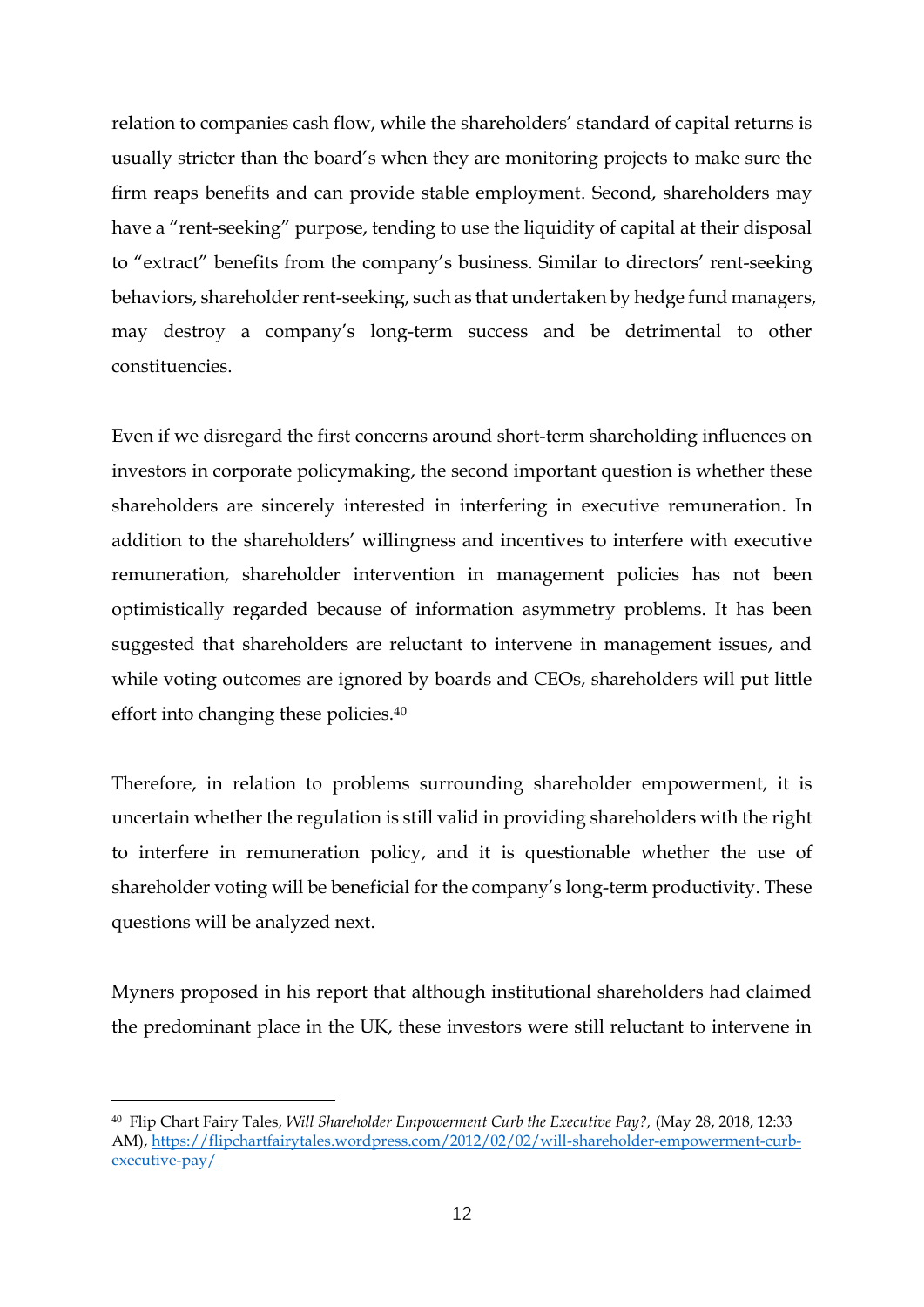their investee companies even when the companies were underperforming. <sup>41</sup> However, Myners later suggests that if shareholders were given the power to intervene in decisions about managers' pay, they would be capable of making decisions on how to make the best of situations.<sup>42</sup> Under Myners' logic, shareholders can be active in voting and making decisions for companies if they are empowered with a proper design for their intervention. Sheehan mentioned that "there is an iterative process in the regulation of executive remuneration practice and thus the potential for evolution in executive remuneration practice influenced by evolutions in the activities of disclosure, engagement and voting". <sup>43</sup> Moreover, the following statement in the Impact of Assessment of Improvement of Transparency of Executive Remuneration emphasizes the importance of providing shareholders with more power on remuneration:

"shareholder empowerment lies at the heart of the UK's corporate governance framework and the proposed reforms are consistent with that approach. Shareholders will be in a stronger position to promote a clearer link between pay and performance, ensuring that companies act in the best interests of their ultimate owners and contributing to a better functioning corporate sector more generally."<sup>44</sup>

In October 2014 the BIS published a report on the implementation of the Kay Review, with the purpose of building a sustainable environment for long-term equity investment in the UK. From the perspectives of encouraging effective engagement and stewardship, improving narrative reporting, forming trust-based relationships between investors and companies and fixing the misalignment of incentives that

<sup>41</sup> Paul Myners, *Myners Review of Institutional Investment in the UK, The Government Response, HM Treasury & The Department for Work & Pension,* 2001, at 11.

<sup>42</sup> *Ib.*

<sup>43</sup> Kym Sheehan, *The Regulatory Framework for Executive Remuneration in Australia,* 31 SYNDEY L. REV. 273, 278 (2009).

<sup>44</sup> DEPARTMENT FOR BUSINESS, INNOVATION & SKILLS, *Impact Assessment (IA), Improved Transparency of Executive Remuneration Reporting,* 2012, REF 12/889, at 7.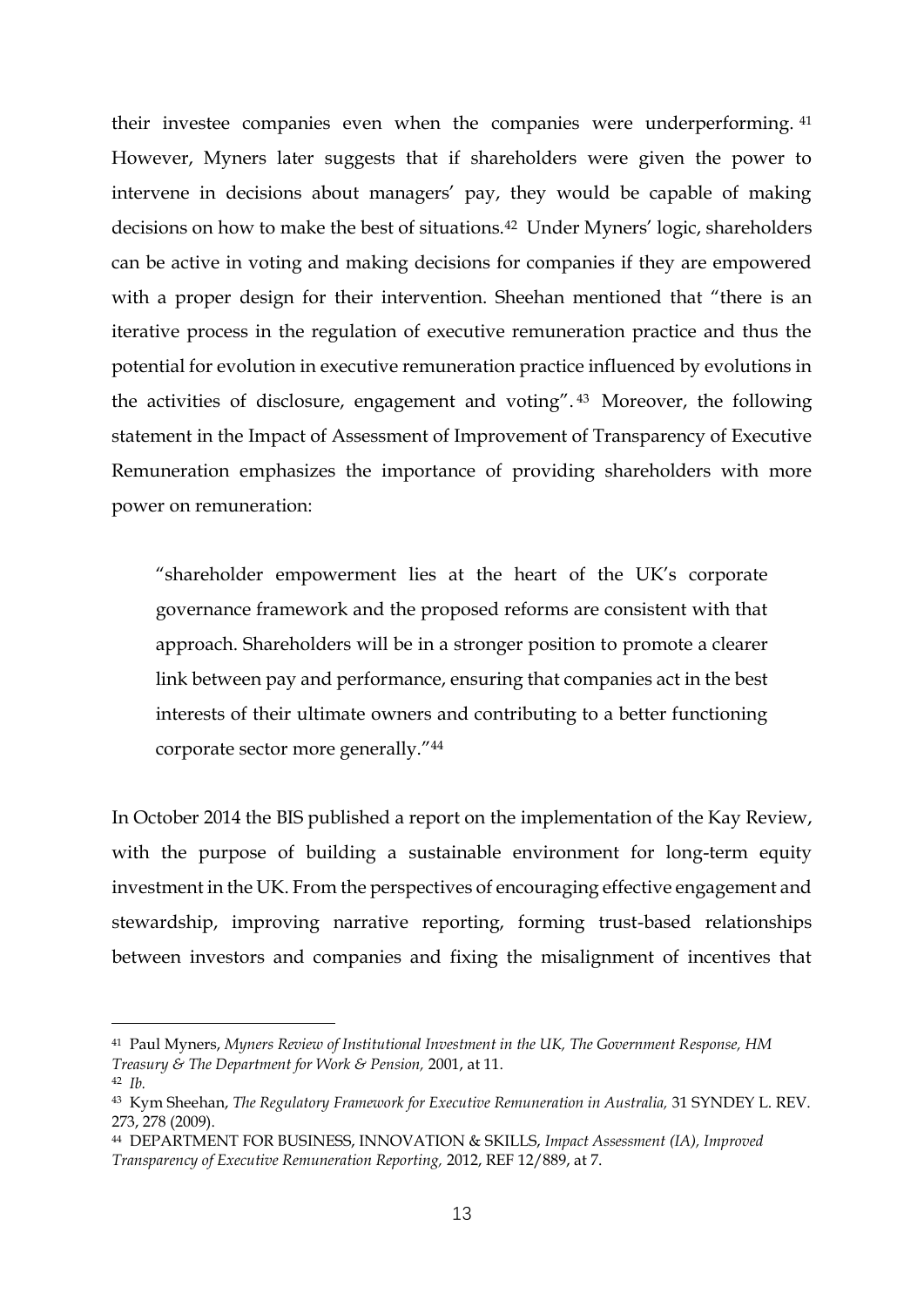would undermine this trust, this report aims at increasing shareholder involvement in company issues.<sup>45</sup> In addition, the FRC offered their Stewardship Code to improve institutional shareholders' stewardship responsibilities and their monitoring activities. <sup>46</sup> This is a new era for corporate governance, especially from the perspective of shareholder intervention. Investors, especially institutional shareholders, tend to focus more on the companies' long-term business. Institutional shareholders are also agents for other entities.

Furthermore, the remuneration principles set out by these giant investors, including the National Association of Pension Funds (NAPF), Hermes Equity Ownership Services, the BT Pension Scheme, RPMI Railpen Investment, and USS Investment Management, suggest that management should make a material long-term investment in the shareholders of the businesses they manage, and the best way to align the interests of shareholders and executives is via the ownership of shares over the long term, with "ownership obligations increasing with seniority".<sup>47</sup> With efforts from both investors and government, the empowerment of shareholders in voting will promote the healthier development of pay practice and long-term success for companies in relation to executive remuneration. This is supported by the following reasons.

The first reason why shareholders are provided with power over executive pay is that one important purpose of setting remuneration is to align the interests of principal and agent, while decreasing the risks of investors' shareholdings. There are reasons to be suspicious of shareholders' influence on long-term productivity. Institutional shareholdings pool money from investors and entrust this wealth to an asset company,

<sup>45</sup> DEPARTMENT FOR BUSINESS, INNOVATION & SKILLS, *Kay Review of UK Equity Markets and Long-Term Decision Making: Implementation progress report,* 2014, REF: BIS/14/1157, at 8.

<sup>46</sup> FRC, UK Stewardship Code, September 2012.

<sup>47</sup> NAPF et al, *Remuneration Principles for Building and Reinforcing Long-term Business Success,*  published by Hermes,

[http://www.napf.co.uk/PolicyandResearch/DocumentLibrary/0351\\_remuneration\\_principles\\_for\\_](http://www.napf.co.uk/PolicyandResearch/DocumentLibrary/0351_remuneration_principles_for_building_and_reinforcing%20_longterm_business_success_nov2013.aspx) building and reinforcing%20 longterm business success nov2013.aspx (last visited May 28, 2018),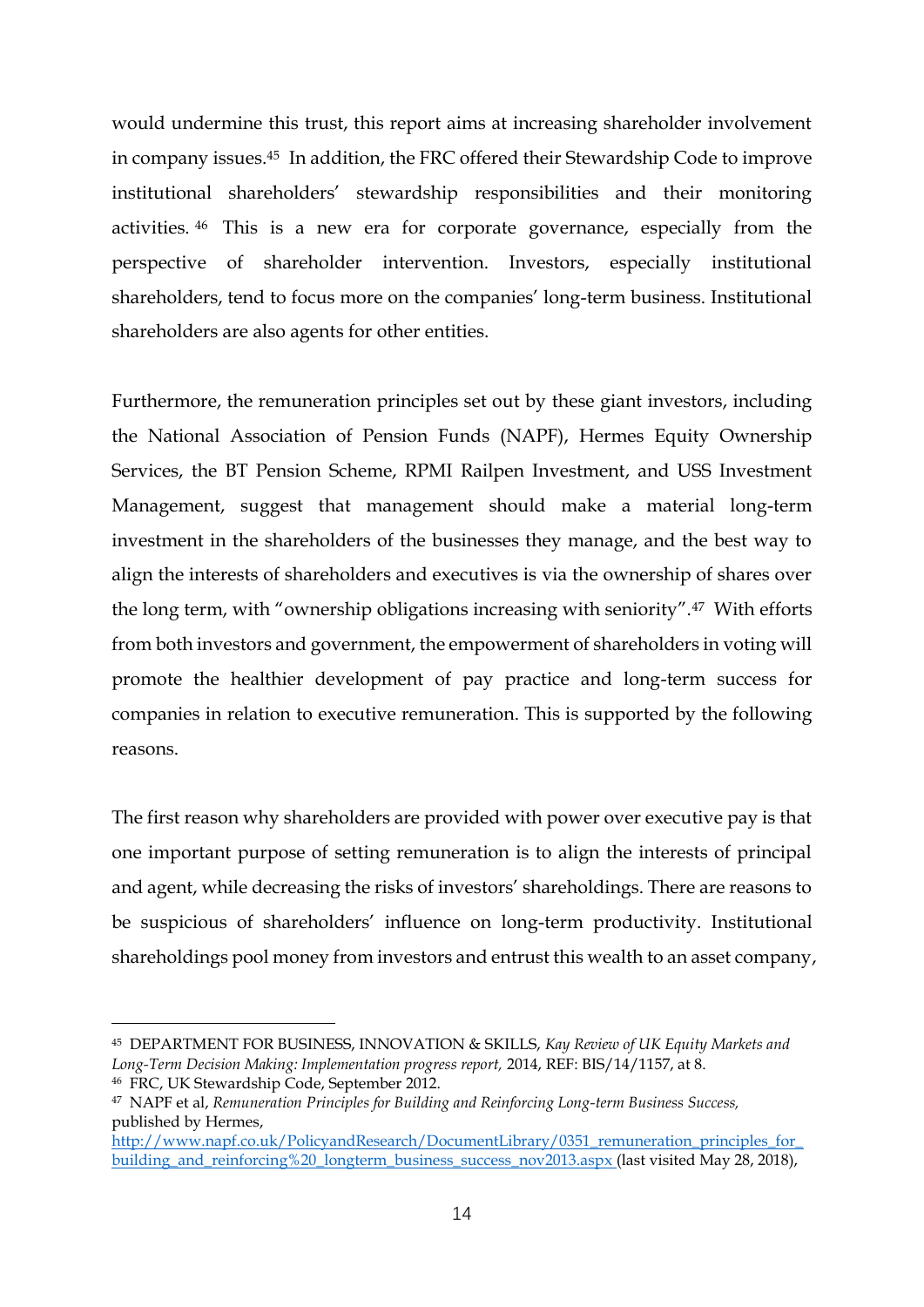while the investing contracts are made by investors, mutual fund managers, and the company. They normally have few incentives to rein in any excessive risks that executive managers may take (for the purpose of increasing directors' pay); <sup>48</sup> in voting on the resolutions of the company, they are "reluctant activists". <sup>49</sup> These investors have no direct relationship with the investing company and therefore will not initiate proposals as regularly as other investors. On the other hand, the goal of fund managers is likely to be short-term, since the performance valuation of the fund is based on annual comparison with peer groups, and thus they seldom have incentives to interfere in corporate governance issues, let alone the executive remuneration policy, of the investing company.<sup>50</sup> Nonetheless, this indirect relation does not stop investors like this having more power over voting, and intervening in executive pay policy and reports. Bebchuk proposes that although mutual funds are not a good basis for investors and fund managers to initiate management of the company, the other large institutional shareholders will provide a trend in favor of voting on resolutions for these investors to follow. <sup>51</sup> From another perspective, generally speaking, shareholders are not that dissatisfied about current executive remuneration designs, which contain bonuses, equity options, pensions, and other benefits for managers.

Moreover, evidence from Institutional Shareholder Services (ISS), an international shareholders' voting agency which provides services to nearly 1,600 institutions globally and is "a leading provider of proxy advisory and corporate governance solutions to financial market participants",<sup>52</sup> shows that shareholders pay attention to remuneration policy making and reporting, and with certain perspectives

1

<sup>48</sup> John Coffee, *Liquidity Verses Control: The institutional investors as corporate monitor*, 91 Columbia L. REV. 1277, 1334 (1991).

<sup>49</sup> Robert C. Pozen, *Institutional Investors: The Reluctant Activists,* HARV. BUS. REV., Jan-Feb, 1994, at 148.

<sup>50</sup> Emilios Avgouleas, MECHANICS AND REGULATION OF MARKET ABUSE: A legal and economic analysis, 78 (Oxford University Press, 2005).

<sup>51</sup> Lucian Bebchuk, *Letting Shareholders Set the Rules,* 119 HARV. L. REVI. 1784, at 1796 (2006) <sup>52</sup> ISS, 2014-2015 Policy Survey Summary of Results, (May 30, 2018),

<http://www.issgovernance.com/iss-releases-results-annual-global-voting-policy-survey/>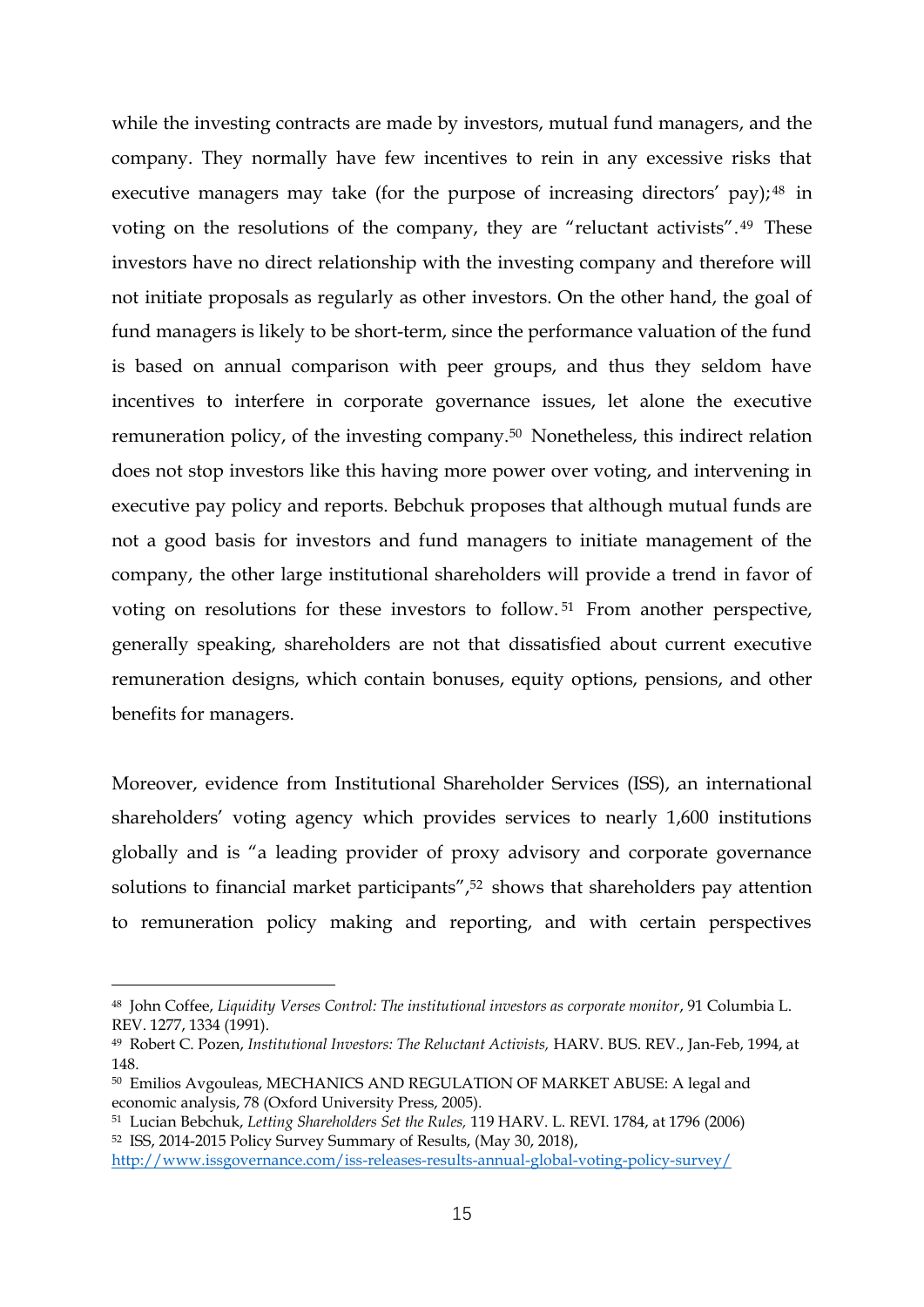developing from this attention, they can promote the companies' long-term profits.

In the ISS's 2014 survey of pay for performance alignment opinions among 105 institutional shareholders from the UK, the US, continental Europe, Canada, and the Asia-Pacific region, the findings revealed some of the shareholders' opinions when they voted on executive pay reports.<sup>53</sup> Their survey focused on issues of company performance goal setting, executive pay level, investors' say on pay, and managers' income comparison in the same industries.

According to this survey, 60% of the shareholders would still be concerned about the company's report on pay levels, even if the company's performance was better than other peer companies in the same industry. 19% would prefer an absolute limit on the pay level. 14% would support proportional limits on remuneration in relation to the company's absolute performance. <sup>54</sup> As for the say on pay issue, 63% of the shareholder respondents indicated that if there were positive changes in the implementation of pay policy in the second and third years, they would be less concerned and more enthusiastic about the policy they have voted for.<sup>55</sup> With respect to European institution respondents, 83% of the respondents expressed their interest in peer group pay level comparison.<sup>56</sup>

The following table represents some of the results of the survey and shows the attitudes of the shareholders and companies towards corporate goals and remuneration design. 43% of the shareholders thought that if the directors' performance targets were lowered their compensation levels should change in line with performance targets, and only 19% of shareholders were willing to pass pay packages without performance linked to them in order to attract talented executives.<sup>57</sup>

- <sup>54</sup> *Id,* at 4.
- <sup>55</sup> *Id*, at 5.
- <sup>56</sup> *Id*.

<sup>53</sup> *Id,* at 3.

<sup>57</sup> *Id*. at 9.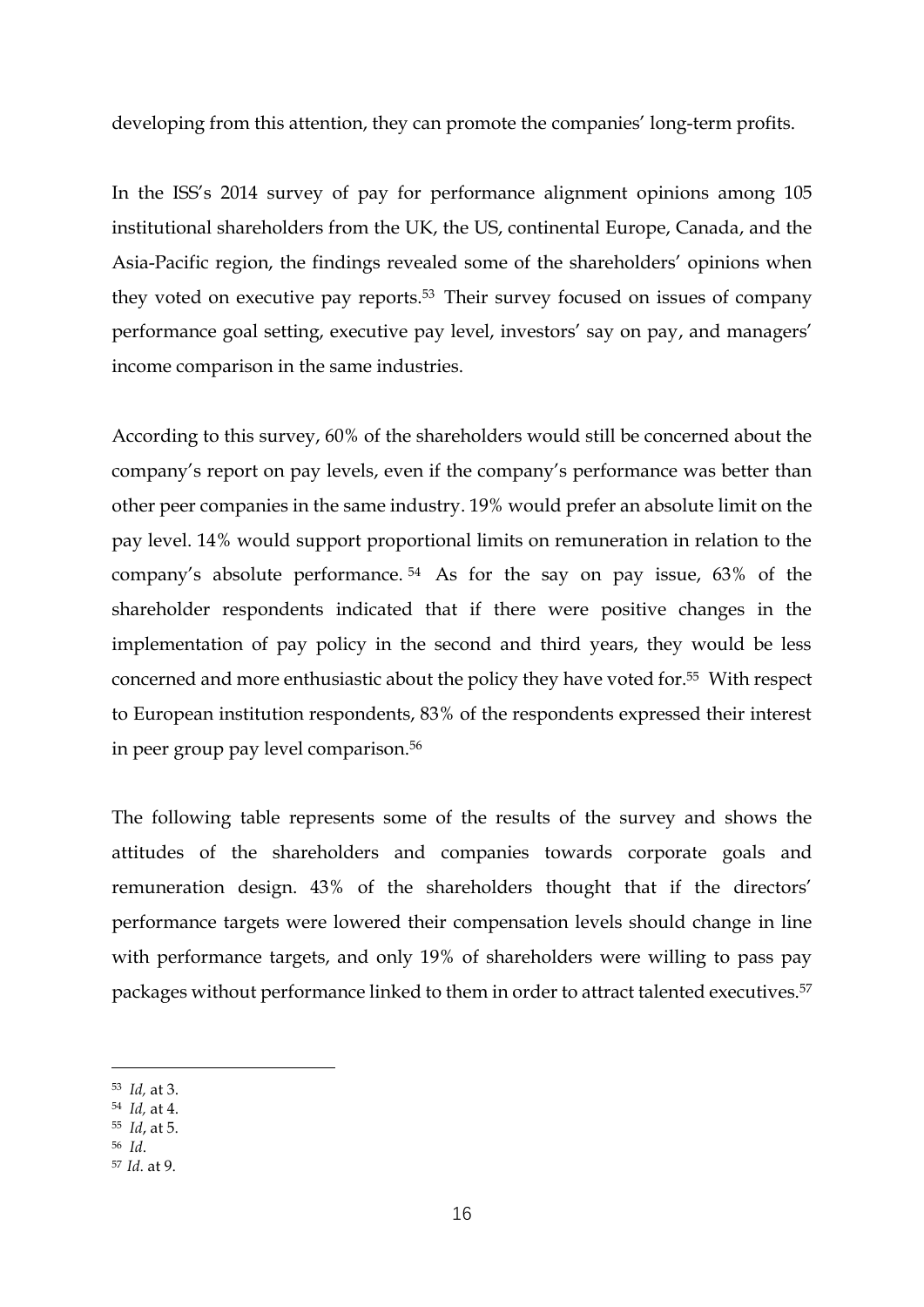| Q: Which of the following best reflects your institution's idea Shareholder Board |     |     |
|-----------------------------------------------------------------------------------|-----|-----|
| of the relationship between goal setting and award values?                        |     |     |
| 1. If performance goals are significantly reduced, target 43%                     |     | 3%  |
| award levels should be commensurately modified to reflect                         |     |     |
| the expected lower level of performance.                                          |     |     |
| 2. Performance goals should be set independently of target 19%                    |     | 25% |
| awards, which must be maintained at competitive levels in                         |     |     |
| order to attract and retain top quality executives                                |     |     |
| 3. The compensation committee should have broad 26%                               |     | 67% |
| discretion to set both goals and target awards at levels                          |     |     |
| deemed to be appropriate under the circumstances                                  |     |     |
| 4. Other                                                                          | 12% | 5%  |

Source: ISS, 2014–2015 Policy Survey Summary of Results

The ISS report did not give their conclusion and comments on this survey, but from these statistics, a large proportion of institutional shareholders from various countries indicated their concerns with the level of pay, the alignment between pay and performance, the implementation of pay policy, and also comparison in terms of pay levels within peer groups. Although these concerns are presented on a general scale, some guidelines drawn up by large institutional shareholders to promote best practice in terms of executive compensation will be analyzed later. With the influence from this large proportion of shareholders who are sympathetic to promoting pay for performance, Bebchuk's previous assumption that the voting ideas of several active institutional shareholders can influence other shareholders and change their ideas in voting may be proved correct, even if other short-term shareholding investors may hold different voting opinions on remuneration reports before annual meetings. Thus, emphasizing investor power in pay policy making and reporting may be a trustworthy method of improving compensation governance.

The second reason for empowering shareholders in terms of executive pay is that legislation may be an easier route to empower shareholders, since it is hard to ensure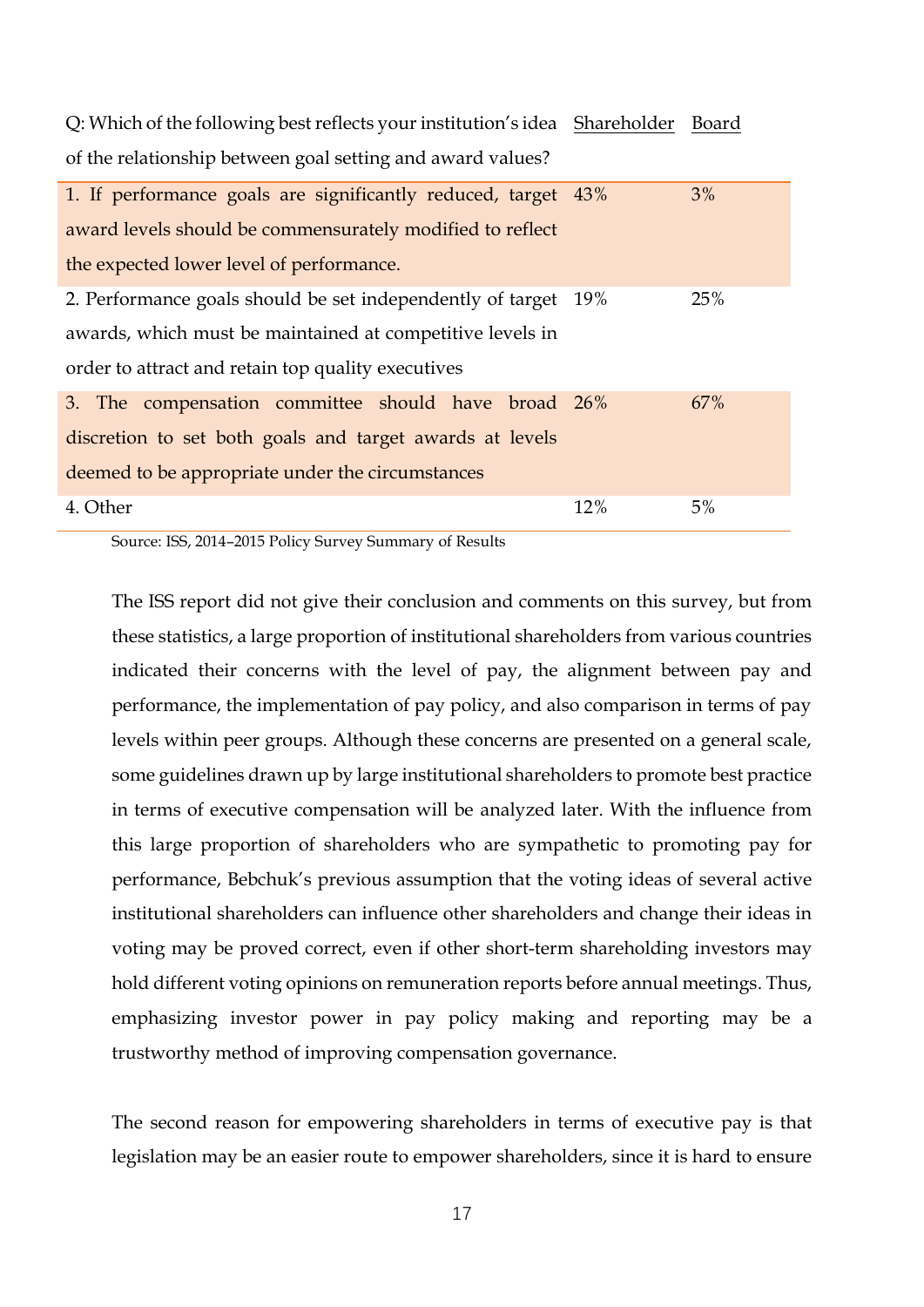board accountability on executive remuneration. The details of remuneration reports and policies which are presented for resolution must be emphasized, which reflects the general requirements of various regulations on compensation and transparency. Although there are concerns over whether shareholders will be qualified by the law to make decisions in relation to corporate governance, Bebchuk suggests that the legislative choice is always between giving shareholders powers to influence the running of the company, or leaving the boardroom to maintain its "indefinite" control, with executives having managerial influence over the board.<sup>58</sup> We are convinced that the former should be considered as the preferred choice for legislation on executive remuneration, providing the shareholder with powers to review and supervise the board on executive remuneration policies. Empirical evidence to be explored in the following section will illustrate that allowing shareholders to review and supervise the board in remuneration policy making will help to reduce the undue influence of executives over the board. Additionally, some problems related to shareholders' say on pay in practice will be summarized to allow for further discussion.

## **1.2 Shareholders and Executive Remuneration: Experiences of the US and the UK in Applying Advisory Votes**

Investors in UK listed companies perceive the say on pay as a valuable monitoring mechanism, and have successfully used this power to stop executive remuneration levels from growing rapidly while increasing the sensitivity of pay to poor performance.<sup>59</sup> With the international trend towards empowering shareholders in terms of managers' remuneration issues and the globalized flow of capital, this shareholder voting influence on executive compensation shows general similarity across developed countries.<sup>60</sup>

<sup>58</sup> Lucian Bebchuk, *supra note* 51, at 1790.

<sup>59</sup> Fabrizio Ferri & David Maber, *Say on Pay Votes and CEO Compensation: Evidence from the UK,* 17 REV. of FIN. 527, 555 (2013).

<sup>60</sup> Nuno Fernandes, Miguel Ferreira, Pedro Matos & Kevin Murphy, *Are US CEOs Paid More? New International Evidence*, 26 REV. of FIN. STUD. 323, 325 (2013).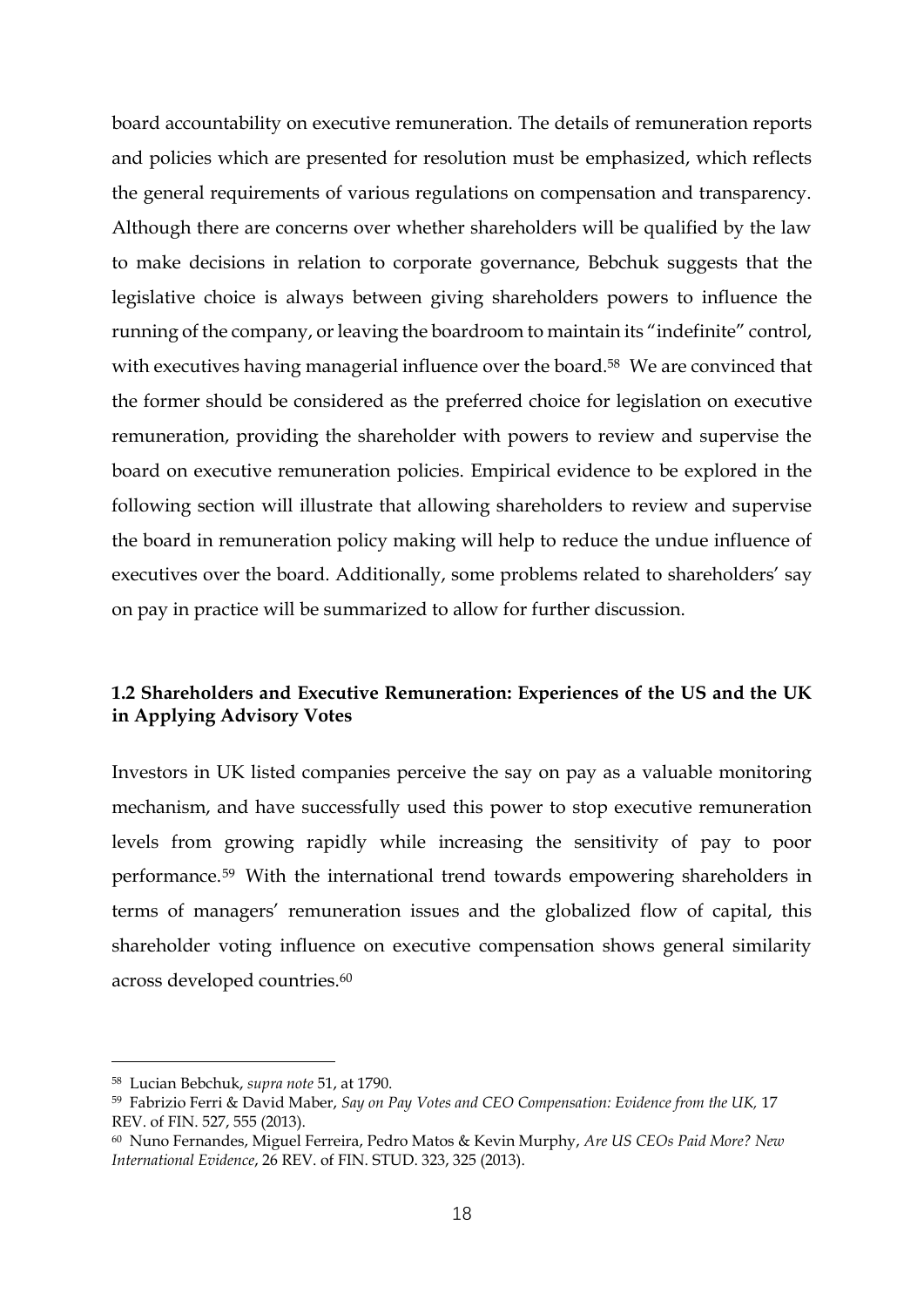In 2009, Conyon and Sadler published a report on how shareholders reacted to the UK's regulatory shareholders' non-binding vote, investigating a large sample from nearly 50,000 voting resolutions of quoted companies during the period from 2002 to 2007.<sup>61</sup> According to their research, it is rare among shareholders to show absolute dissent to executive remuneration reports, with only 7% to 10% demonstrating total dissent across five years.<sup>62</sup> Shareholders in the UK were satisfied with companies' pay policies; over 90% of them voted in favor of the reports, and moreover this approval increased over the period.<sup>63</sup> Nonetheless, in comparison with other proposals such as nomination and non-pay policies proposed by the board, shareholders demonstrate a higher level of dissent in relation to remuneration reports.<sup>64</sup>

Evidence showed a negative correlation between shareholders' positive votes and the level of executive remuneration, which proposed that boards reacted quickly to shareholders' concerns about provisions such as rewards for failure after the enactment of the UK advisory shareholder say-on-pay in 2002. <sup>65</sup> More significantly, poor performance by executive managers was more strongly correlated with steep penalties.<sup>66</sup> Additionally, however, boards responded to shareholders' dissatisfaction by adjusting the total level of executive pay, but not the structure of it,<sup>67</sup> which still remains a potentially threatening issue since the level will influence one year's pay but the structure, especially an equity pay design, will affect pay over the longer term.

In relation to shareholder advisory votes, Ferri and Maber investigated seventy-five public companies that experienced a more than 20% shareholder veto on executive

<sup>61</sup> Martin Conyon & Graham Sadler, *Shareholder Voting and Director's Remuneration Report Legislation: Say On Pay in the UK*, Compensation RES. INS., at 5, (2009).

<sup>62</sup> *Id.* at 23.

<sup>63</sup> *Id*, at 21.

<sup>64</sup> *Id,* at 22.

<sup>65</sup> Mary Carter & Valentina Zamora, *Shareholder Remuneration Votes and CEO Compensation Design*, AAA 2008 MAS Meeting Paper, at 24 (November, 2007); *See also,* Walid Alissa, *Boards' Response to Shareholders' Dissatisfaction: The Case of Shareholders' Say on Pay in the UK,* 24 EUR. ACCT. REV. 727, 750 (2015).

<sup>66</sup> Ferri and Maber, *supra* note *59*, at 534.

<sup>67</sup> Walid Alissa, *supra* note 65, at 728.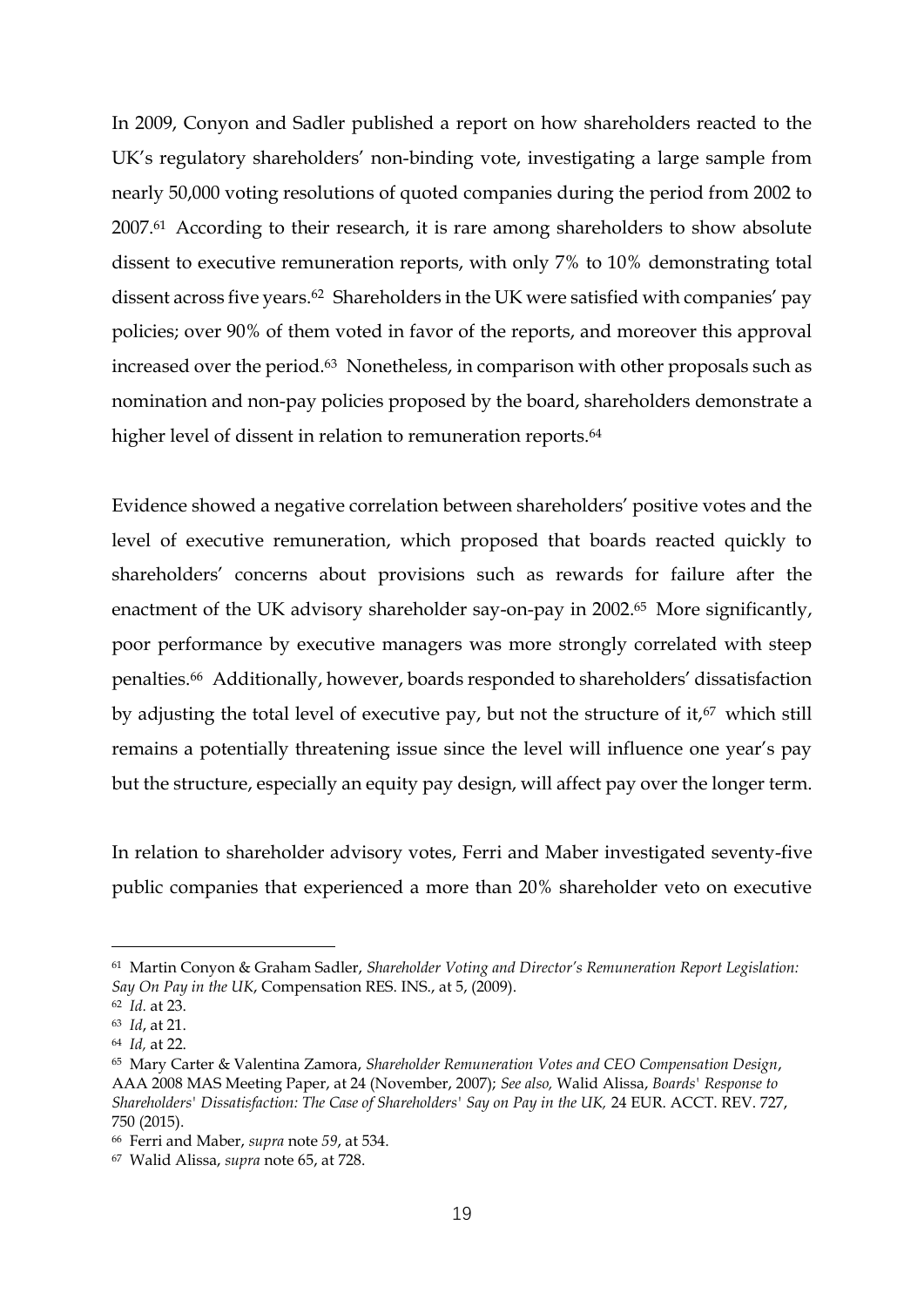pay reports.<sup>68</sup> The boards of these companies provided their revised pay policies with changes mainly introduced in two areas: existing executive contract's notice periods, and executive pay's performance-based conditions.<sup>69</sup> After the shareholders showed their dissatisfaction towards the pay plan, sixteen companies reduced the executives' notice period from twenty-four months to twelve months, while managers' golden goodbyes were reduced to nearly half of the original amount.<sup>70</sup> The findings of this research have confirmed that boards tend to reduce levels and other obvious factors in pay plans if there is strong dissatisfaction among shareholders.

Although shareholders' voting activities show an optimistic trajectory towards company pay plans since the 2002, the financial crisis 2008 definitely caused alarm for shareholders and governments, not only reminding them of the nonfeasance of boards, but also hastening legislation to provide an efficient solution.

In the US, except for several provisions in the Dodd-Frank Act enforced in 2011, the impact of the remaining areas was uncertain. "Many companies are hedging their bets and will respond in more detail once the SEC confirms the rules," said Gregg Passin, a partner in Mercer's Executive Rewards team in the US.<sup>71</sup> Meanwhile, institutional shareholders continue to "exert a strong influence on pay discussions but with around 98 percent of US companies having passed their say-on-pay resolutions in 2011 and 2012, it is fair to say that progress is being made."<sup>72</sup> Moreover, Mark Hoble, a partner in Mercer's Executive Rewards team in the UK, commented that:

"companies are considering the appropriateness of their historic pay decisions through the lenses of current public perception and economic performance. We are seeing companies undertake scenario modeling for

<sup>68</sup> Ferri and Maber, *supra* note *59*, at 536.

<sup>69</sup> *Id.*

<sup>70</sup> *Id.*

<sup>71</sup> The HR Director, *Shareholder Spring Goes Global*, (May 28, 2018),

<http://www.thehrdirector.com/features/miscellaneous/shareholder-spring-goes-global/> <sup>72</sup> *Id.*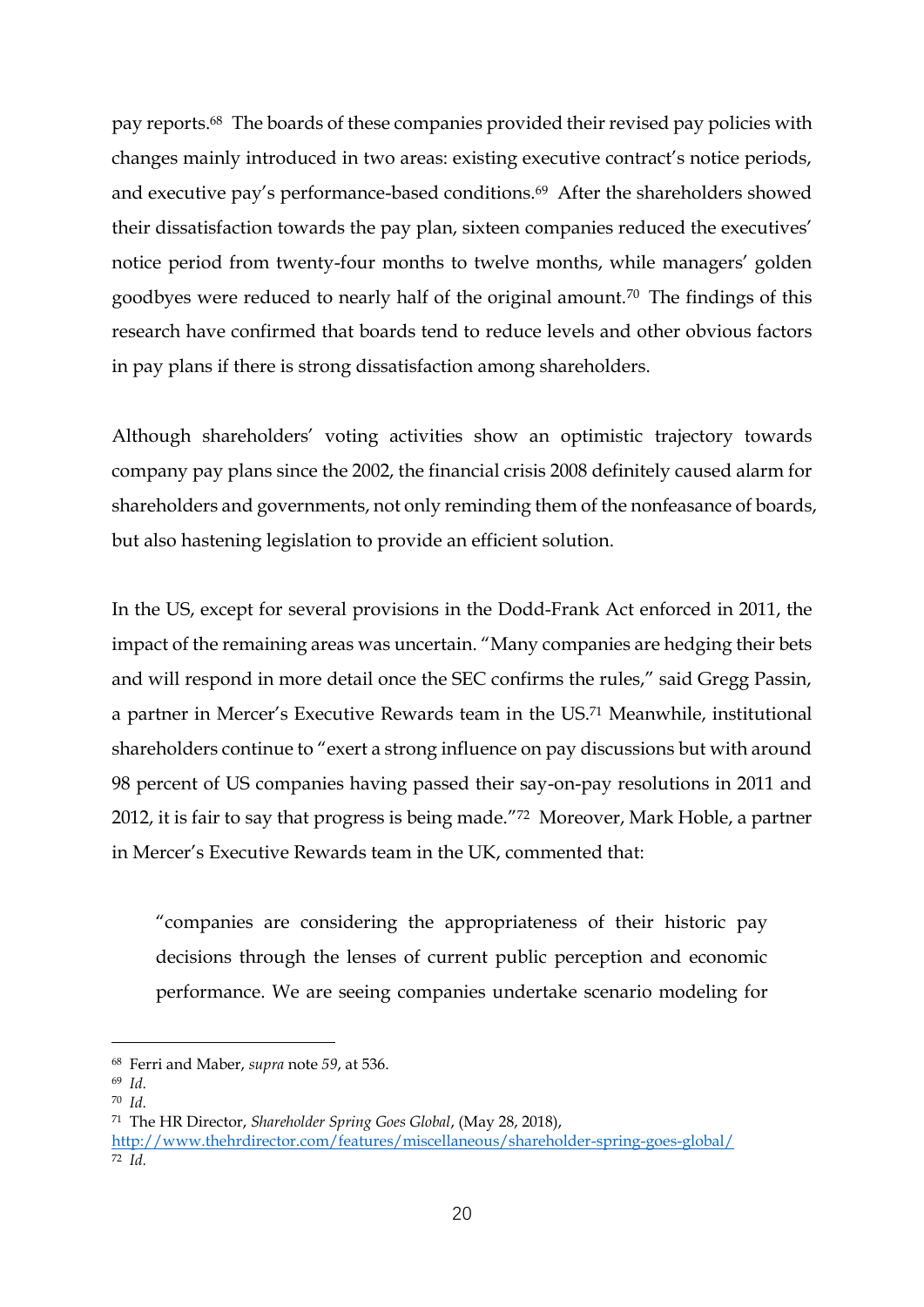their planned pay policies. This is an essential and sensible part of corporate risk and reputation management."<sup>73</sup>

Although the advisory say-on-pay was not implemented until 2010 in the US, shareholder proposals for transparency in executive pay, especially from institutional shareholders, had already increased significantly. Research has shown that from 2002 to 2007, shareholders in 134 companies voted negatively on the boards' executive pay proposals in their annual general meetings, which led to an overall \$7.3 million deduction in CEOs' pay. <sup>74</sup> Optimistically, concerns about the structure and equity design component of executive pay from institutional shareholders were also revealed, even before the introduction of the Dodd-Frank Act.<sup>75</sup> One goal of the US say on pay regulation is to promote more transparent executive compensation and better alignment of CEO incentives with shareholders' interests.

Studies have shown that say on pay played a positive role in achieving this goal. According to Kronlund and Sandy, having a say on pay vote can make companies change how they pay executives.<sup>76</sup> However, despite the law's intention to improve executive pay practices, the say on pay mandate has not "unambiguously" resulted in more reasonable CEO compensation.<sup>77</sup> Contrary to the goal of the say on pay regulation to reduce executive pay, the net result of these changes may raise, not lower, the total compensation. The fact that companies change pay practices between years, with or without shareholders voting again, is evidence that pay practices are not always perfectly optimal. If they were, whether a vote is held or not should be irrelevant for pay.

1

<sup>73</sup> *Id.*

<sup>74</sup> Yonca Ertimur, Fabrizio Ferri & Volkan Muslu, *Shareholder Activism and CEO Pay*, 24 *REV. of FIN. STUD.* 535, 544-45 (2009).

<sup>75</sup> Fabrizio Ferri & Tatina Sandino, *The Impact of Shareholder Activism on Financial Reporting and Compensation: The case of employee options expensing,* 84 The ACCT. REV. 433, 453 (2009).

<sup>76</sup> Mathias Kronlund & Shastri Sandy, *Does Shareholder Scrutiny Affect Executive Compensation? Evidence from say-on-pay voting*, (May 28, 2018),<http://ssrn.com/abstract=2358696>

<sup>77</sup> *Id.*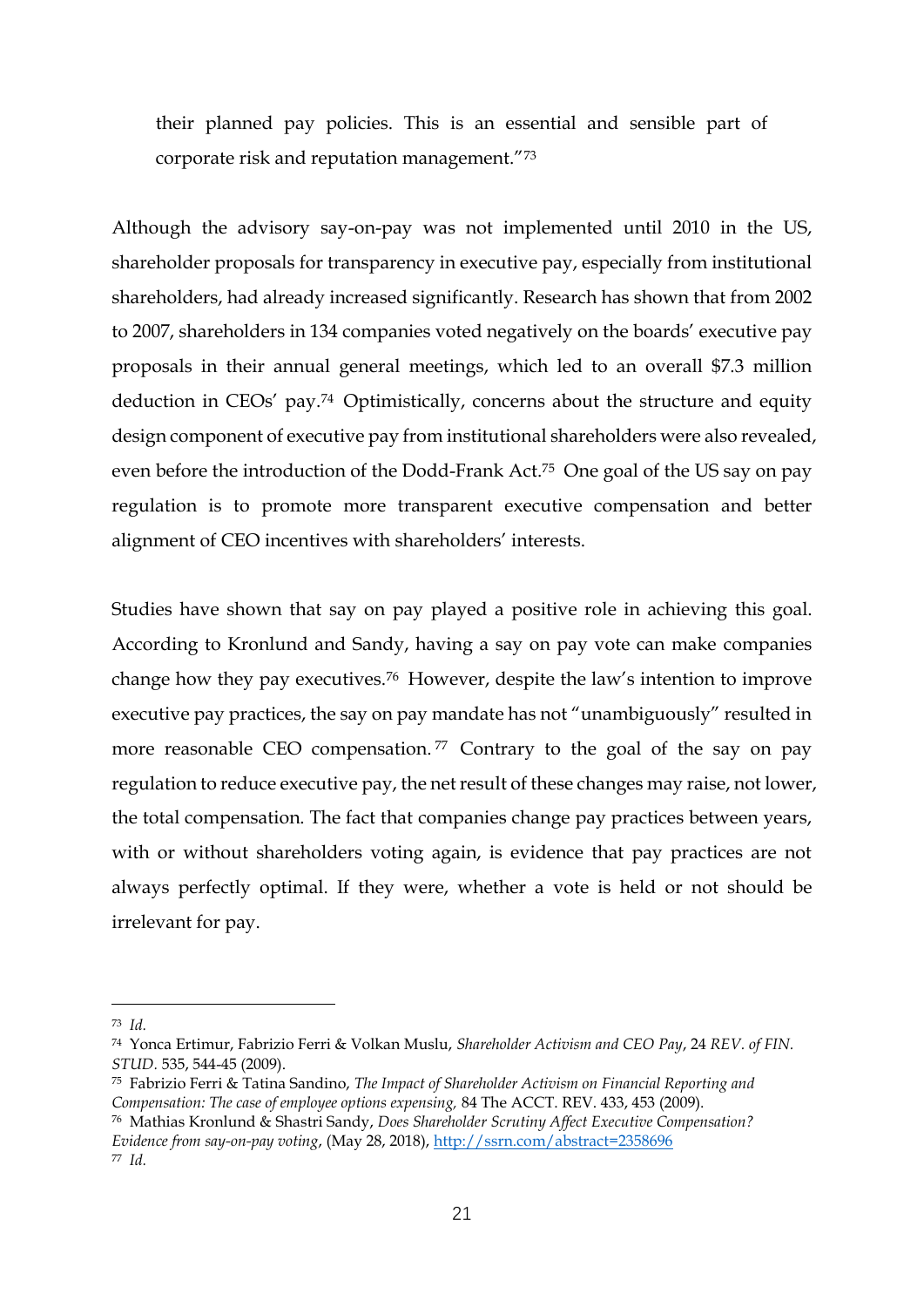In the US, the shareholders of 2,173 public companies "overwhelmingly" approved their companies' compensation reports in 2013.<sup>78</sup> 97% of the US public companies received shareholder votes affirming the CEOs' pay, while only 57 companies experienced a shareholder advisory veto on their pay proposals.<sup>79</sup> Evidence from the US advisory vote has shown that when there is increased shareholder scrutiny, the board does alter executive pay policies: salaries are lower while grants of restricted stock are higher.<sup>80</sup> Compensation practices that are vetoed by activist investors, such as golden parachutes, are reduced or eliminated. These changes are consistent with the trajectory of improving the transparency of pay and complying with proxy advisory companies' guidelines, which may help companies to ensure that the say on pay vote passes. However, despite these changes, the net effect is still a higher overall level of pay. Additionally, companies make greater use of less scrutinized forms of executive pay, such as pensions and golden goodbyes, if there is increased shareholder monitoring.<sup>81</sup>

Say on pay is not a complete panacea. For instance, there is a crucial shortcoming in the say on pay legislation in the US. The Dodd-Frank Act requires companies to have a shareholder vote on pay policies in every second or third year. However, it also enables companies to "strategically shift pay" across years to keep compensating executives in the same way that they used to while also gaining shareholder support, thereby potentially undermining the goals of the regulation to decrease the level of executive pay.<sup>82</sup>

Therefore, from the above it can be concluded that overall the advisory say on pay regulations in the US and the UK have brought several positive changes in executive remuneration. These changes were not only reflected in the boards' reaction to shareholder dissatisfaction but also in the general level of it, although the structural

<u>.</u>

<sup>81</sup> *Id*., at 19.

<sup>78</sup> John Carney, Why Say on Pay Failed and Why That's a Good Thing, CNBC, July 3, 2013.

<sup>79</sup> *Id*.

<sup>80</sup> Kronlund & Sandy, *supra* note 76.

<sup>82</sup> *Id.*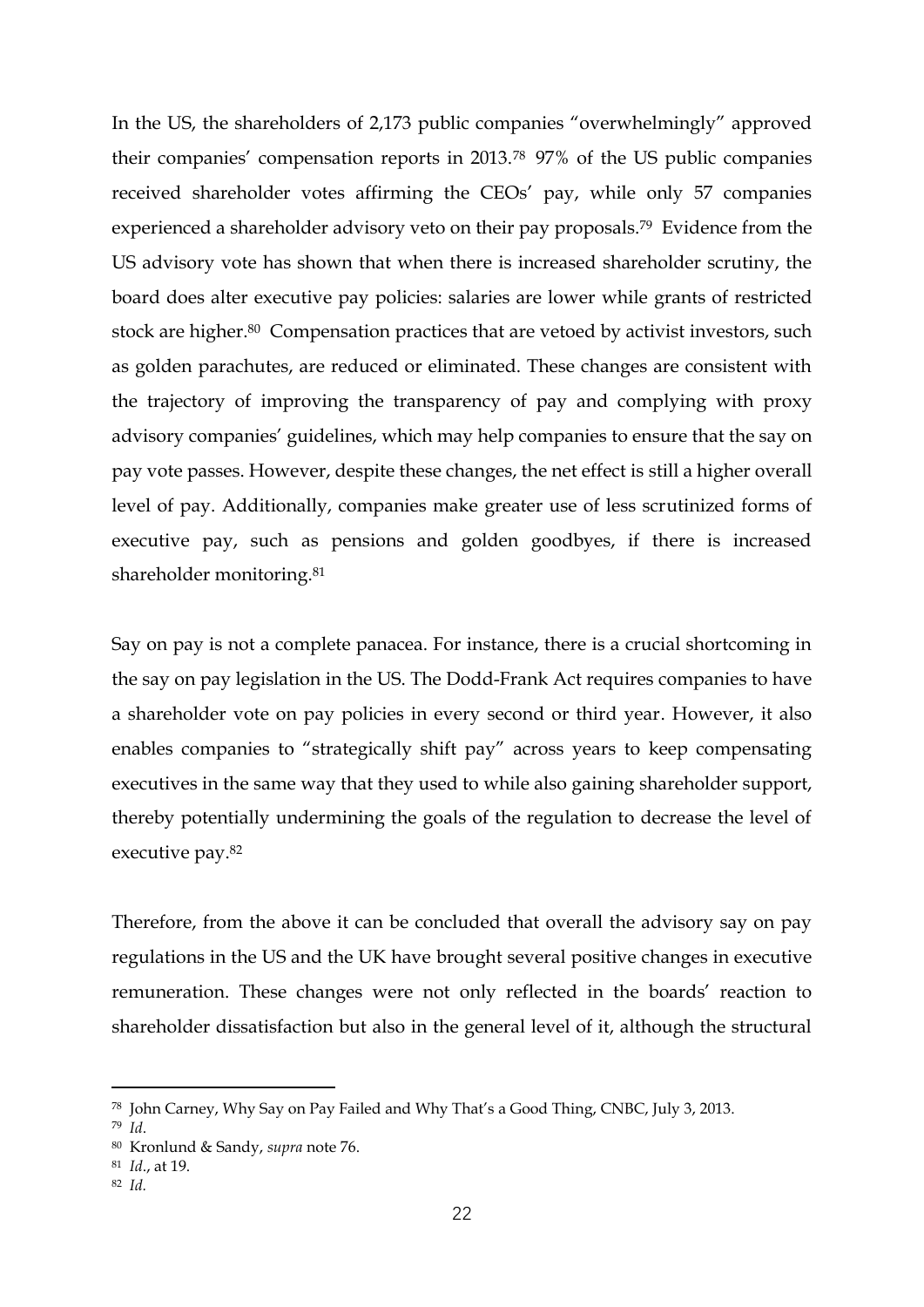design of pay is still in great need of improvement and scrutiny.

From the shareholder's perspective, although regulations have given a say on pay to improve board accountability to shareholders, the board or the remuneration committee can still find opportunities to undermine shareholder engagement. Shareholders' negative responses to a pay policy will be delivered before the policy is taken to resolution, but these negative responses may not be turned into revisions because of game-playing between these two parties. The concern from the US say on pay experience would be that more engagement and increased transparency in pay may not necessarily lead to board accountability and shareholder diligence to influence a change in the pay policy.<sup>83</sup>

Providing shareholders with voting power to decide on executive pay policy has been accepted and implemented as a useful tool by governments as a warning and monitoring mechanism. Empirical evidence has also shown that this voting power has several effects in improving the practice of managers' compensation plans and reporting. However, we think it also worth mentioning three main shortcomings, as follows: (1) shareholders tend to be dissatisfied when boards change the level of executive remuneration, but they always ignore the structure of pay plans, and sometimes it is difficult for shareholders to understand the pay structure; (2) shareholders' voting powers have not stopped pay for failure, and golden goodbyes and golden hellos can be camouflaged in other ways by the board; and (3) governments have too often focused on the voting power of the shareholders, neglecting to examine how to increase the engagement of shareholders in the pay setting progress, and how to enhance conversations between shareholders and boards. The following suggestions will deal with these problems.

#### **1.3 Measures to Improve Shareholder Intervention**

<sup>83</sup> Kym Sheehan, *THE REGULATION OF EXECUTIVE COMPENSATION: Greed, Accountability and Say on pay*, 76 (Cheltenham, Edward Elgar, UK Remuneration Practice, 2012).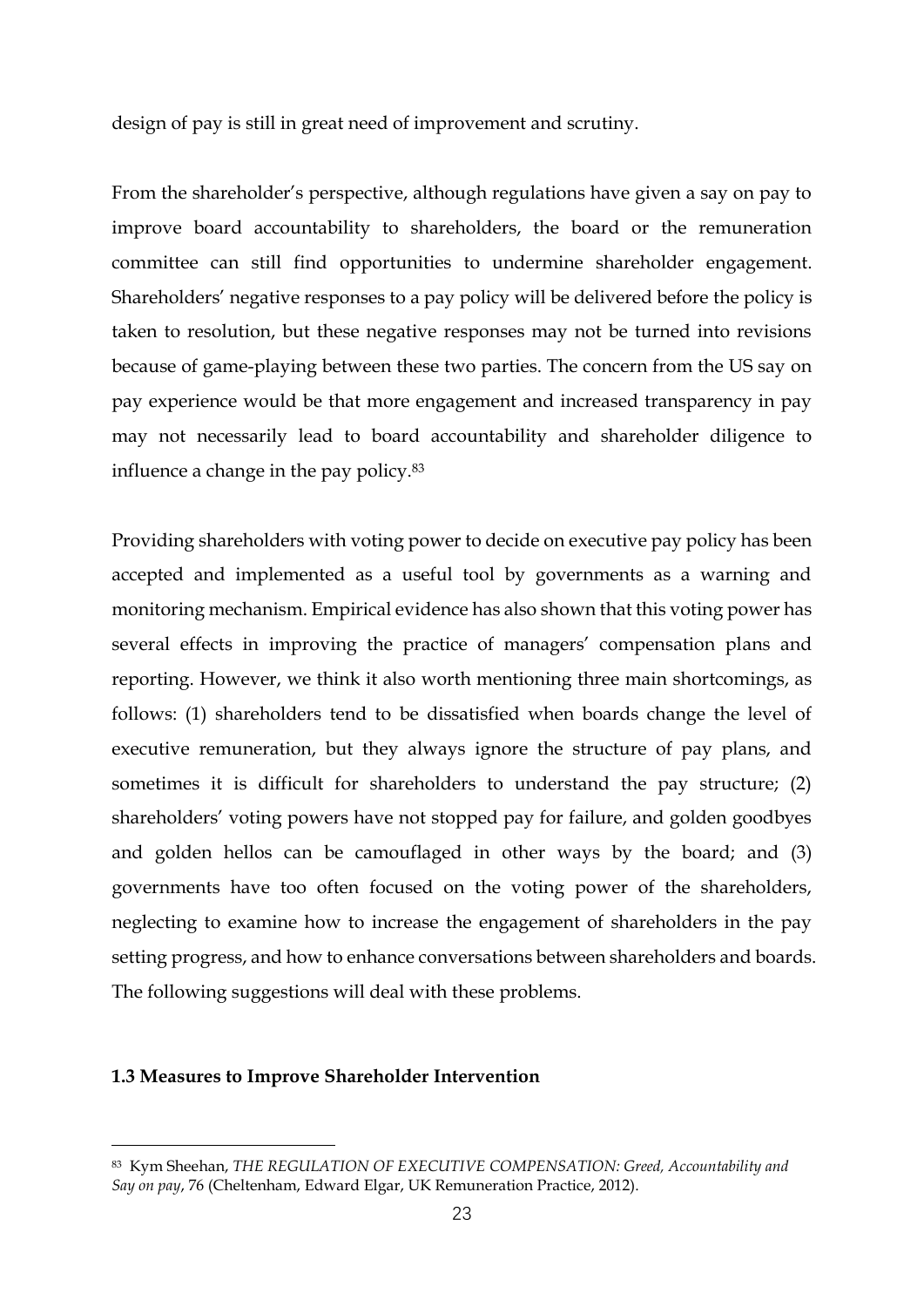It is comparatively easier to regulate listed companies by requiring their boards to act to serve the interests of shareholders, with few regulations requiring or encouraging shareholders to do anything. However, from the perspective of executive remuneration, shareholders may need further instructions and guidelines from regulation. From the discussion above, shareholders would like to have strong involvement in remuneration reports at AGMs, because these concern how the payouts of the companies are set, which or part of which could have contributed to shareholders' dividends.

To encourage shareholders to participate in remuneration decisions with companies to a greater extent, and to improve boards' accountability, current legislation and corporate codes from various governments have paid significant attention to regulating pay transparency and the disclosure of details in pay policies. In terms of pay policy disclosure and shareholder understanding of problems, it may be wiser to prioritize the quality of pay transparency over its quantity. Shareholders will be responsible for understanding pay structures and single elements of each pay plan, in order to facilitate better communications with companies.

From the discussions above, it is time for the development of stewardship codes, which regulate shareholders in terms of how they approach their roles in corporate governance. Except for some remuneration guidelines drawn up by institutional shareholder groups mentioned above, organizations such as the FRC in the UK and the ICGN (International Corporate Governance Network) based in the US have provided stewardship codes to give guidance to institutional shareholders so that they can participate more effectively in corporate issues.<sup>84</sup> Feedback and improvement of these codes is ongoing, and will be discussed in the following section.

<sup>84</sup> FRC, Stewardship Code, *supra* note 46; *see also* ICGN, Global Stewardship Code, (May 28, 2018), <http://icgn.flpbks.com/icgn-global-stewardship-principles/#p=1>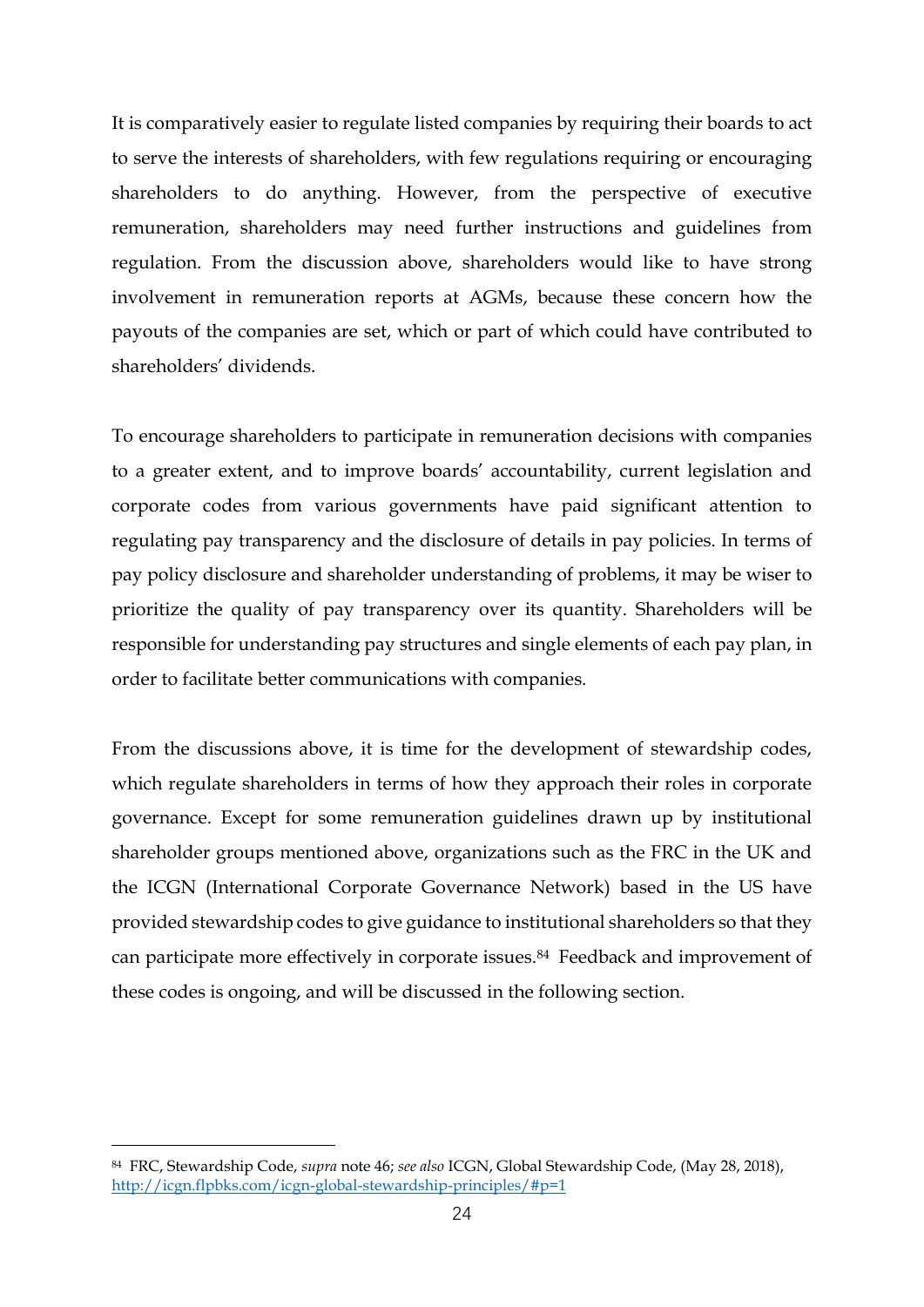#### 1.3.1 Participation and Understanding

It is difficult for most individual investors to understand remuneration reports. Even board members and other managers may find it difficult to understand their pay packages, which may contain equity plans, long- and short-term targets, earnings per share or total shareholder returns.<sup>85</sup> Shareholders, especially small group investors, are encouraged to play a more active role in scrutinizing remuneration reports and communicating with directors. Institutional shareholders with in-house experts who can analyze remuneration reports and provide advice, such as the GC100 group, the ABI and NAPF, always renew their guidelines for executive pay reporting. These guidelines provide details on te formation and content of remuneration reports to explain every element of directors' pay packages. Individual investors should be encouraged to read these guidelines if they have difficulty understanding remuneration reports.

There are various forms and data in the remuneration reports, and shareholders should use their discretion and business judgment to determine whether the pay policy or the implementation report is fair and reasonable. With the help of the ISS and other consultancies, institutional shareholders can easily reach a general understanding of executive pay plans and reports.

From the voting perspective, stewardship codes have provided a good foundation to encourage institutional investors to share their voting policies and results, letting the other shareholders have a general understanding of how better informed shareholders consider the pay plan and vote on it. The ICGN's Global Stewardship Code suggests that institutional investors should disclose and develop their actual voting policies and records, seeking to explain to companies the reasons underlying why they voted

<sup>85</sup> Michael Skapinker, Executive Pay: The battle to align risks and rewards, FIN. TIMES, April 30, 2015.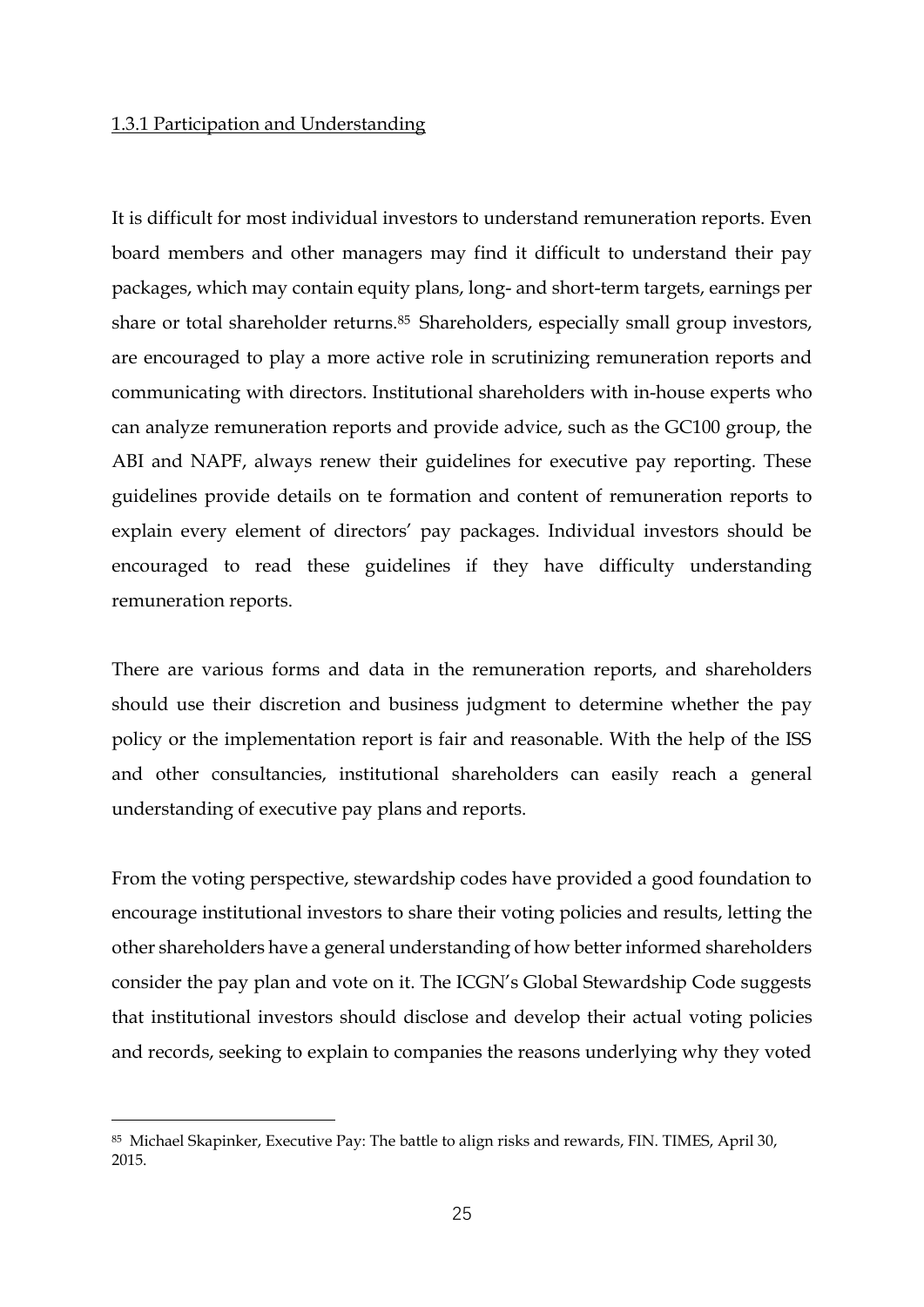against any pay policies before the shareholders' meeting.<sup>86</sup> The stewardship code contains an innovative but maybe not very practical idea, proposing that investors should be open to joining and collaborating with other investors from both domestic and overseas arenas to leverage the voice of minority shareholders and exert influence over corporate decisions.<sup>87</sup> Despite its positive impact to improve relationships and communication among various shareholders, this idea involves a few reservations that need further consideration. Timing could be a thorny issue, since not all shareholders may be able or willing to have discussions about decisions before a resolution at a company's AGM. Moreover, the cost of gathering the shareholders may be considerable, with agency costs increasing from a new perspective, especially in jurisdictions with dispersed ownership such as the US and the UK. However, time and costs might be undermined compared to the influence of shareholders' misunderstanding of remuneration reports..

Institutional shareholders, e.g. pension fund managers, banks, insurance companies and so on, are companies built upon the interests of their beneficiaries. The UK Stewardship Code suggests that institutional investors should report periodically on their stewardship and voting activities to their clients or beneficiaries in terms of how they have discharged their responsibilities.<sup>88</sup> In a meeting held by the ICGN, Stout proposed that pressure from beneficiaries could make institutional investors concerned about their investments. Under certain circumstances, they may hold shares for a rather short period and sell them in a liquid market, though institutional shareholders are supposed to be long-term focused. <sup>89</sup> Although institutional shareholders have great influence over corporate governance public companies, concern about their clients' benefits and paybacks will decrease their impact as valuable investors providing good guidance for small shareholders. However, rather than falling within the scope of the stewardship code, this question relates corporate

<sup>86</sup> ICGN, *supra* note 84, *Global Stewardship Code*, Principle 4, Exercising voting rights in an informed and responsible manner.

<sup>87</sup> *Id.,* Principle 5, Engaging companies and collaborating with other investors.

<sup>88</sup> FRC, *supra* note 46, *Stewardship Code*, Principle 7.

<sup>89</sup> ICGN, Share Ownership in A Global Context-Is stewardship working?, (May 28, 2018), <https://www.icgn.org/share-ownership-global-context-stewardship-working-0>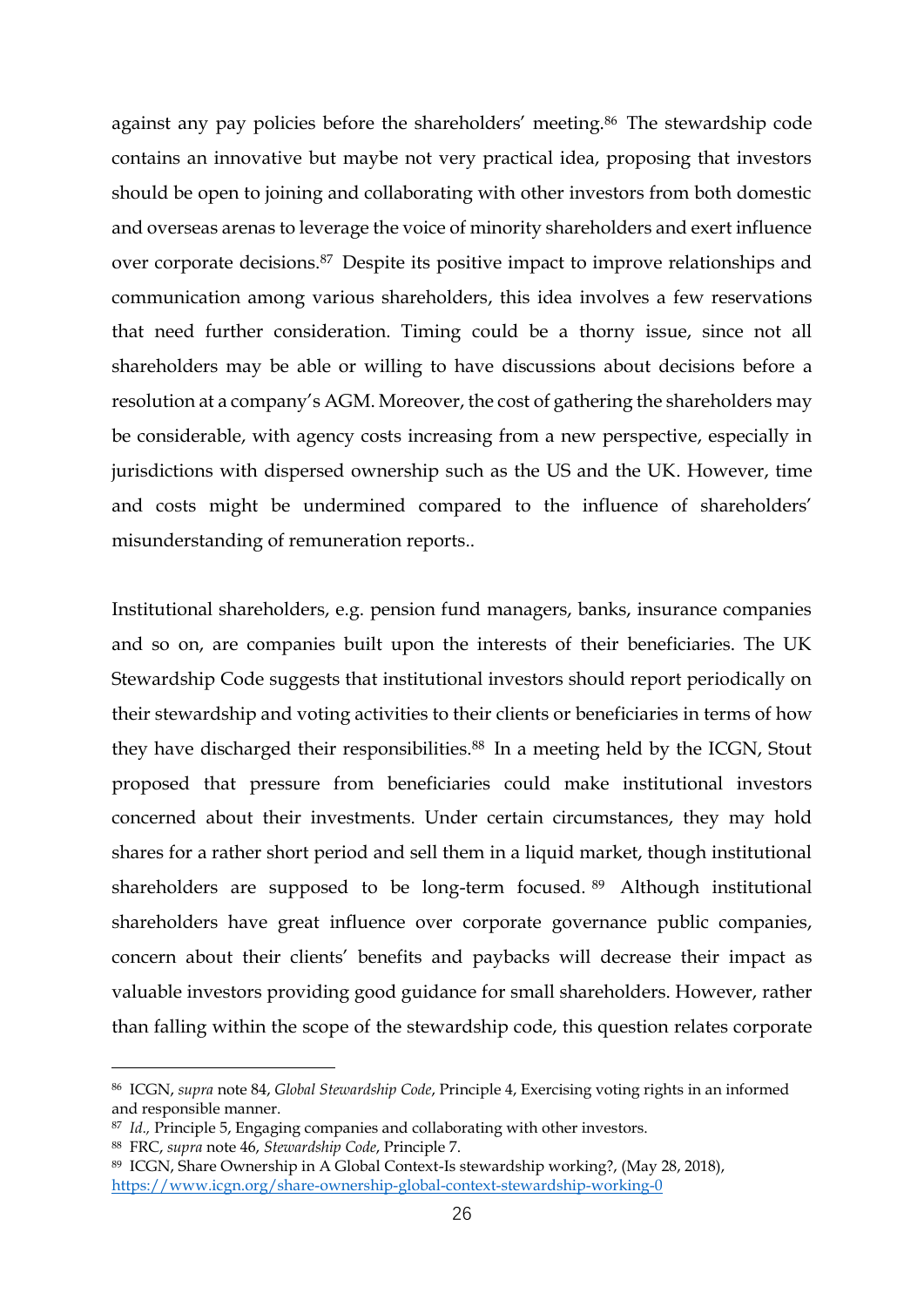governance codes and company law. It is for the boards of investee companies to provide methods to retain their institutional shareholders in the long term, such as increasing their voting power or paybacks according to their length of investment in the company.

These methods, which are called time-weighted voting or time-weighted dividends, have been proved to be effective in attracting investors to keep their investment in a company for a long time and lead them to focus on the long-term interests of the company. A recent study suggests that time-weighted voting, which provides a shareholder with more votes per share if they invest in the firm for longer than three years, can empower long-term investors and may improve corporate value.<sup>90</sup> The empirical evidence shows that, compared with dual-class shareholding which lets investors hold two different classes of shares to vote, time-weighted voting is a better choice for companies and shareholders to prevent "myopic" or short-term focused behavior among managers.<sup>91</sup>

As mentioned above, if companies can provide efficient methods to retain shareholders' investments or help them to focus on a long-term view, shareholders may be able to influence companies positively from their perspective, and use their two intervention channels to help companies to create remuneration policies and reports reflecting long-term value.

#### 1.3.2 Principles

Taking the UK Stewardship Code as an example, it is not enough to require that institutional shareholders should disclose their voting policy and records, or be

<sup>90</sup> Lynne Dallas & Jordan Barry, *Long-term Shareholders and Time-phased Voting,* 40 DEL. J. OF CORP.

L.*,* 541, 552–53 (2015).

<sup>91</sup> *Id.*, at 550.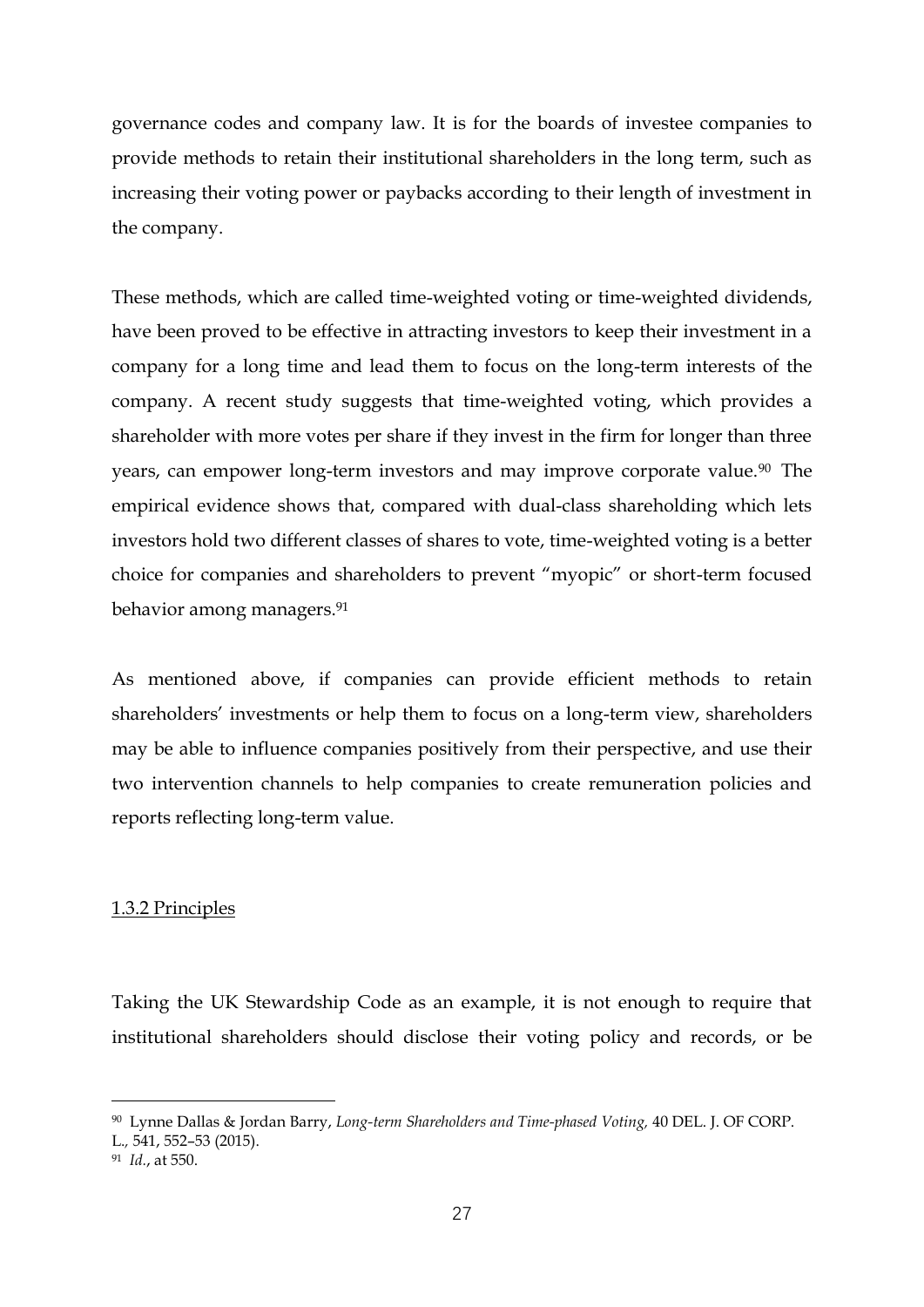willing to act collectively with other investors. <sup>92</sup> With the improvement of transparency in various reports at AGMs, especially in remuneration reports, shareholders need more time to analyze and understand the reports. Absorbing opinions from each other is important. Thus, principle 5 of this code could be revised to: Institutional investors should be willing to meet with other investors before resolution and act collectively with other investors where appropriate.

In order to promote the long-term success of the company, the UK Corporate Governance Code provides that it is the board's role to provide effective controls and methods to ensure this objective. <sup>93</sup> However, there is no follow-up section that provides detailed measures for how this should be done. In section E the Code requires that the board should establish a satisfactory dialogue with shareholders.<sup>94</sup> Perhaps in this section there should be a section E.3, proposing a new method for how to retain shareholders' investment for long-term periods.

Improving the shareholder monitoring function during the creation of executive remuneration policies and reports does not necessarily mean that shareholder value is the only goal that should be considered while setting managers' pay. Boards may also take other issues into consideration when planning and implementing pay policies.

## **2. Remuneration Practice and Board Accountability**

Historically, shareholders have long been seen as passive, or even irrelevant to the running of companies in the development of modern corporate theories. 95 Shareholder value was even neglected during the middle decades of the twentieth

<sup>92</sup> FRC, *supra* note 46, *Stewardship Code*, Principles 5&6.

<sup>93</sup> FRC, *supra* note 6, *Corporate Governance Code 2016*, S A.1.

<sup>94</sup> *Id.* section E.1.

<sup>95</sup> Simon Deakin, *supra* note 15, at 3.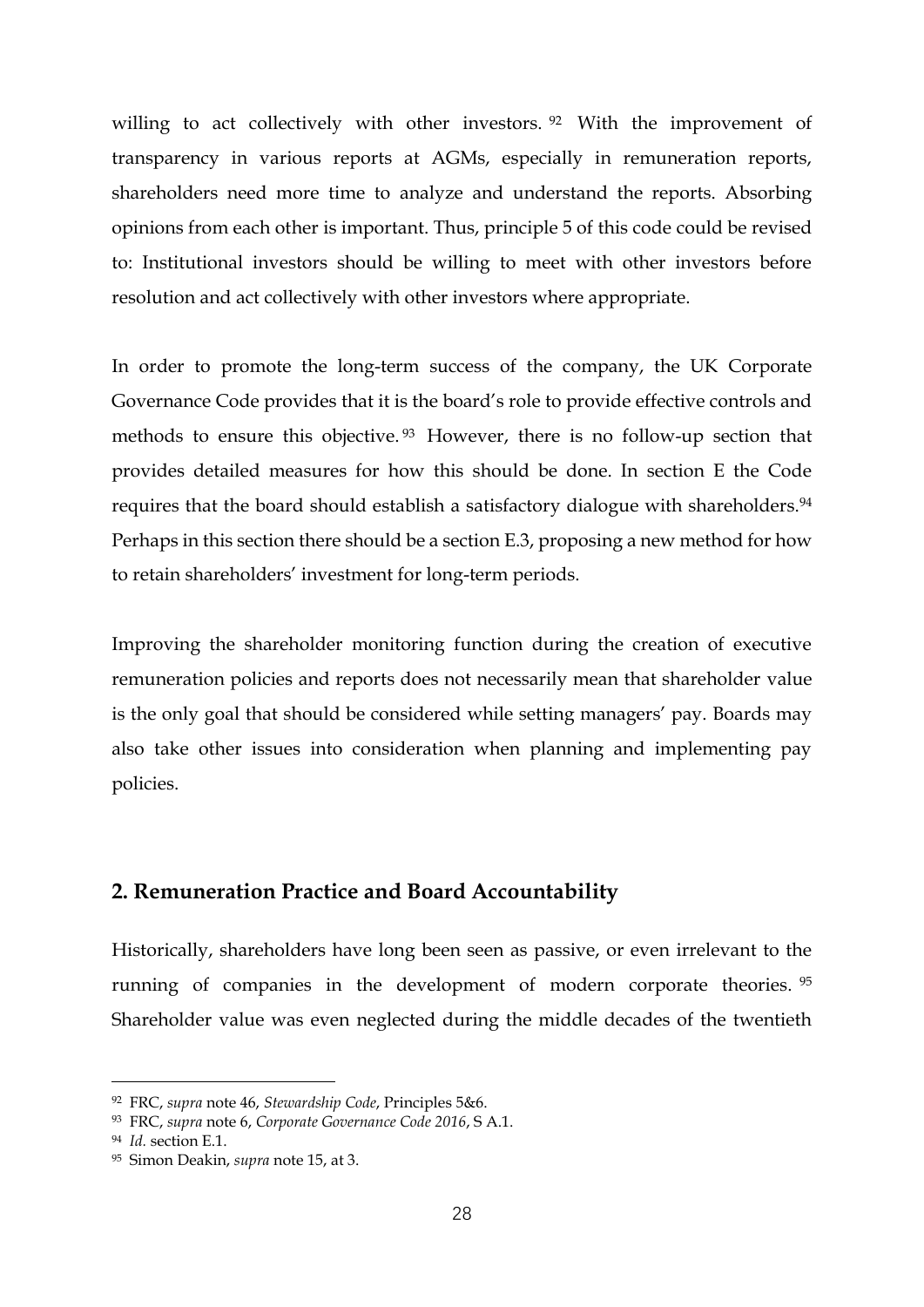century, since what shareholders did to exercise their ownership was vote at AGMs which were mostly formalities, while the board had the power to delegate management to executives who were professionals but had no stock in the company.<sup>96</sup> However, other arguments around shareholder empowerment suggest that increasing shareholder involvement will shift the balance between the board's authority and its accountability. <sup>97</sup> Despite the fact that it may be easier for the shareholders to set guidelines for an effective remuneration policy, under most circumstances they are not efficiently or adequately informed about what is happening in the boardroom.

Since the proposal that executive pay should comprise more long-term incentives to promote the notion of "pay for performance" in the Greenbury Report 1995, the percentage of equity incentives in pay packages, such as restricted equity options and long-term incentive plans, has been increasing. The average of the FTSE 100 CEOs' equity option value was 240% of their salary level in 2015, whereas this figure was 210% in 2014. <sup>98</sup> However, emphasizing long-term incentives and more equity options in pay packages cannot effectively bring about a perfect scenario by following agency theory, i.e. pay for performance. Normally equity options are set to align the interests of shareholders and executives, and to retain and motivate directors for competitive performance. The reason why remuneration practice cannot achieve this alignment is because the board and the design of equity options in executive pay may sometimes be harmful to the company's long-term success.<sup>99</sup> Executive directors will use their managerial power to influence the board and its members, for example by using the power of promotion and awarding independent directors who are executives in another company with non-executive posts, and/or hiring these executives as members of their remuneration committee. Under this managerial influence, boards

<sup>96</sup> *Ibid*., at 3-4.

<sup>97</sup> Jay Lorsch, *Empowering the Board,* HARV. BUS. REV., Jan-Feb. (1995).

<sup>98</sup> PwC, *Raising the Bar: The state of executive pay in 2015,* (May 28, 2018),

[http://www.pwc.co.uk/services/human-resource-services/insights/raising-the-bar-the-state-of](http://www.pwc.co.uk/services/human-resource-services/insights/raising-the-bar-the-state-of-executive-pay-in-2015.html)[executive-pay-in-2015.html](http://www.pwc.co.uk/services/human-resource-services/insights/raising-the-bar-the-state-of-executive-pay-in-2015.html)

<sup>99</sup> Janice McClendon, *Bringing the Bulls to Bear: Regulation Executive Compensation to Realign Management and Shareholders' Interest and Promote Corporate Long-Term Productivity,* 39 Wake Forest L. REV. 971, 994 (2004).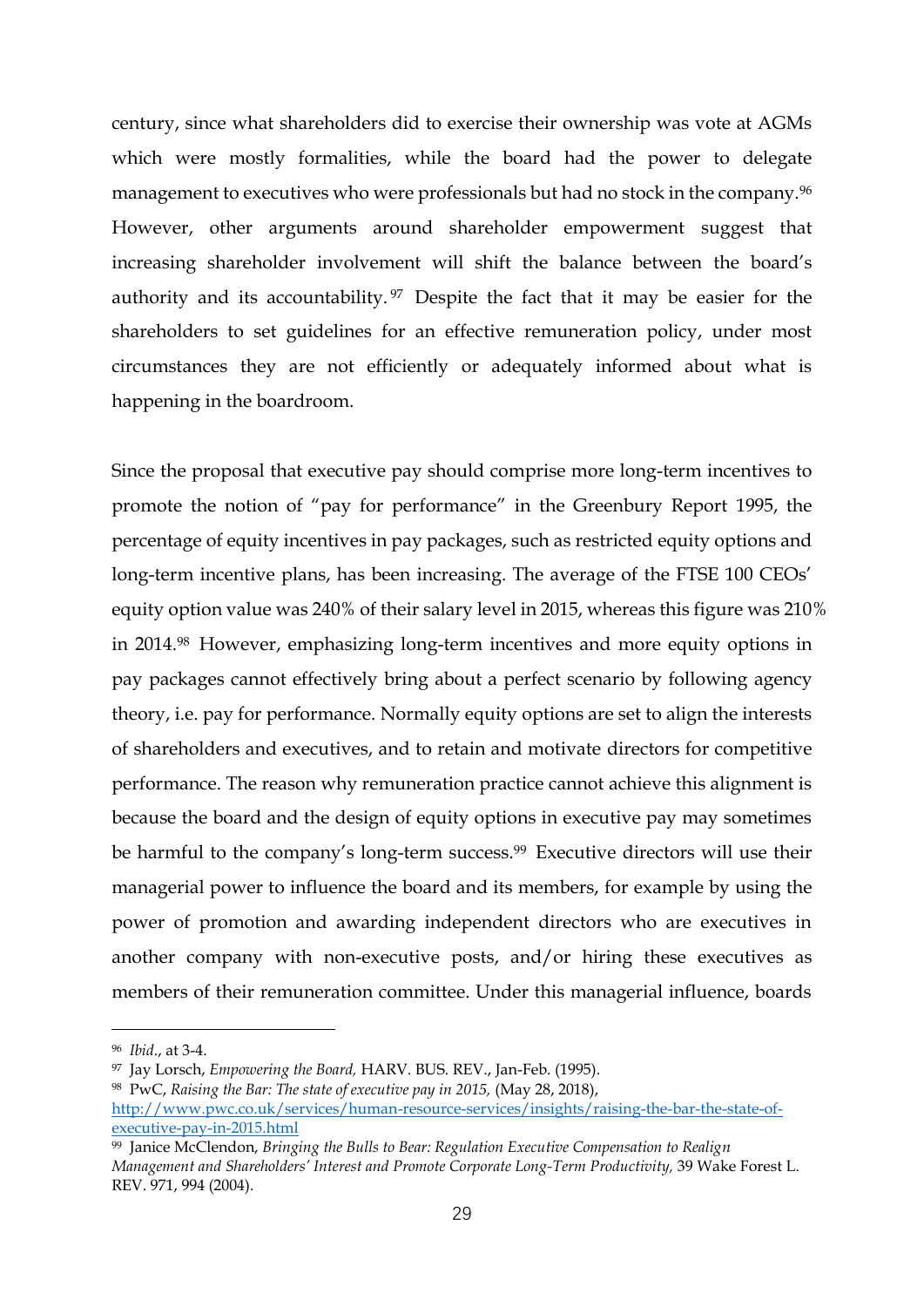and remuneration committees may show some rent-seeking behaviors in using the explicit influence of capital markets and products on executives' equity holdings and bonuses, in order to increase the final rewards of executive directors. Mechanisms to stop this from happening are now considered.

#### **2.1 Director Primacy?**

<u>.</u>

The director primacy approach proposes that with a centralized authority and good use of accountability mechanisms, there should be no need for shareholders to approve certain detailed resolutions, since generally they are not able to make informed decisions. Interestingly, other arguments, either from supporters of director primacy who suggest that the board is reliable in making decisions, or from proponents of having employees on the board in order to make executive pay fairer, are not overly enthusiastic about the idea of using shareholder voting rights to solve executive remuneration problems. Early in the 1990s Villiers pointed out that because of information asymmetry, shareholders face various obstacles if they wish to interfere in corporate management,<sup>100</sup> such as a lack of information concerning comparative groups' income from remuneration consultants, or confusion about the criteria that remuneration committees write into pay reports relating pay to performance. There may be various long-term incentive plans with different conditions in a single executive's pay package. Bainbridge stated that empowering shareholders in the corporate decision-making process might disrupt the vesting of authoritative control from the board in their companies.<sup>101</sup>

Moreover, Sharfman argued that instead of enhancing decision making, empowering shareholders will increase errors and lead to "a shift of agency costs from management to shareholders that overcomes whatever benefit is received from a reduction in management agency costs".<sup>102</sup> Even worse, the more successful shareholder activities

<sup>100</sup> Charlotte Villiers, *Executive Pay: Beyond Control,* 15 LEGAL STUD. 260, 271(1995).

<sup>101</sup> Stephen Bainbridge, *Is 'Say on Pay' Justified*, 32 REG. CORP. GOV. 42, 46(2009).

<sup>102</sup> Bernard Sharfman, *What's Wrong with Shareholder Empowerment,* 37 J. CORP. L. 903, 907(2012).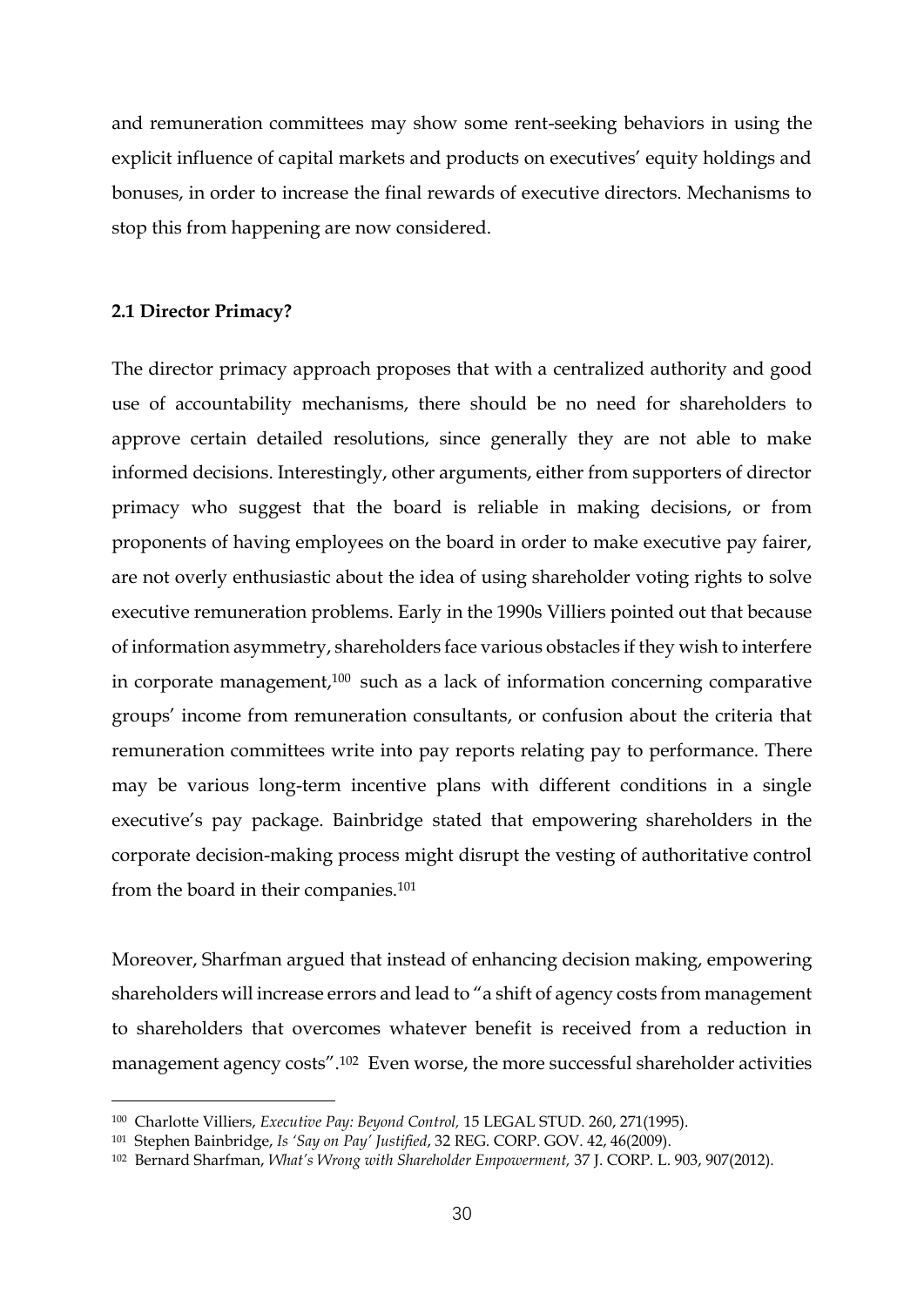are, the more damaging those activities are likely to be to the economy.<sup>103</sup>

From the director primacy point of view, some proponents suggest that the rapidly growing executive remuneration is not a problem at all. According to Bainbridge's understanding of the capital market, investors will not purchase stocks from companies which provide executives with excessive remuneration, and creditors will not lend money to companies which lack executive director accountability. <sup>104</sup> Therefore, the cost of issuing stocks will rise for these companies while their income falls. As a result, these companies will become more vulnerable to hostile takeovers and management reconstruction, <sup>105</sup> which will bring more instability to both companies and shareholders.

The problems of executive remuneration rest on the key point that effective corporate governance requires the decision-making authority to be vested in a small, discrete central agency, rather than in a large diffuse electorate.<sup>106</sup> Bainbridge is not convinced that the idea of board accountability can be sustained. <sup>107</sup> He even proposes that, if shareholders realize the cost of getting hold of adequate information and the seriousness of unreasonable interference, they will keep their distance and refrain from making every decision themselves, leaving most issues to the board.<sup>108</sup> Thus, we are wondering to what extent we need to emphasize the notion of board accountability to promote the efficiency and effectiveness of executive remuneration issues.

Details of the board's function should be studied before director primacy is admitted. As discussed before, there are three main functions of boards. The first is a monitoring role, which requires them to select, compensate, and make decisions about the retention of chief managers while overseeing the process of accounting, financial

<sup>103</sup> *Id*., at 908.

<sup>104</sup> Stephen Bainbridge, *supra* note 101, at 46.

<sup>105</sup> *Id.*

<sup>106</sup> *Id*., at 47.

<sup>107</sup> *Id*.

<sup>108</sup> *Id*.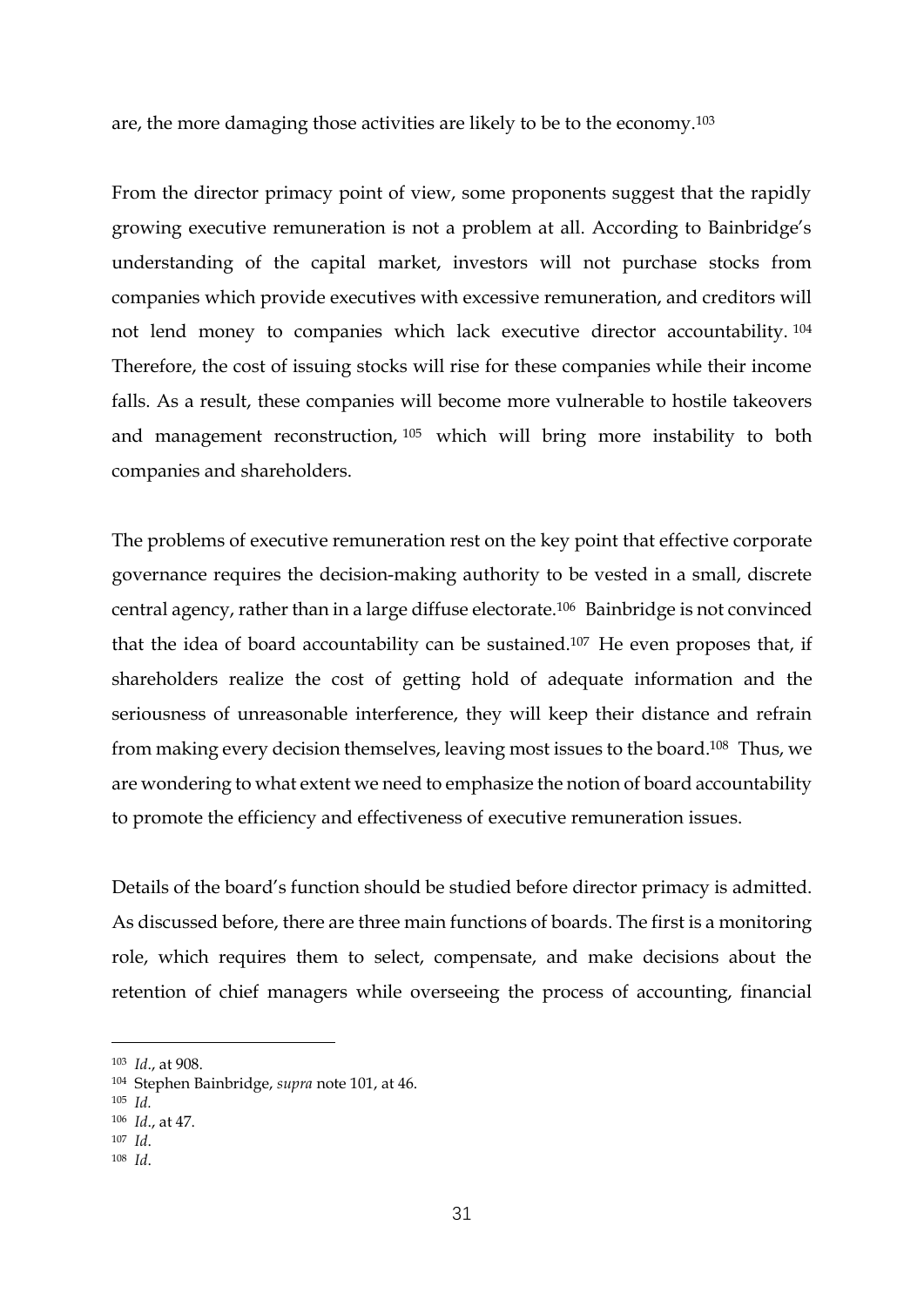reporting and auditing, to help shareholders with these disclosures in order for them to make assessments of the company. <sup>109</sup> The second function is a protective/restorative role, indicating that the board should assist the company in claiming and protecting its resources. The third function is to formulate strategy under the direction of senior managers, in order to serve the shareholders in their interests with more information about their responsibilities while remaining accountable to these responsibilities. <sup>110</sup> Executive remuneration design is within the first, monitoring function. Nonetheless, the third function, related to the board's accountability to shareholders, should be also emphasized when considering remuneration issues.

The board can develop its monitoring work in three ways: employing structure (different committees, such as remuneration or nomination committees, in one boardroom), composition (having expertise on different committees and independent directors to ensure unbiased decisions), and practice (concerning how to manage the firm to establish the board's role). <sup>111</sup> Research has proven that regulation has relatively little to do with the evolution of the board's structure and practice. It is the market and social forces that improve these elements.<sup>112</sup> Thus, a more appropriate way for legislation to improve board accountability and the monitoring function of the board is from the composition aspect, by inviting more independent directors to join the functional committees. According to Langevoort's analysis, it is the law which should continue to insist, or should insist more rigorously, on increasing the independence of boards to solve conflicts between the agent and the shareholders. However, Langevoort also claimed that if the law becomes too aggressive it will ruin the social dynamic of the board and result in a less effective working group.<sup>113</sup> Having

<u>.</u>

<sup>113</sup> Donald Langevoort, *supra* note 109, at 8.

<sup>109</sup> Donald Langevoort, *The Human Nature of Corporate Boards: Law, Norms and the Unintended Consequences of Independence and Accountability,* GEO. UNIV. L. CTR., Working Paper in Business, Economics and Regulatory Law, No. 241402, 5 (2000).

<sup>110</sup> *Id.*, at 6.

<sup>111</sup> Lynne Dallas, *Development in US Boards of Directors and the Multiple Roles of Corporate Boards*, 40 San Diego L. REV., 20 (2003).

<sup>112</sup> Melvin Eisenberg, *Corporate Law and Social Norms,* 99 COLUM. L. REV. 1253, 1267 (1999); *see also*  Edward Rock & Michael Wachter, *Islands of Conscious Power: Norms and the Self-governing Corporation*, 149 UNIV. OF PENN. L. REV. 1619, 1623 (2001).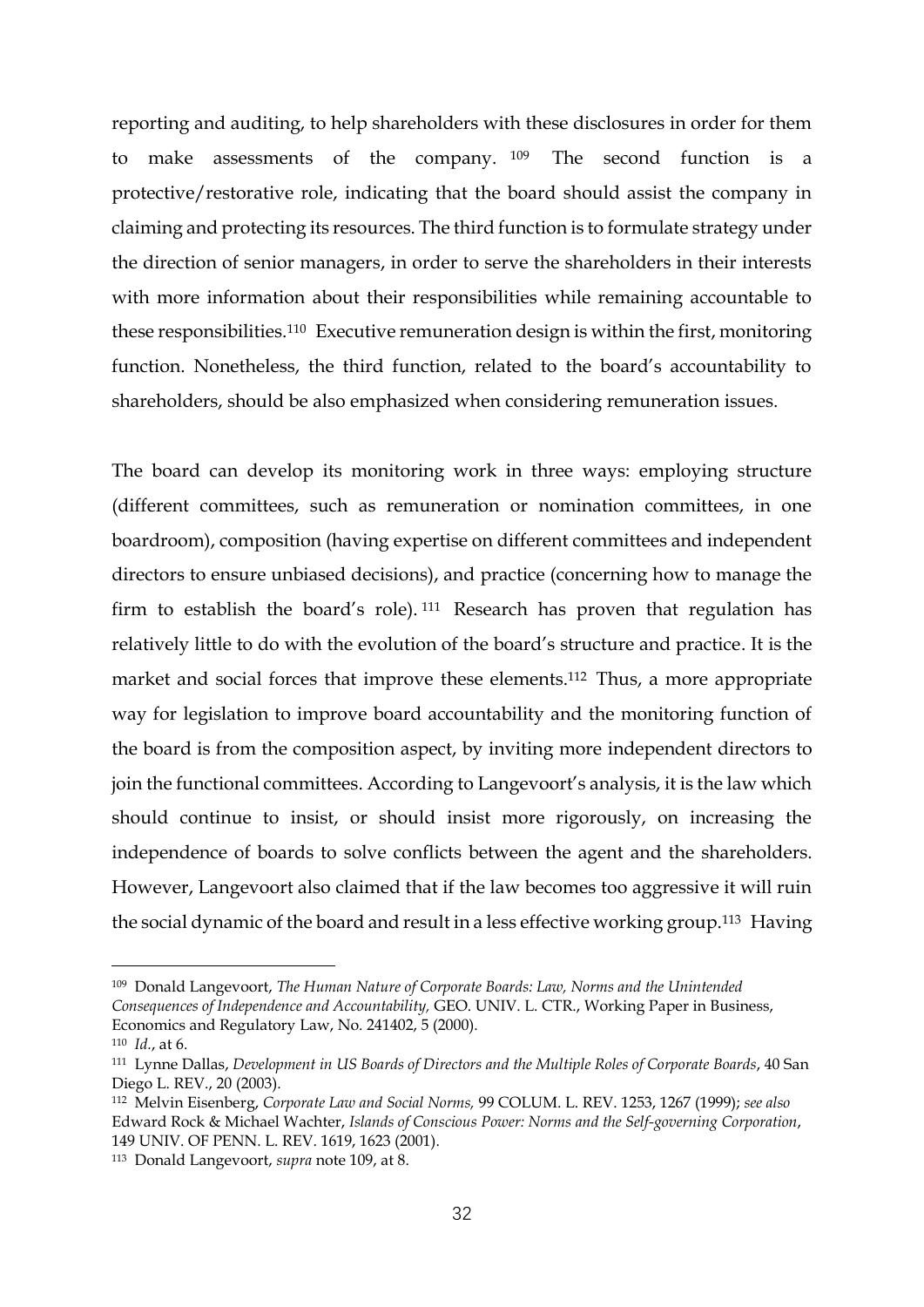more independent directors on executive committees will not have much influence on executive pay design; this is explained as follows.

Delegation of various powers to the committees of boards does not function well. Mitchell concluded that the boards' problems have existed from the very beginning, since the time boards were created to solve agency problems. <sup>114</sup> The board was designed to fulfill a monitoring function with periodic intervention by experts as a means of allowing outsiders, i.e. independent directors, to monitor aspects such as nomination, compensation, and auditing. However, the board has developed primarily to shield executive managers from liabilities,<sup>115</sup> since there is only a direct norm from legislation to indicate what is right and what is possible in practical activities.<sup>116</sup> As lawyers are usually the ones who interpret law to the companies, the directors' understanding of legislative norms is second- or even third-hand,<sup>117</sup> not to mention the fact that lawyers may sometimes deliver information after being influenced by executives.

However, the companies that failed during the 2007–09 financial crisis, despite being criticized for having inadequate governance, did have independent boards, separate positions of chair and CEO, and enough defense against hostile takeovers. <sup>118</sup> If legislation is still deficient in regulating the practice of boards, shareholder empowerment may constitute an appropriate remedy in a corporate governance context. Although scholars such as Bainbridge and Sharfman are in favor of directors running corporations and minimizing shareholder intervention, director primacy may not be the most appropriate approach when dealing with executive remuneration issues. Bebchuk and Fried explained how executives and board members could benefit each other through remuneration practice. Without intervention or regulation,

<sup>114</sup> L. E. Mitchell, *The Trouble with Boards*, GWU LEGAL Studies Research Paper No. 159, 6-7 (2005).

<sup>115</sup> *Ibid.*, Mitchell.

<sup>116</sup> Donald Langevoort, *supra* note 109, at11.

<sup>117</sup> *Id*.

<sup>118</sup> Brian Cheffins, *supra* note 3, at 6.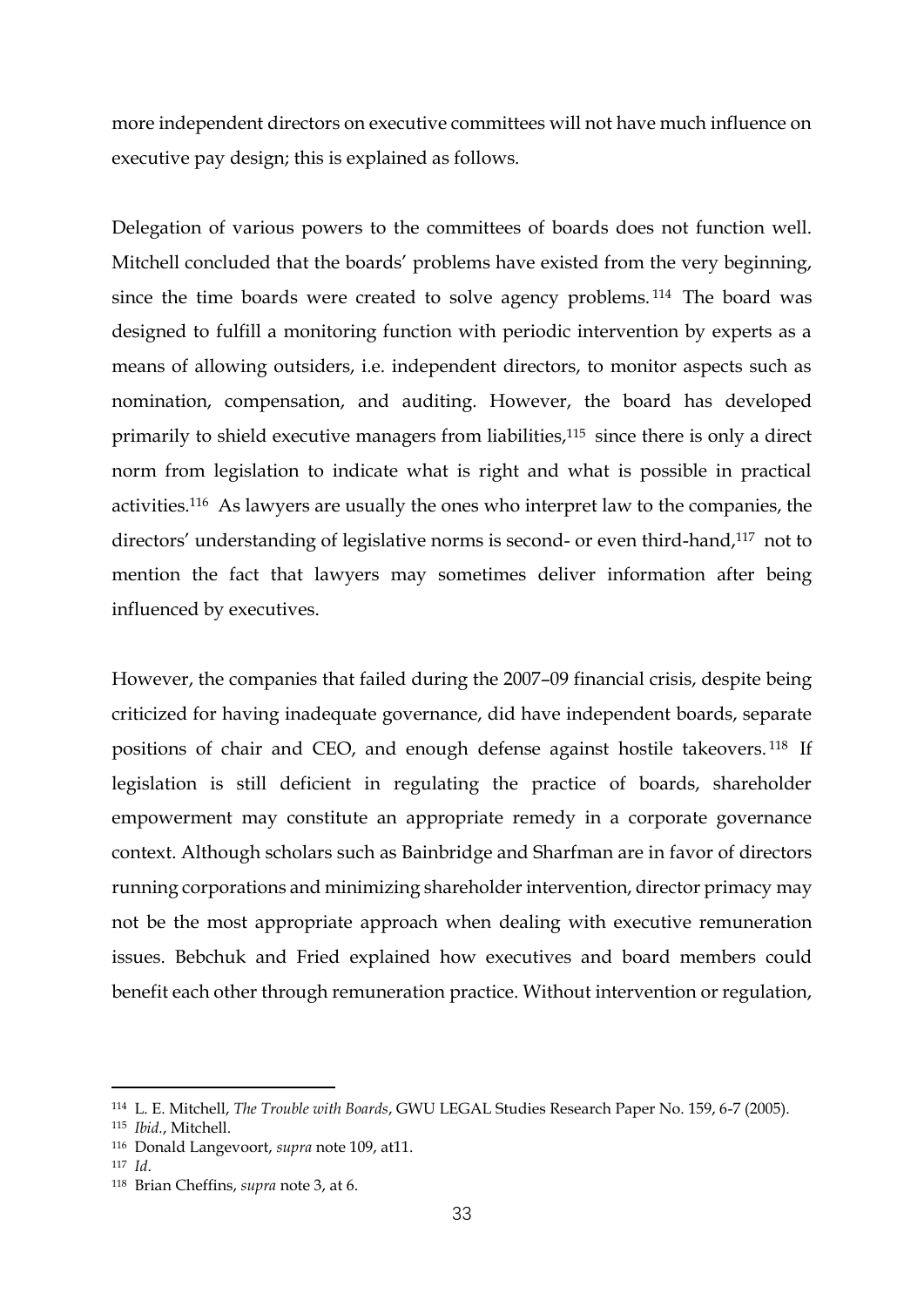the independence of boards and remuneration committees cannot be trusted while they are making remuneration policies and reports.

From the arguments above, two main findings can be concluded: (1) director primacy is not an ideal norm to handle executive remuneration issues. Employing more independent directors to improve board accountability does not seem to be adequate to promote a more effective excursive remuneration mechanism; and (2) there should be other ways to improve the board accountability within its monitoring and strategic functions. Shareholder empowerment through the say on pay has an indirect influence on pay practice, but it is the remuneration committee and the board who have the most direct impact on pay. Hence, how should they be guided to improve their accountability?

#### **2.2 Practice in Order to Improve Accountability?**

Guidelines, principles and various codes of conduct have been created for directors and remuneration committees to ensure their function in remuneration design and implementation. However, as Cullen argued, the traditional and nondescript language characteristics of these codes and guidelines rely to a large extent on executives and other directors working towards the overarching goal of shareholder value by using terms such as "structure", "performance objectives" and "disclosures". <sup>119</sup> However, they are rather general, without providing explicit requirements.

In fact, the GC100 and Investor Group guidance, published in 2013 and amended in 2014,<sup>120</sup> shows that guidelines from institutional shareholders are sometimes not as general as this. They are enriched by detailed requirements, regulating the aims of

<sup>119</sup> Jay Cullen, EXECUTIVE COMPENSATION IN IMPERFECT FINANCIAO MARKET, 202 (Edward Elgar, 2014).

<sup>120</sup> GC100 and Investor Group, *Directors' Remuneration Reporting Guidance 2016*, ,

[http://uk.practicallaw.com/groups/uk-gc100-investor-group;](http://uk.practicallaw.com/groups/uk-gc100-investor-group)

<http://uk.practicallaw.com/groups/uk-gc100-investor-group> (last visited May 29, 2018)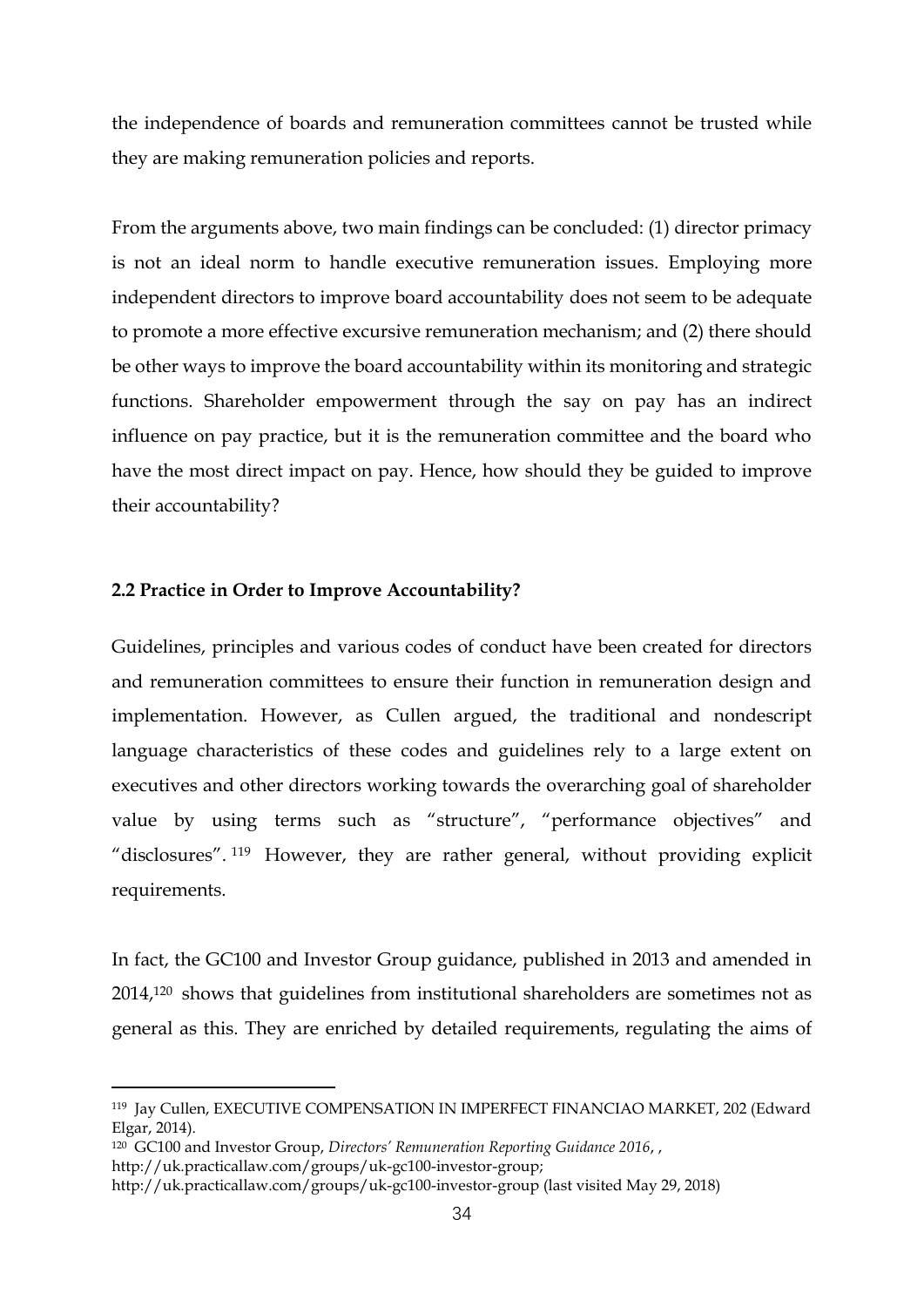remuneration committees in designing executive pay, the design of various financial incentives criteria and reporting structures, and even how the committee will communicate with shareholders if shareholders have concerns about the pay policy. Nevertheless, guidelines cannot guarantee full compliance, not to mention following the best practice of remuneration design. However, the GC100 principles made a good start in improving guidelines from shareholders and suggesting ways to promote the accountability of remuneration committees.

Remuneration committees do not need to have expert knowledge about how to design pay. Instead, they need to negotiate with remuneration consultants and make decisions by using informed judgment. As Keay noted, with shareholders having more power to influence remuneration policy, the board, especially the remuneration committee, must increase their accountability as they are required to justify their decisions.<sup>121</sup> The IoD, whose members are directors from various business sectors and even CEOs from large organizations, provides a detailed introduction to the regular work of remuneration committees in setting pay policy.<sup>122</sup> First, good knowledge of running the business is critical to ensure that compensation is set at an accurate level in relation to basic salary in comparison with peer companies. Second, they need to think of financial factors and markets, which will help them with setting pay for performance criteria associated with shareholder returns, including annual bonuses and incentive plans. Third, the company's culture must be taken into account, since remuneration should reflect the organization's values and culture. The remuneration committee members, especially the independent directors, need to recognize the company's values related to successful performance, and avoid cutting bonuses and risking the company's competitiveness. At this stage, questions may logically be raised about how these considerations by the board and remuneration committee may be effectively enforced in practice. Detailed solutions to this question will be discussed as follows.

<sup>121</sup> Andrew Keay, BOARD ACCOUNTABILITY IN CORPORATE GOVERNANCE, 230 (Abingdon, Routledge, 2015).

<sup>122</sup> IoD, *The Remuneration Committee Role,* [http://www.iod.com/guidance/briefings/cgbis-the-role](http://www.iod.com/guidance/briefings/cgbis-the-role-of-the-remuneration-committee)[of-the-remuneration-committee](http://www.iod.com/guidance/briefings/cgbis-the-role-of-the-remuneration-committee) (last visited May 29, 2018).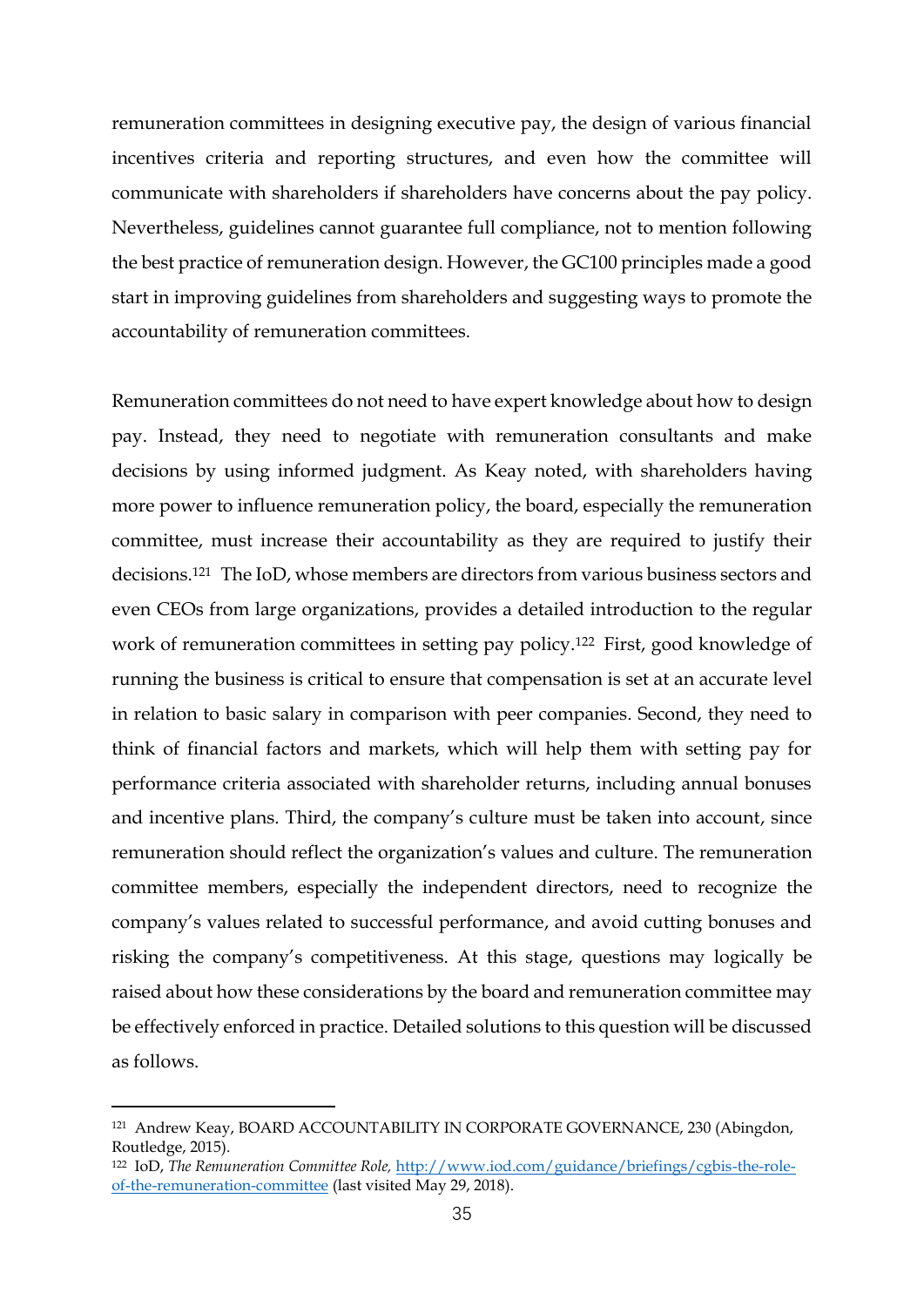#### **2.2.1 The Power of the Advisory Vote**

Governments tend to provide shareholders with a say on pay to intervene in remuneration practice by improving board and remuneration committee accountability. Under the principles produced by NAPF and other institutional investors in relation to remuneration reports, there is a full explanation of the pay plan, a deeper analysis of company performance and a well-debated decision based on a broader comparison with peer companies, which will help to build trust between investors and remuneration committees. 123

However, only in some circumstances may the remuneration committee respond to a negative vote result. A few cases have shown that the remuneration outcome may be affected by voting alone.<sup>124</sup> Nonetheless, institutional shareholders should show and have already shown interest in seeing remuneration committees build their authority while negotiating pay, and improve their will to undertake difficult tasks to punish underperformance among executives.<sup>125</sup>

The Burberry case in 2014 and the BG Group case in 2015 are worth analyzing to investigate the effectiveness of remuneration committee accountability mechanisms. The Burberry remuneration committee provided their CEO with £28 million for his first year's compensation, which precipitated a revolt from the shareholders with 52% of them voting against the proposal. At the time this was the highest veto percentage in UK history. <sup>126</sup> On the other hand, the board of BG Group voluntarily gave up their £25 million pay deal for the new CEO after shareholders showed strong disapproval before the resolution day. <sup>127</sup> The different decisions of these two boards and remuneration committees are worth discussing further. At Burberry the golden hello,

<sup>123</sup> NAPF et al, *supra,* note 47, at 3.

<sup>124</sup> Kym Sheehan, *supra,* note 83, at 83.

<sup>125</sup> NAPF et al., *supra* note 47, at 3.

<sup>126</sup> Zoe Wood, *Burberry shareholders revolt over Christopher Bailey's pay package,* The Guardian, July 11, 2014.

<sup>127</sup> Sean Farrell, *BG Group shareholders rebel against Helge Lund pay deal,* The Guardian, April 5, 2015.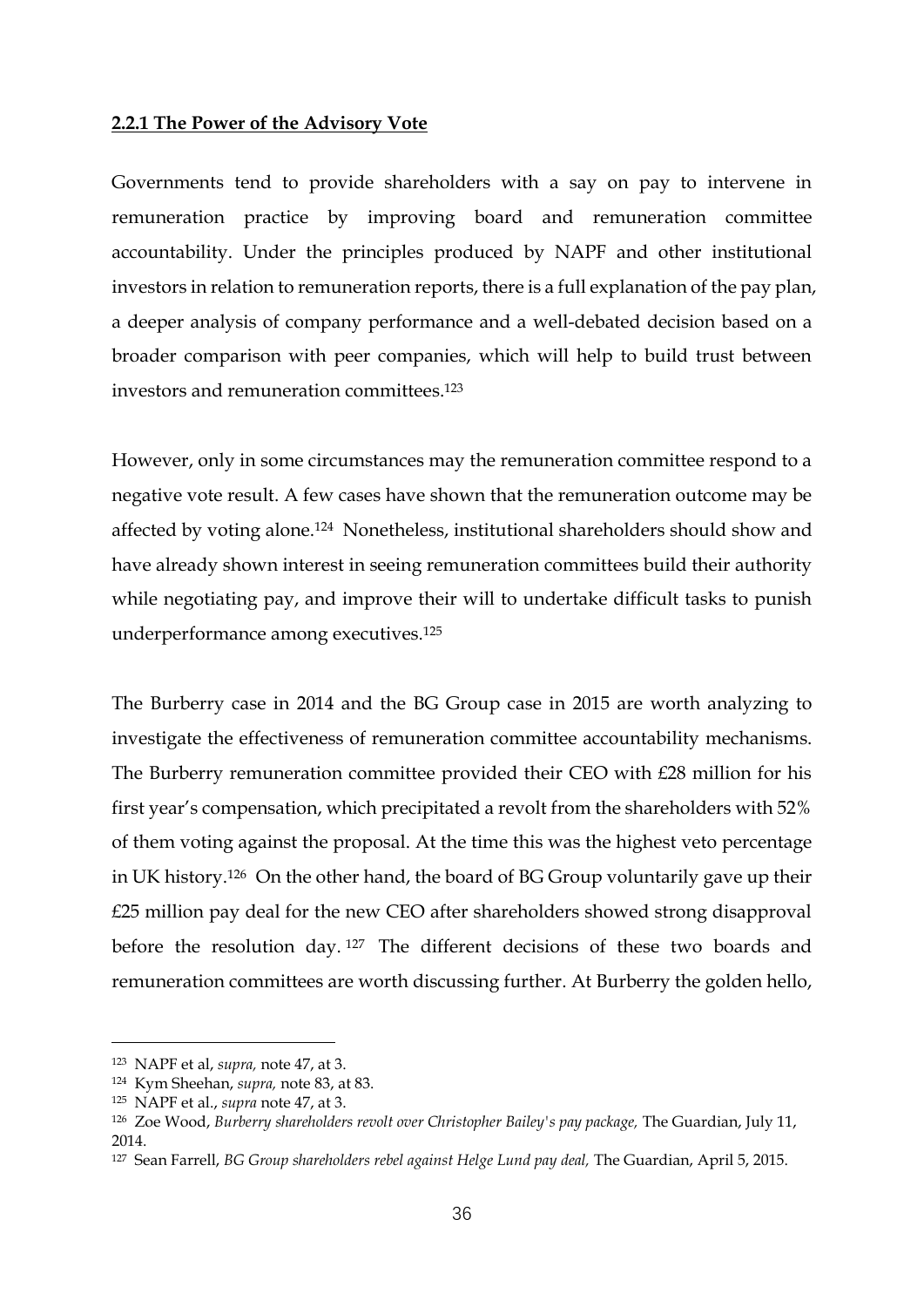which was worth £7.5m in shares for the new CEO, had already received a veto from 18% of their shareholders' in 2014,128whose concerns were not unreasonable: the new CEO, Christopher Bailey, a designer who had previously held the position of Burberry's chief creative officer, was new to the CEO post. In 2015 a big fall in retailing caused the company's share price to fall by 4%, slashing the board's pay decision and Mr. Bailey's high bonus, golden hello and incentive stock pay.<sup>129</sup>

Because of the high level of veto on the 2014 CEO remuneration proposal, which would have resulted in the highest pay among the FTSE 100 companies that year, the board provided a new pay policy in the following year.<sup>130</sup> With 92.8% of shareholders voting yes, the revised pay policy in 2015 meant a reduction in Mr. Bailey's income to £7.9m. <sup>131</sup> This high level of satisfaction among the shareholders was due to the board's efforts in discussing executive pay plans with the majority of their fifty biggest investors after the previous year's revolt.<sup>132</sup> Though there were also other problems with the executive remuneration policy at Burberry, such as several inexplicable vested equity options in the pay structure for Christopher Bailey which were set before he held the chief executive position, the lesson to be learned here is that regulation can be used to improve the board's accountability. Remuneration committees and boards should always show a willingness to facilitate and enhance communication with shareholders on remuneration issues.

The case of the BG Group is also a good example of having a conversation with investors before a vote on pay policy, to avoid embarrassment. Transparency in executive pay is not only about putting cold statistics in front of the shareholders at the annual meeting, which may cause misunderstanding between the board and

<sup>&</sup>lt;sup>128</sup> Andrew Tritman, *New Burberry CEO Christopher Bailey Handed £7.5m Golden Hello*, Telegraph, May 15, 2014.

<sup>&</sup>lt;sup>129</sup> Andrew Roberts, *Burberry to Slash CEO Bailey's Pay Amid Chinese Sales Slump*, Bloomberg Business, October 15, 2015.

<sup>130</sup> Shane Hickey, *Burberry Investors Approve Chief Executive's Pay*, The Guardian, July 16, 2015.

<sup>131</sup> *Ibid.*

<sup>132</sup> *Ibid.*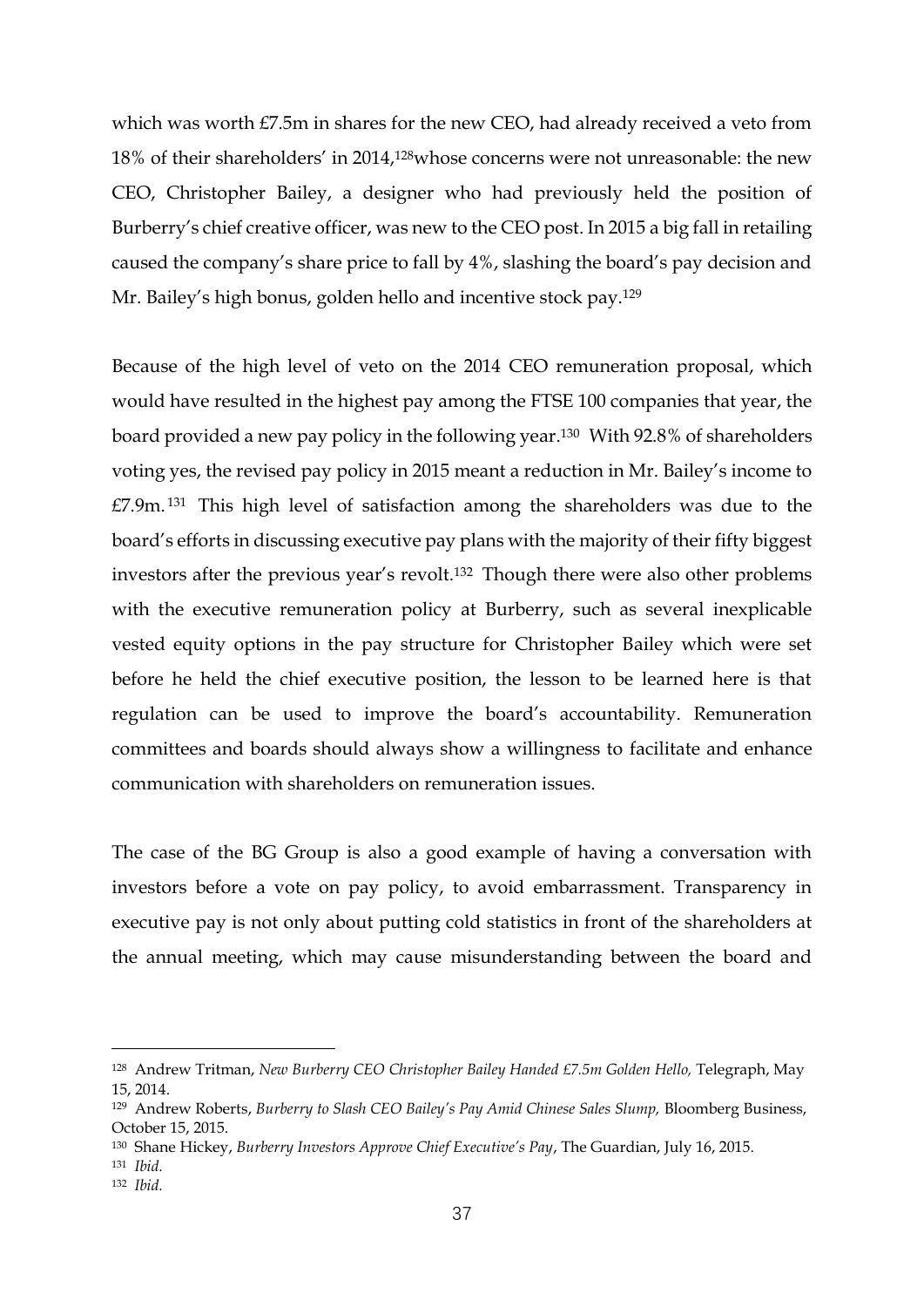shareholders. A process of negotiating and exchange of opinions will improve the board's accountability and enable a transparent executive remuneration process.

The reform of executive remuneration design carried out in the UK in 2013 separates companies' pay implementation reports from their future remuneration policies. If a majority of the shareholders rejects the previous year's pay implementation report, the board and remuneration committee should present a new pay policy in the next year's annual meeting, for shareholders to vote on; this vote is binding. This regulation is valuable to corporate governance since it helps to increase the engagement of shareholders in policymaking and urges boards to enhance their communication with investors, especially institutional investors, thereby improving board accountability. The process of how a board might carry out a major review of compensation policy in practice may be illustrated in the following form:<sup>133</sup>

<sup>133</sup> Kym Sheehan, *supra* note 83, at 91.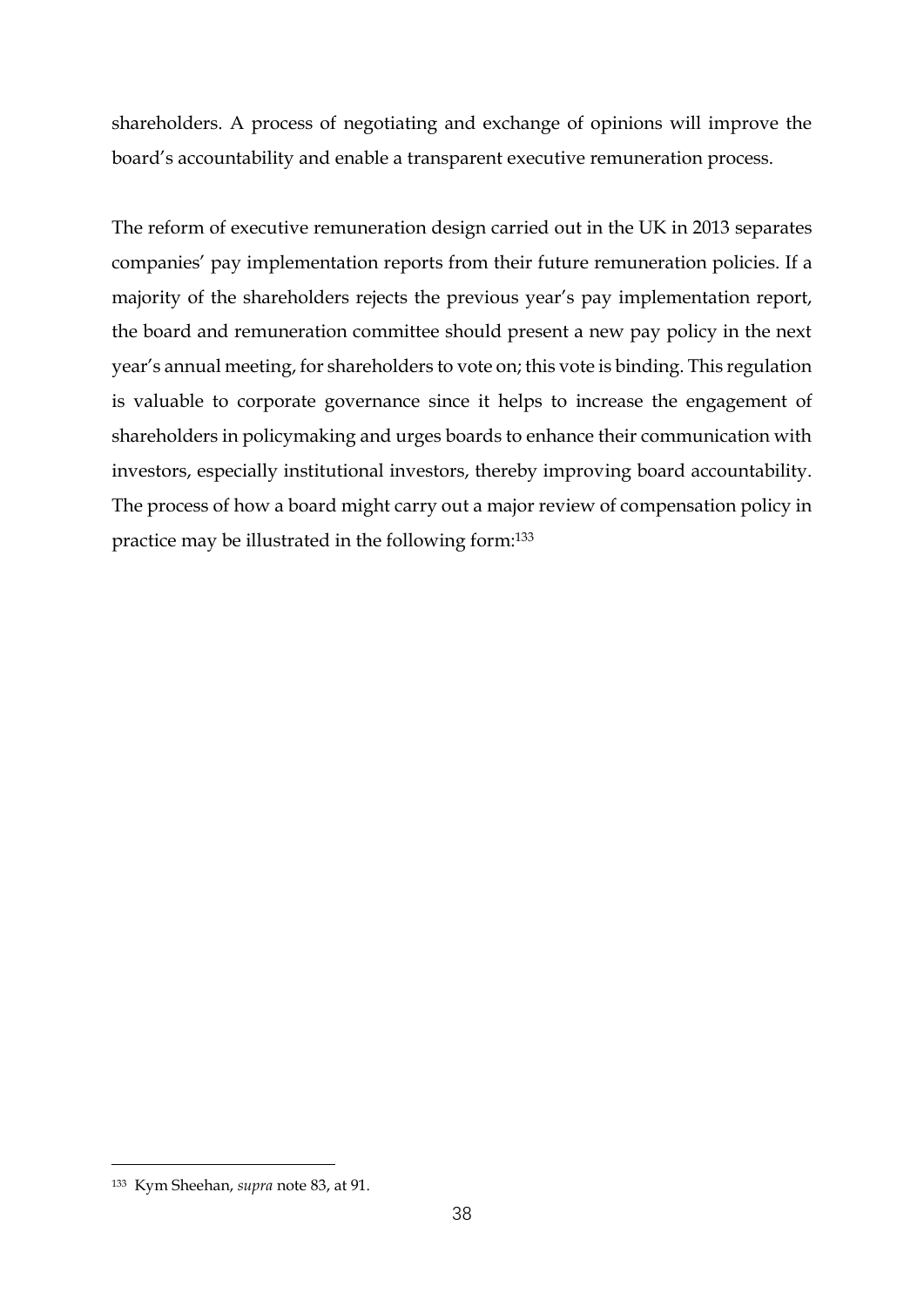

Source: Sheehan "*The Regulation of Executive Compensation*" p.91

Remuneration committees should engage in a regular review of executive pay implementation reports, and major reviews of any new remuneration policy. As shown above, after a failure to pass the shareholders' advisory vote on a remuneration report, the remuneration committee will examine the terms of the previous policy, collect data from a wider perspective and re-value the equity holdings of executives to provide a new calculation of the executive rewards. More importantly, they will increase the pre-voting negotiation opportunities with shareholders in case this policy also faces a revolt, because the previously rejected remuneration report may have made a bad impression on investors. The UK Corporate Governance Code requires that "the chairman of the board should ensure that the committee chairman maintains contact as required with its principal shareholder about remuneration". <sup>134</sup> The voting

<sup>134</sup> FRC, *supra* note 6, D.2 Disclosure, Supporting Principles.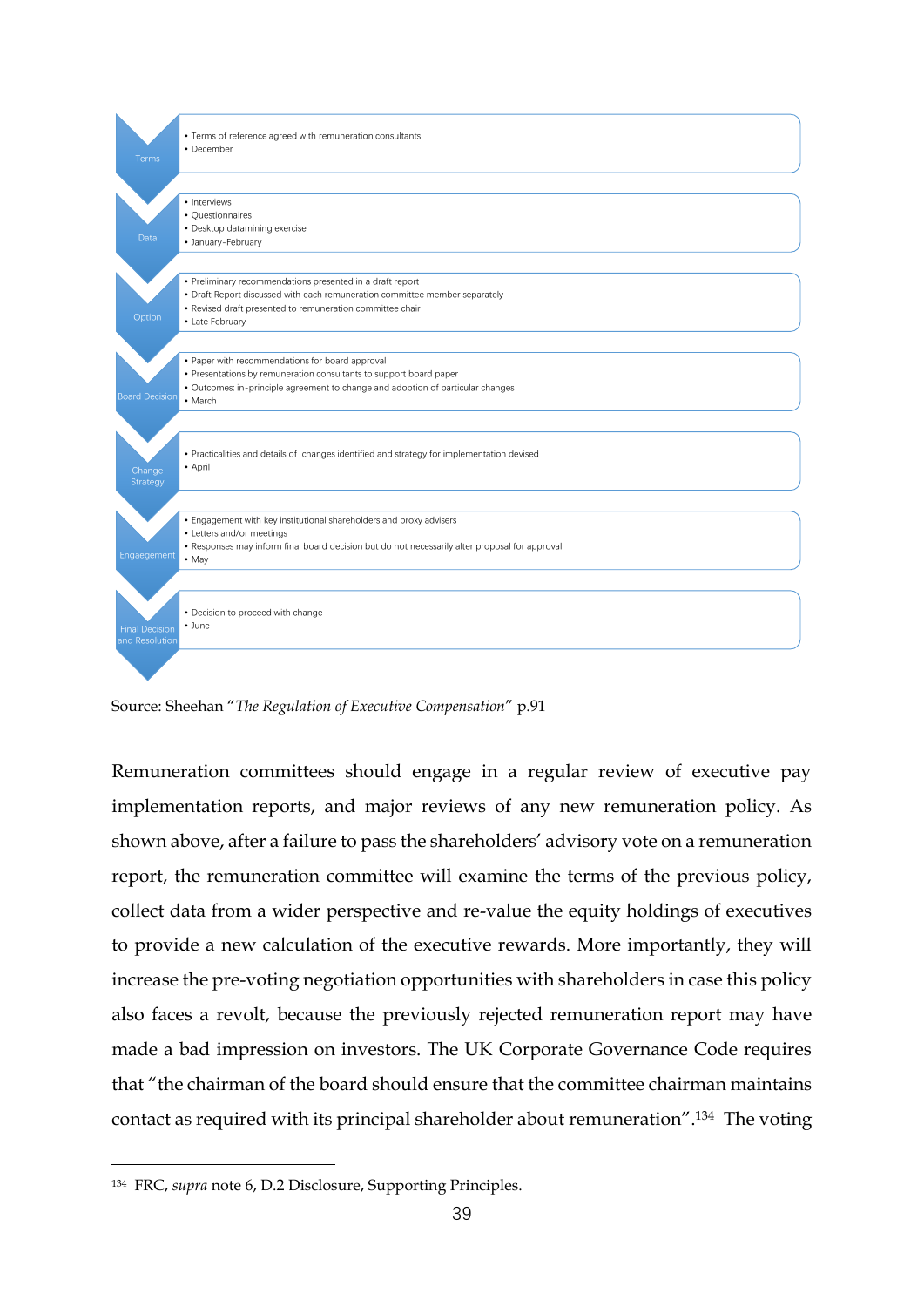procedure would not be the only opportunity for shareholders to express their opinion on executive pay policy; negotiations before or after shareholder voting on pay could also enhance board accountability.

How to balance the needs of shareholders and executive managers is always a central question for the board. In the current legislation environment, the board can use various regulations as good opportunities to communicate with shareholders and managers. The importance of dialogue between the board and executive directors about their pay will be discussed in the following section.

#### **2.2.2. Independence and Negotiation with Executives**

Regulatory measures are unlikely to have a direct influence on board independence. The independence of the board is influenced by the relationship between nonexecutives and executive directors. Although personal factors will have a good deal of impact on the remuneration committee's judgment, independence can still be built upon these non-executives' analysis of the executives' behavior, and the nonexecutives' pursuit of decisions which may benefit both the company and the executives. <sup>135</sup> However, board accountability alone may not be sufficient for developing a sound executive remuneration mechanism, as "the directors on remuneration committees also need to be competent". <sup>136</sup> Under most circumstances, executive remuneration policy is primarily the outcome of negotiations between boards and their executive managers, or managers-to-be.<sup>137</sup> Before negotiating with shareholders as described above, the pay policy will already have been drawn up under the guidance of managers. Thus, how to start and maintain the dialogue with managers in order to arrive at a rational pay policy is very important for boards and remuneration committees.

<sup>135</sup> Kym Sheehan, *supra,* note 80, at 94.

<sup>136</sup> *Id.*

<sup>137</sup> The Economists, *Executive Pay: Neither rigged nor fair,* June 25, 2016, p.20.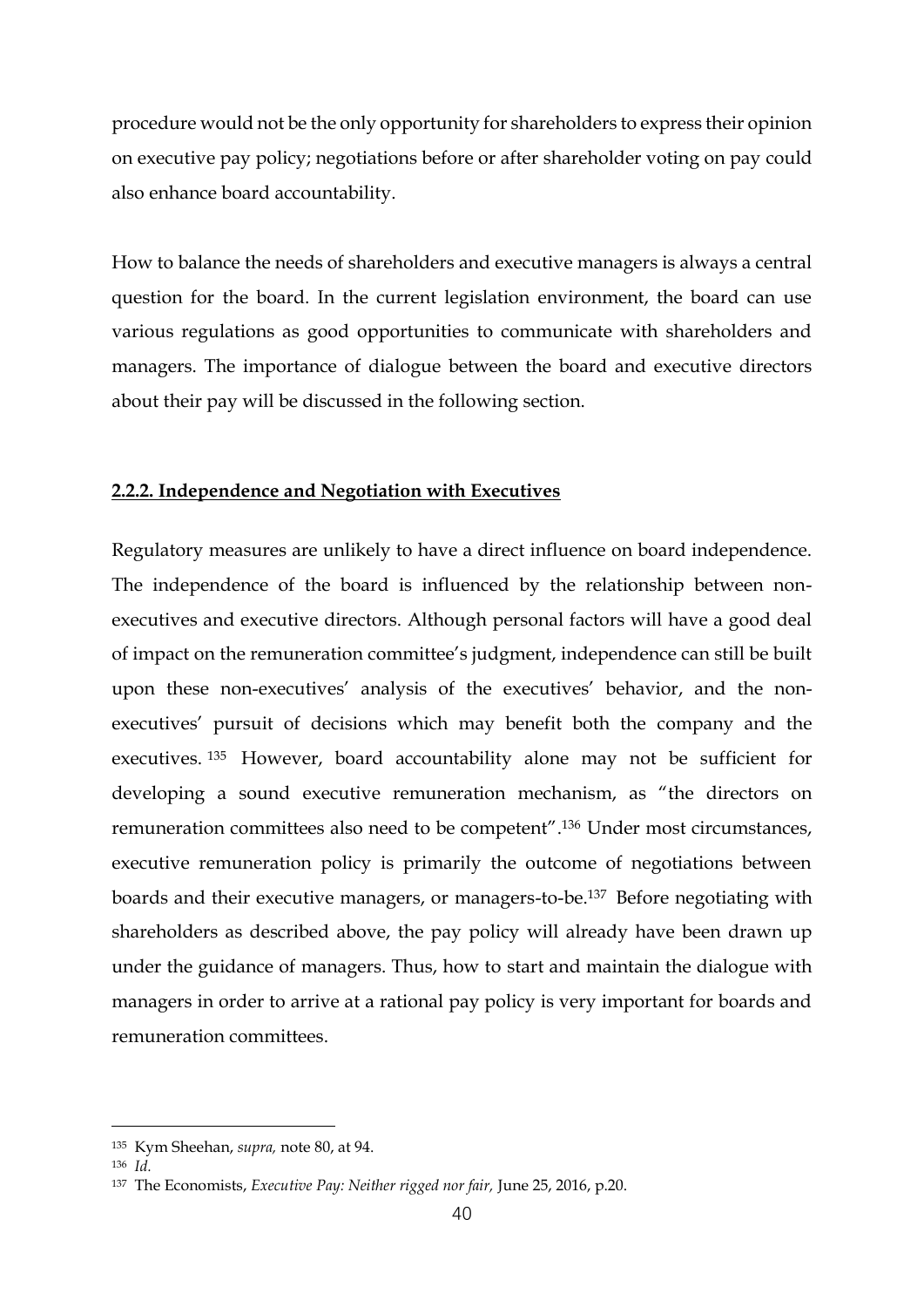The Yahoo case in 2016 is helpful to explain how this negotiation can occur in practice. In 2012, soon after Marissa Mayer, the former vice-president of Google, was hired as Yahoo's CEO, she was approached by another Google president, Henrique de Castro.<sup>138</sup> Ms. Mayer told the board of Yahoo that she was negotiating with a talented person who would fit the position of COO (chief operating officer) perfectly, but she needed an attractive pay package in order to negotiate. <sup>139</sup> However, the board members of Yahoo had little knowledge of the candidate because Ms. Mayer did not disclose his identity. <sup>140</sup> The new CEO provided Yahoo's remuneration committee with a pay plan for the new COO herself. In a meeting lasting half an hour one day later the committee agreed to this pay plan, <sup>141</sup> but stipulated that if any material change was made to the plan, only the committee had the authority to approve it. 142 After this meeting, the Yahoo board suspected that Mr. de Castro was the person with whom their CEO was negotiating.<sup>143</sup> One month later Mr. de Castro was hired as the new COO at Yahoo. Many changes had been made to his pay plan without the consent of the remuneration committee, but the remuneration committee did not take any action. <sup>144</sup> After the termination of Mr. de Castro's position at Yahoo due to underperformance in 2014, he took his severance pay, valued at nearly \$60 million, with \$40 million of this in cash.<sup>145</sup> Nonetheless, the equity options he chose to exercise before his departure were only worth \$51 million at the time he left the company.<sup>146</sup>

It is no longer shocking to see underperforming executives walk away with huge amounts of money after they have resigned or been terminated. However, it is shocking that the independence of boards and remuneration committees has been

1

<sup>143</sup> *Id.*

<sup>138</sup> Amalgamated Bank v. Yahoo! Inc., 132 A.3d 752, 760 (Del. Ch. 2016).

<sup>139</sup> *Id.*, at 761.

<sup>140</sup> *Id.*

<sup>141</sup> *Id.*, at 762.

<sup>142</sup> *Id.*, at 762.

<sup>144</sup> *Id*., at 763.

<sup>145</sup> Jim Edwards, *Yahoo's COO Walks Out with \$20 Million Stock Bonus Plus \$40 Million for just 15 Month's Work*, Business Insider, January 15, 2014.

<sup>146</sup> Joseph Bachelder, *Hiring and Firing a Key Executive at Yahoo,* 22 June 2016, <https://corpgov.law.harvard.edu/2016/06/22/hiring-and-firing-a-key-executive-at-yahoo/> (last visited May 29, 2018).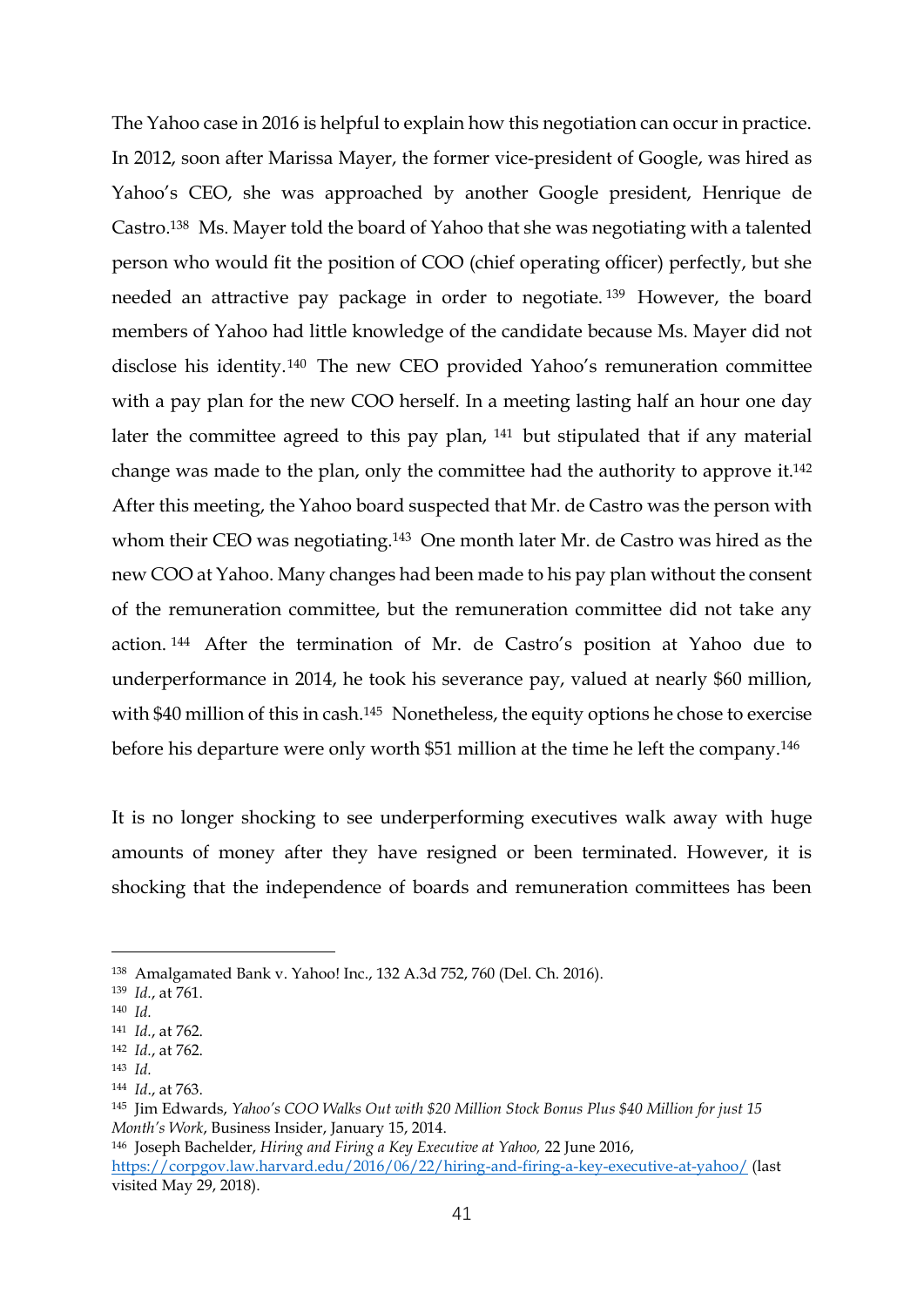emphasized by various legislation globally, but it remains so deficient in practice. Perhaps Yahoo was just an extreme case where the board ignored the negotiation process, but it does raise questions about why big companies like Yahoo are so eager to attract directors on big salaries. One of the reasons why executives may receive unreasonably high levels of pay is due to the labor market for senior managers. First, executive managers have a general idea themselves about what level of pay they can expect, based on comparison with their peers working in the same industry. Second, the pool of talented and skilled candidates from which the company could hire and choose within one industry is very small, particularly for senior management positions in public companies. Company are under huge pressure to offer attractive pay packages to attract new talent while retaining existing employees. Thus, another issue that the board and remuneration committee needs to consider is "peer group pay analysis" from remuneration consultants.

On the subject of remuneration consultants, it is their duty to provide market data from peer group companies. There is no exclusive requirement for the accuracy of their market advice. However, these consultants should provide opinions to the remuneration committee fairly and responsibly in terms of their independence and care. <sup>147</sup> The UK is a good example of coordinating consultants' services, creating a remuneration consulting group in 2009 and producing a Code of Conduct in 2011. Revised in 2014, this Code of Conduct aims at clarifying the role of remuneration consultants in providing information, analysis, and advice on the level and structure of executive pay, ensuring they are making the most informed decisions according to an organization's strategy, financial situation, and pay philosophy.<sup>148</sup>

With general regulations in the Anglo-American system paying too much attention to conflicts of interest between consultants and companies, <sup>149</sup> other practical concerns

<sup>147</sup> Kym Sheehan, *supra* note 83, at 75.

<sup>148</sup> Voluntary Code of Conduct in Relation to Executive Remuneration Consulting in the United Kingdom, January 2014, [http://www.remunerationconsultantsgroup.com](http://www.remunerationconsultantsgroup.com/) (last visited May 29, 2018). <sup>149</sup> Brian Cadman, Mary Carter & Stephen Hillegeist, *The Incentives of Compensation Consultants and CEO Pay*, 49 J. OF ACCT. & ECON. 263, 265 (2010); *see also* Kevin Murphy & Tatiana Sandino, *Executive Pay and Independent Compensation Consultants*, 49 J. OF ACCT. & ECON. 247, 249–50 (2010).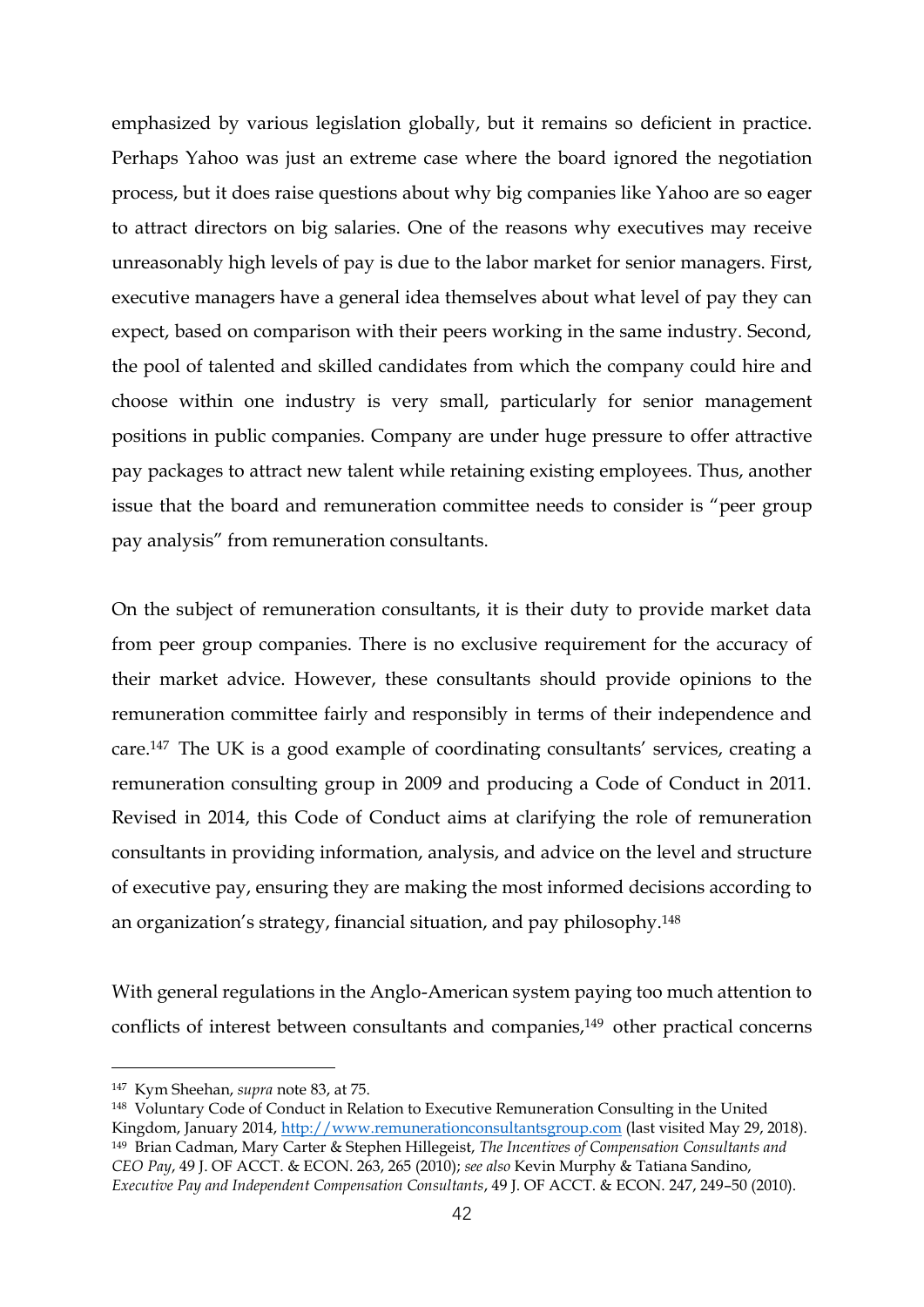should also be observed. These concerns may include setting standards for selecting comparative peer groups, the selection of equity incentive measures, and benchmarking for bonuses.

Further, with current regulations and rules already defined in terms of the remuneration consultant's independent role in remuneration design, <sup>150</sup> a future regulatory framework to solve the concerns above could easily be provided based on this independence.

#### **2.3 Suggestions**

From the above, there are three concerns in relation to board accountability and remuneration committees. First, with legislative requirements for the transparency of pay increasing over the years, boards and remuneration committees must ensure that various data are easy to understand, without the risk of leaving investors in confusion. Second, the shortcomings of pay policy design are still obvious. Pay for underperformance and even for failure still exists in various industries. Third, with the help of legislation, boards and remuneration committees should learn how to negotiate better with both shareholders and directors with regard to pay design.

#### **2.3.1 Reporting**

<u>.</u>

With the fraction of equity incentives increasing significantly in executives' total pay and structure, the complexity of the pay policy always leaves shareholders confused, and means they have to rely heavily on advisory groups for their voting decisions. This phenomenon is not only inconvenient for the shareholders, but has also allowed directors to make the presumption that shareholders are voting irresponsibly, such as

<sup>150</sup> Kym Sheehan, *supra,* note 83, at 76.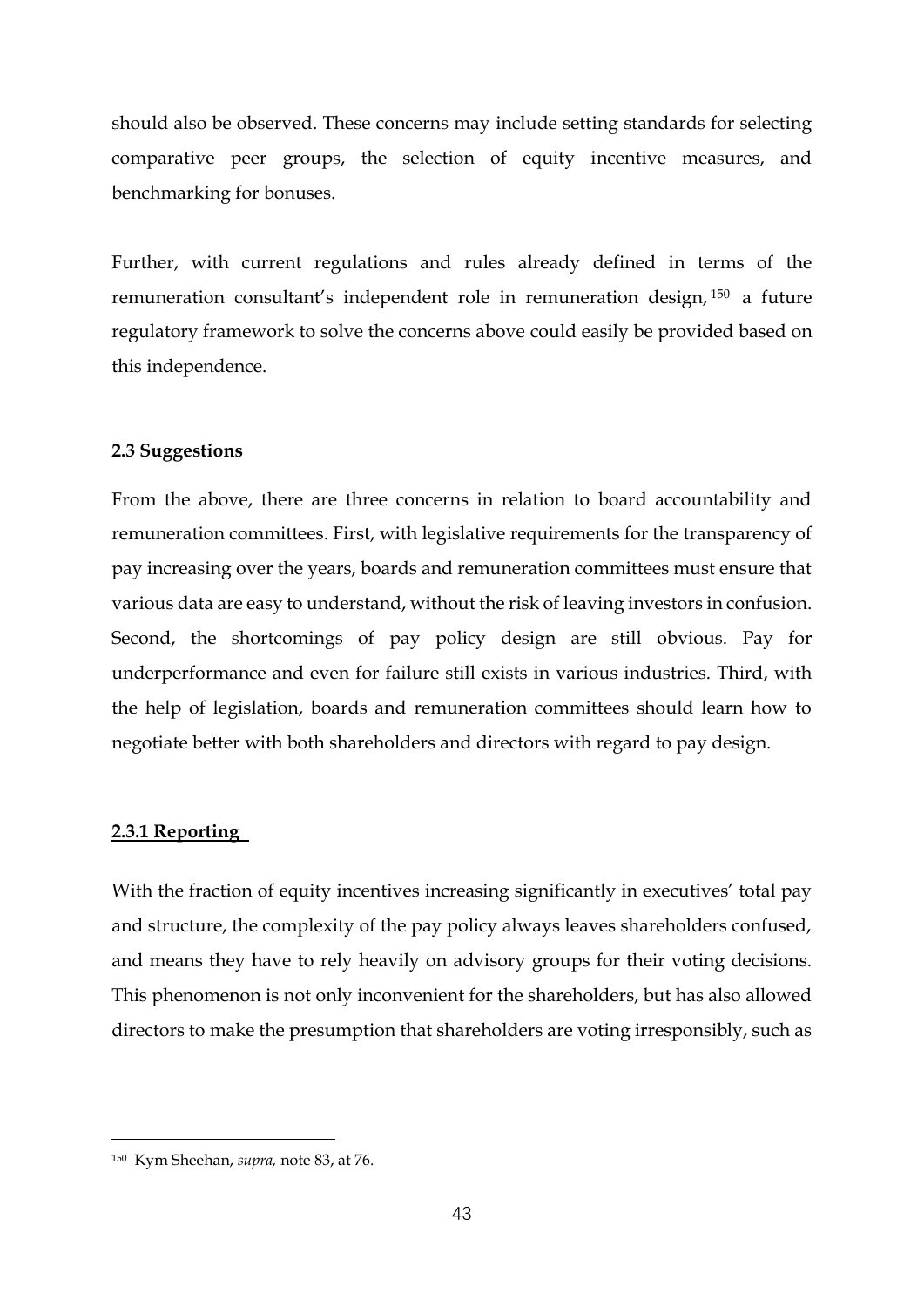in the JP Morgan case. <sup>151</sup> A sound pay plan or pay report should ensure that shareholders have sufficient information to vote upon, knowing what to expect in the following year and avoiding the risk of unexpected outcomes in future pay reports.<sup>152</sup> In the UK Corporate Governance code, it is the board's responsibility to present "fair, balanced and understandable" reports to shareholders and other stakeholders. <sup>153</sup> However, in practice, the guidelines from NAPF *et al*. suggest that although many listed companies have long-term incentive plans and deferred bonuses designed for their executives, shareholders are not able to read and understand the multiple equity options and bonus schemes.<sup>154</sup> There are usually several kinds of financial incentive appearing in the remuneration policy and report, with various different performance conditions set for them.

For an example, Tesco's 2015 remuneration report had several limitations. First, in its single total figure for each executive director's remuneration, though it provides every element of pay clearly in a table, the report shows no data on how many shares each executive has been granted.<sup>155</sup> Even though these long-term share options are still vested to be claimed after a proper period, shareholders need to have a general view of the quantities of shares that may be held by executives, together with their salaries, bonuses, and other figures. This then provides an overall picture. Second, in the "loss of company" section (also called the "loss of office"), there is no form to explain how much the company is going to pay its departing executives in total, or any explanation of why its former CEO would be granted various payments and benefits. <sup>156</sup> Compared to the 2013–2014 remuneration report which received only a 1.38% revolt from its shareholders, this 2014–2015 implementation report led nearly 19% of the

<sup>156</sup> *Id.,* at 55.

1

<sup>151</sup> Simon Bowers, *JP Morgan Takes Advice from Firm That Its Chief Attacked*, The Guardian, June 15, 2015.

<sup>152</sup> GC100 and Investor Group, *supra* note 120, at 5.

<sup>153</sup> FRC, *supra* note 6, Section C, Accountability, C.1 Main Principle, "The board should present a fair, balanced and understandable assessment of the company's position and prospects."

<sup>154</sup> NAPF et al., *supra,* note 47, at 4.

<sup>155</sup> Tesco PLC Annual Report and Financial Statements 2015, at 50, available at:

[https://www.tescoplc.com](https://www.tescoplc.com/) (last visited May 28, 2018).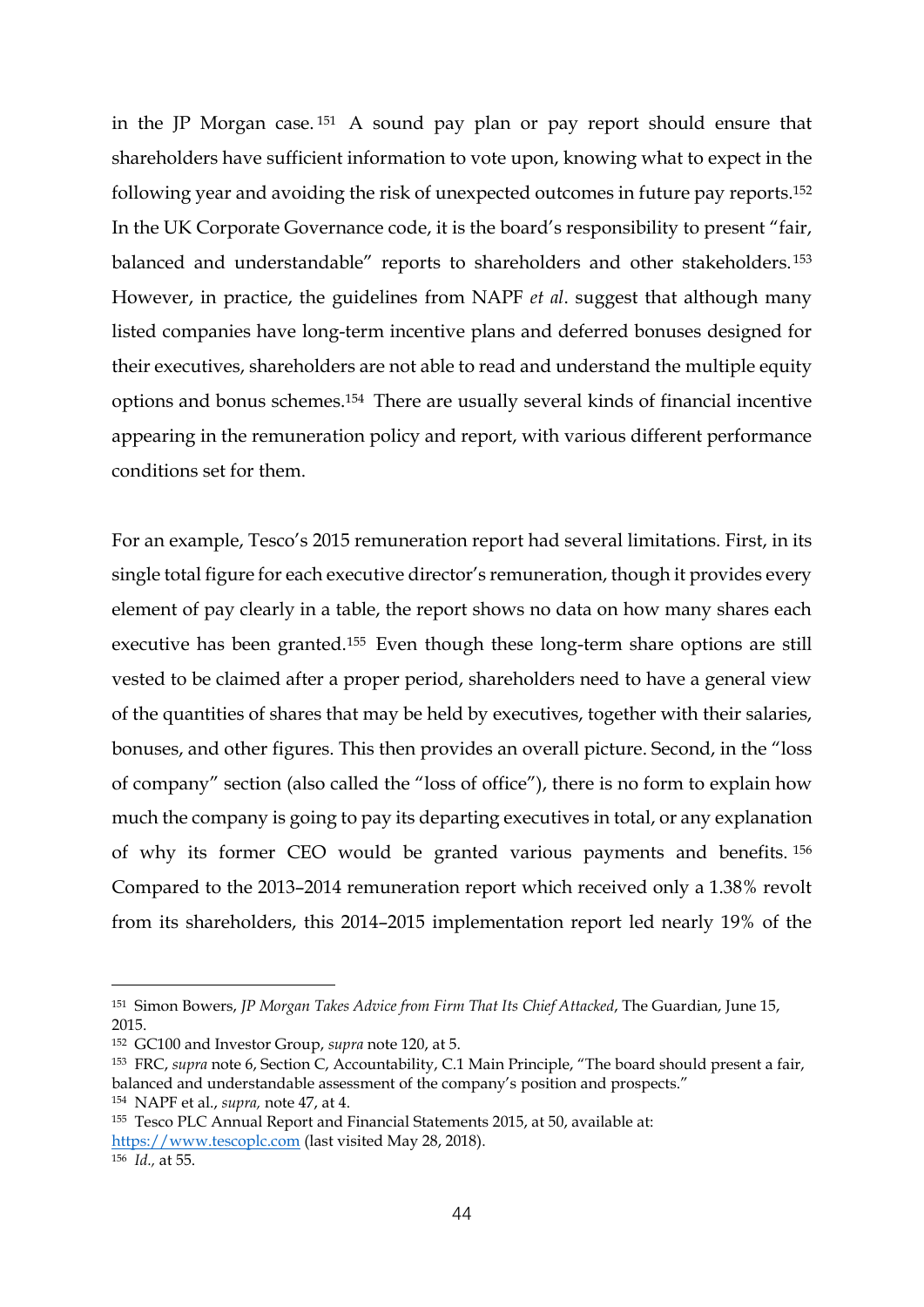shareholders to vote negatively. <sup>157</sup> Besides shareholders' dissatisfaction about Tesco's share price drop during 2014 and 2015, part of the reason for this revolt was that the implementation report was not able to persuade the shareholders.<sup>158</sup> Deficiencies in remuneration reports have not only caused confusion and dissatisfaction among investors, but have also led to concerns on the part of boards about future remuneration policy making and the reputation of the company. Apart from a regulatory procedure for remuneration practice, it would be better if there were some requirements, or at least guidelines, from the government about how to draft remuneration reports.

Take the UK Corporate Governance Code as an example. In section D Remuneration, there should probably be a subsection (D.3 Conciseness) to set out how the board and remuneration committee should explain the pay policy and its implementation. This is a way to explain the policy and show how managers are paid. This would enable shareholders to be kept informed about their votes. Presently reports tend only to achieve the cold and rigid goals set by legislation.

#### **2.3.2 Flexibility**

In the cases of Morrisons and Tesco, in which departed CEOs were highly paid for underperformance, the remuneration committee should also have paid attention to the flexibility of the pay policy design. Boards need to ensure that their pay policy arranges various elements of remuneration, subject to appropriate adjustments at the discretion of the remuneration committee. <sup>159</sup> Although shareholders have an advisory vote on the compensation implementation report, this power does not enable them to stop pay for failure. In 2016, cases from BP, JPMorgan, Citibank and Volkswagen again emphasized the importance of the implementation of

<sup>157</sup> Sarah Butler, *Tesco Faces Shareholder Unrest over Executive Pay,* The Guardian, June 26, 2015.

<sup>158</sup> *Id.*

<sup>159</sup> GC100 and Investor Group, *supra* note 118, at 5.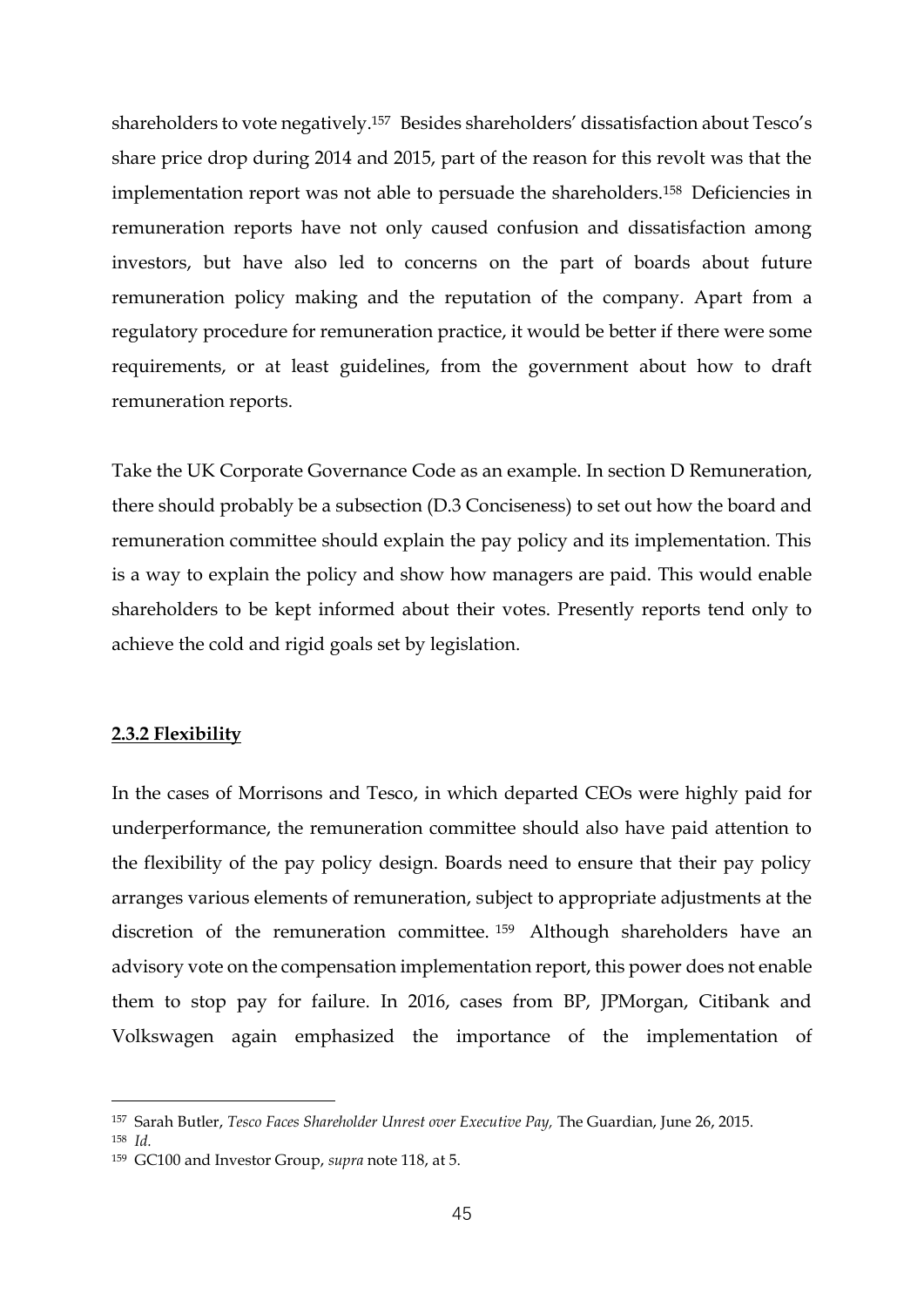remuneration design in practice. For example, BP's CEO Bob Dudley had his pay increased by 20% in 2016 for his performance in 2015, despite the fact that BP experienced the worst loss in the oil industry in 2015.<sup>160</sup> Even though BP made a loss of \$5.2 billion in 2015, the main rise in his remuneration was from his pension savings, which increased due to a change in retirement benefits, as well as his annual bonus which increased by 40% according to the bonus target set by his remuneration policy. 161

To prevent pay for failure, shareholders should have a binding vote on pay for executives who leave the company in the next fiscal year after the AGM. It is creative and wise of the UK 2013 remuneration reform to separate the power of the shareholder say on pay into separate aspects of the remuneration policy and the remuneration implementation report. However, the implementation of the policy for executives departing because of poor performance and losses to the company may require additional attention.

The French government also plans to propose a similarly flexible method of shareholder voting, where recent public outrage towards the motor giant Renault's ignorance of their shareholders' revolt over the compensation of the company's CEO Carlos Ghosn reached the French government. On June 10<sup>th</sup> 2016, the French National Assembly (the lower house of parliament) passed the Minister's measure providing a stricter and more binding shareholders' say on pay for the remuneration of chief executives in public companies.<sup>162</sup> The reason why the French government reacted so quickly and decisively to the Renault situation was partly because the French state owns a considerable shareholding (20%) in this company, and the state voted no to

<sup>160</sup> Kiran Stacey, Ed Crooks & Stephen Foley, *BP Revives Investor Fury on Executive Pay,* FIN. Times, April 14, 2016.

<sup>161</sup> *Id.*

<sup>162</sup> Anne-Sylvaine Chassany, *French Shareholders Win Say on Executive Pay, Legislation follows dispute pitting Renault against shareholders*, FIN. Times, June 10, 2016.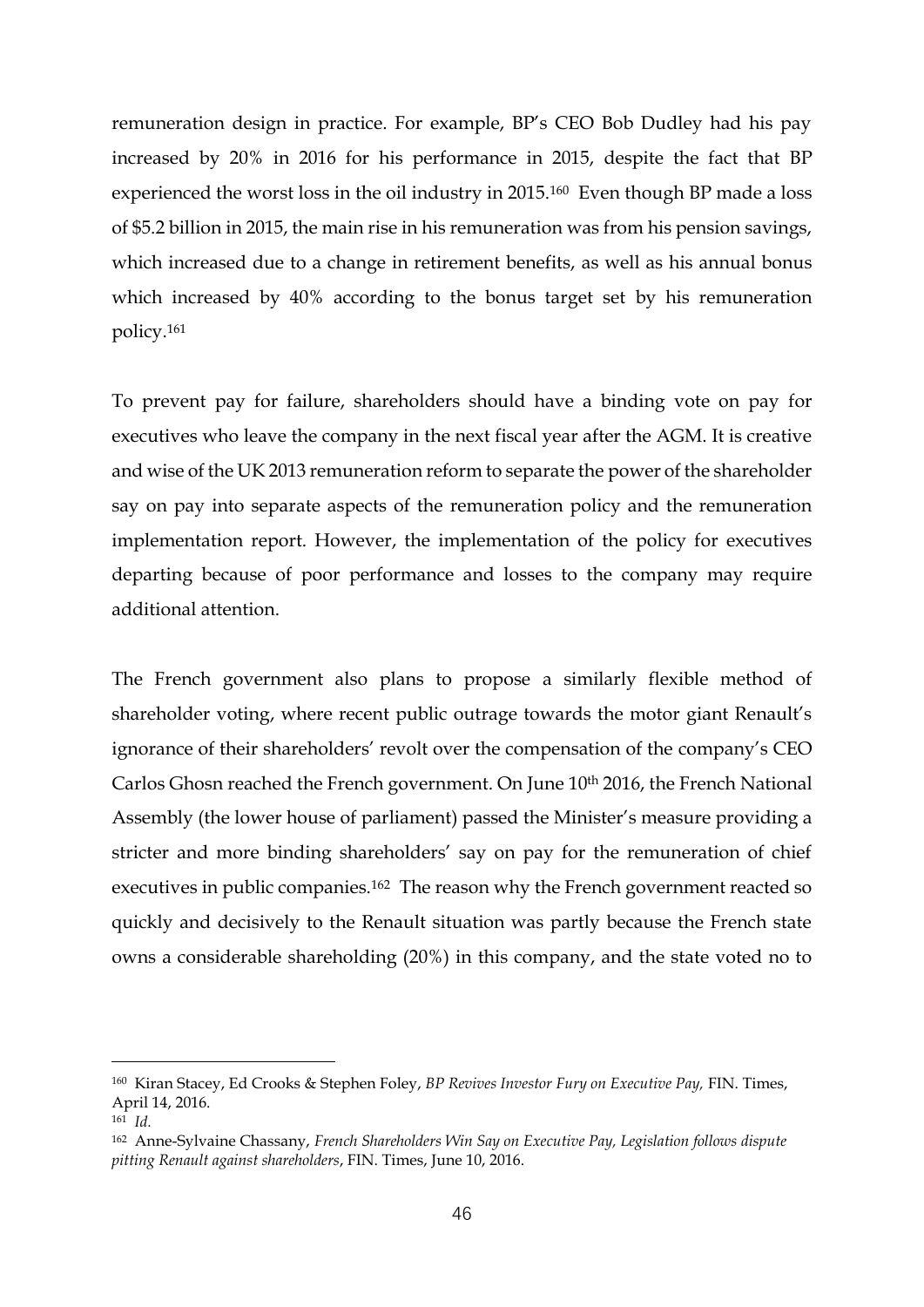the CEO's pay.<sup>163</sup> It may seem overly restrictive for the French government to propose new legislation against public companies' ignorance of shareholder power over such a short term. However, this reflects a significant corporate governance issue. The intrinsic reason here was the lack of accountability of the board, disregarding 54% of the shareholders who exercised their veto over the pay deal. <sup>164</sup> The French government proposed to move further on shareholders' say on pay than the UK reform, requiring that shareholders have the power to vote on remuneration implementation reports every year, on a binding basis.<sup>165</sup> Surprisingly, this reform was supported by French institutions and proxy groups, who rejected the claim that the legislation provides excessive power to the shareholders. <sup>166</sup> It seems that the current excessive pay for failure has caused serious concerns.

The importance of a remuneration policy rests on its influence on the remuneration set in the future, and the issue of how to align pay with performance. On one hand, this is probably the reason why shareholders are given voting powers on this issue, giving them the feeling that they are empowered to make decisions for the company. On the other hand, however, implementation reports must not be underestimated. From a practical point of view, the implementation report decides the final scale of the remuneration of executives. Shareholders will not be satisfied with a merely advisory vote on this report, and it is crucially important from the point of view of board accountability that the board feels obliged to hear the shareholders' voice in implementing directors' pay, especially for departing executives who been involved in a loss to the company. Although it is difficult for remuneration committees and boards to design the variable factors in executive pay every year, this French proposal confirms the direction for legislation in other countries, suggesting a way to stop pay for underperformance.

<sup>163</sup> Lucy P Marcus, *Why the Revolt Against Executive Pay Is Not Going Away,* The Guardian, May 22, 2016; *see also,* Peter Campbell & Michael Stothard, *French Government Leads Shareholder Revolt against Renault*, FIN. TIMES, April 29, 2016.

<sup>164</sup> *Id.*

<sup>165</sup> French Assemblee Nationale, *Amendment No. 14 to the French Commercial Code,*

<http://www.assemblee-nationale.fr/14/amendements/3757/AN/14.asp> (last visited May 28, 2018). <sup>166</sup> Peter Campbell & Michael Stothard, *supra* note 163.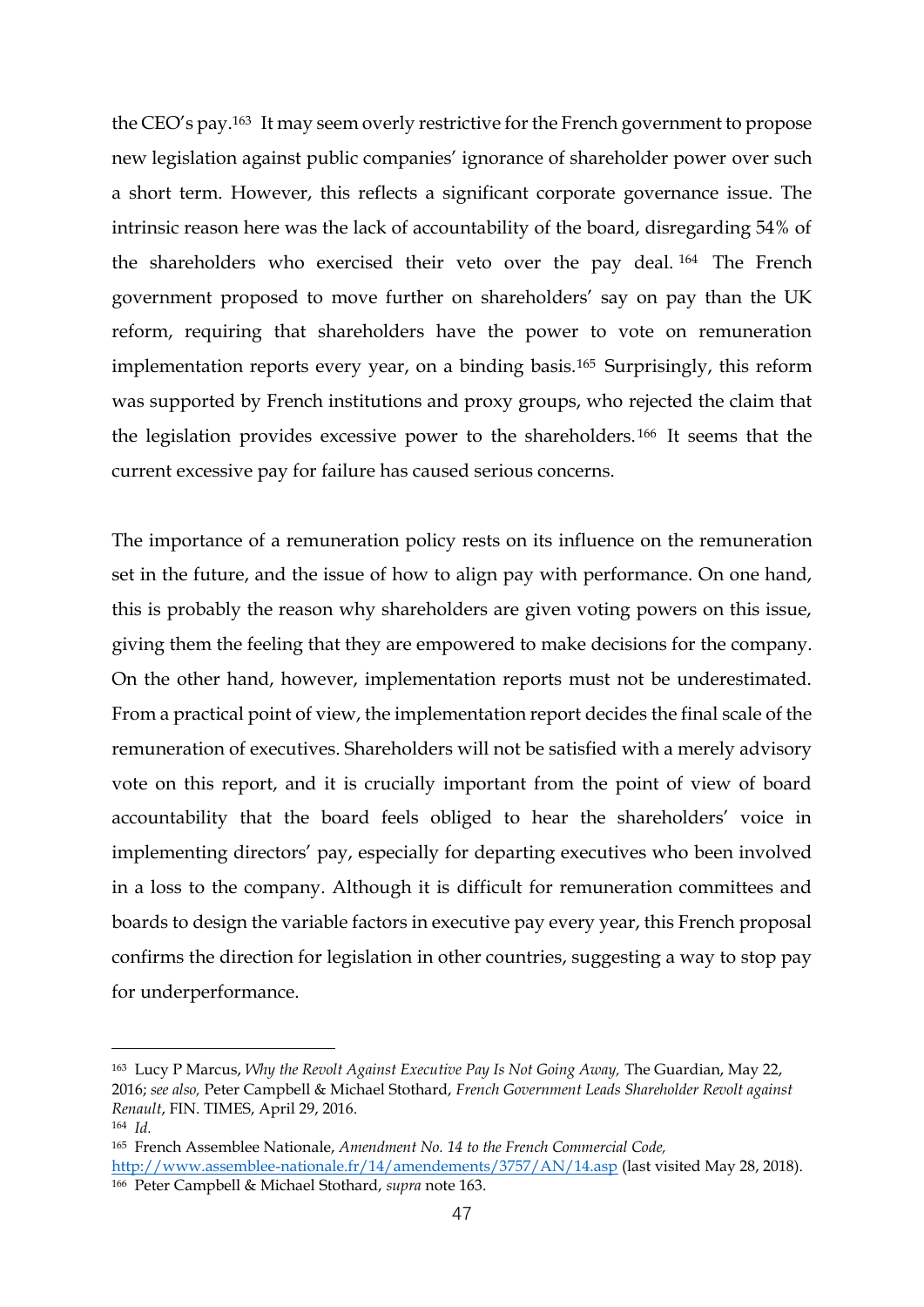The revised section 430 (2B) of the UK Companies Act 2006, introduced in the 2016 reform, provides:

"If a person ceases to be a director of a quoted company, the company must ensure that the following information is made available on the website on which its annual accounts and reports are made available – (a) the name of the person concerned, (b) particulars of any remuneration payment (within the meaning of Chapter 4A of Part 10) made or to be made to the person after ceasing to be a director, including its amount and how it was calculated, and (c) particulars of any payment for loss of office (within the meaning of that Chapter) made or to be made to the person, including its amount and how it was calculated."

According to this provision, public companies should post an online statement about any director leaving office, including how to calculate this director's remuneration according to her pre-agreed pay policy before the loss of office. This transparency requirement, together with other requirements in relation to loss of office payments from section 226, is quite helpful for shareholders to obtain general information about the departing director. However, a symbolic non-binding vote does not provide shareholders with enough power to stop pay for failure.

#### **2.3.3 Negotiation and Responsibility**

From the shareholders' perspective, as summarized above, the way that the UK reform separates the power of the shareholders' say on pay should be noted by other legislative regimes and governments. The binding vote on the future remuneration policy did have some impact on the rapidly increasing trend of executive pay. However, due to different political, economic, and cultural backgrounds, a binding say on pay might not be suitable for every country – for example Germany, which already has strong trade union representation on the supervisory boards of large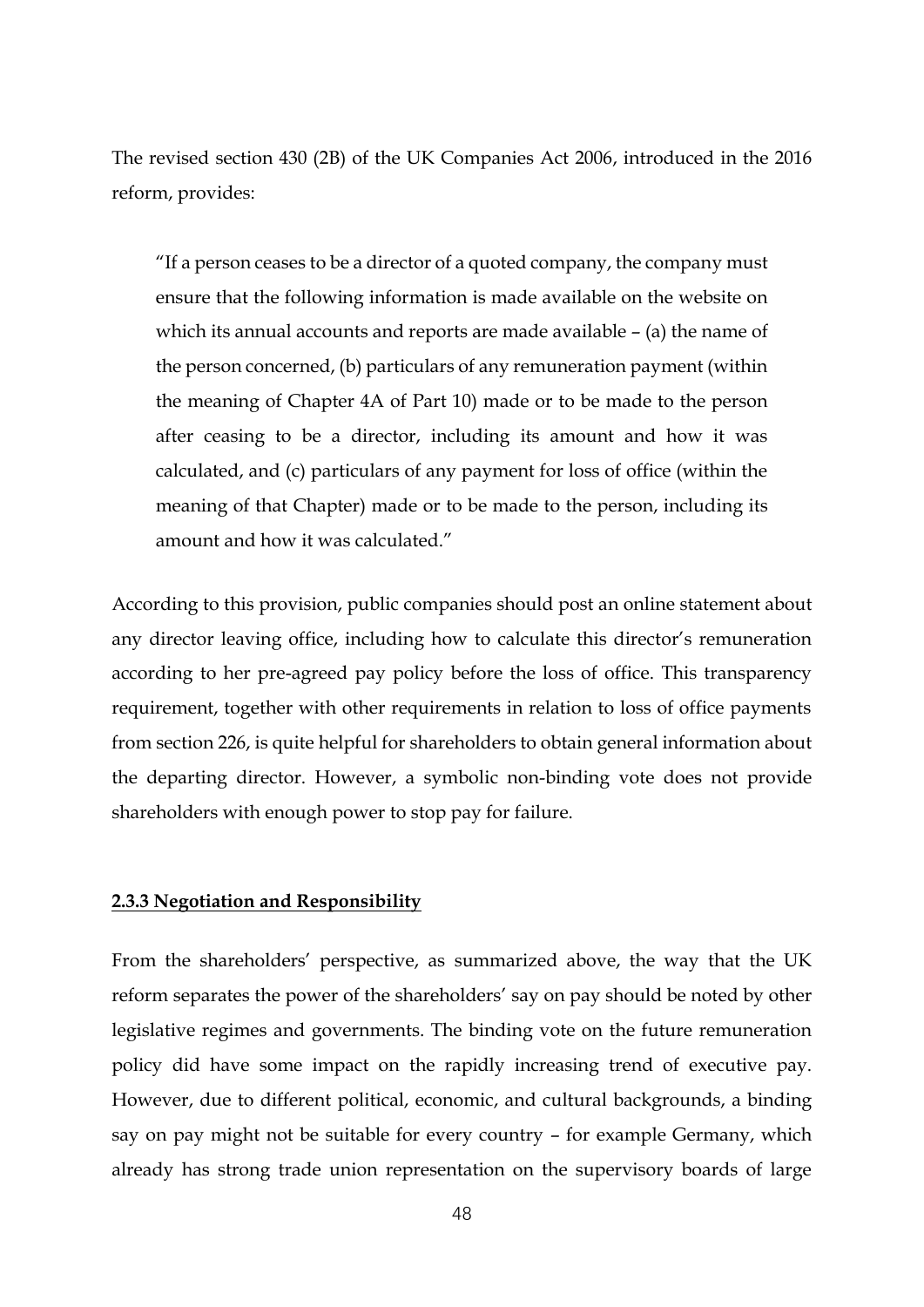companies to monitor directors and their pay.

The design of the UK advisory vote on remuneration implementation reports escalates communication between shareholders, and enhances board accountability towards shareholders. As mentioned above, if boards and remuneration committees in the UK do not wish to provide another remuneration policy within a three-year period, they must have discussions with shareholders, especially large institutional shareholders, before resolution, to gain a general idea of how they will vote on the implementation report. This positive communication between boards and shareholders may improve the quality of shareholder engagement and the efficiency of remuneration reporting. An efficient legislative direction may be more effective than a clean-cut requirement in the corporate governance code that lacks enforcement measures, such as "the chairman of the board should ensure that the committee chairman maintains contact as required with its principal shareholder about remuneration."<sup>167</sup> The reason why several large UK companies upset their shareholders in relation to their implementation report for executive remuneration was because the directors were leaving their companies and their future pay policies were not due to be revised in the following fiscal year. This is also another reason for introducing a binding say on pay for departing managers as mentioned above, in order to stop pay for failure.

Learning from the Yahoo case and from other empirical evidence about board independence from CEOs and other executive managers, improvements could be made to the negotiations between boards and executive directors. Negotiations between boards and managers may be less complicated compared with those between boards and shareholders. However, it is not an easy job for boards and their remuneration committees to maintain absolute independence during these negotiations. According to the managerial power approach, Bebchuk and Fried suggest that executive managers are able to increase their own remuneration by using their considerable power over boards and other independent directors on the

<sup>167</sup> FRC, *supra* note 6*,* Section D.2: Procedure.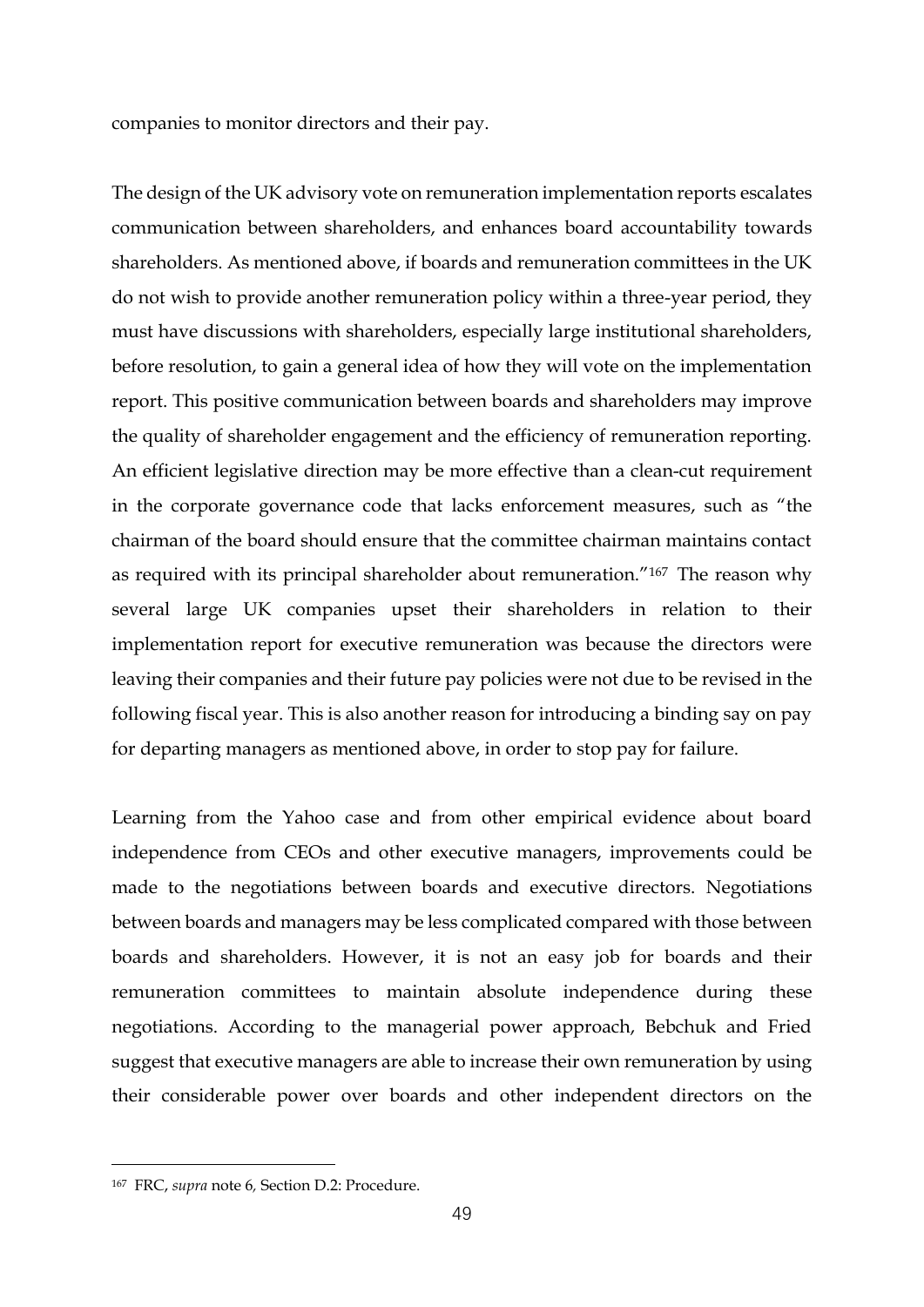remuneration committee. Especially when companies are running smoothly, nonexecutive directors usually choose to cooperate with management teams within their social networks.<sup>168</sup> Even though corporate government codes in many jurisdictions require non-executive directors on the remuneration committee, it is almost impossible for remuneration committees to obtain independence from executive directors. Moreover, a study collecting data from FTSE 350 companies between 1996 and 2005 has shown that the composition of remuneration committees has no statistical impact on the level of executive pay; the independence of the remuneration committee cannot guarantee that executive remuneration will remain at a reasonable  $level 169$ 

We think it is necessary and significant to emphasize the responsibility of the leaders, including the chairman of the board and the head of the remuneration committee. Legislation could provide for appraisal schemes for every director of a remuneration committee in order to evaluate their performance.

### **2.3.4 Principles**

<u>.</u>

Suggestions for legislation regulating remuneration committees and boards may be summarized as follows:

- 1. To provide guidelines for corporate governance, encouraging companies to provide concise remuneration reports to increase the efficiency of shareholder voting and the boards' work;
- 2. To make the shareholders' vote on the remuneration report for departing executive managers binding, in order to prevent pay for failure;

<sup>168</sup> Lucian Bebchuk, Jessie Fried & David Walker, *Managerial Power and Rent Extraction in the Design of Executive Compensation*, 69 THE UNIV. OF Chi. L. REV. 751, 784 (2002).

<sup>169</sup> Ian Gregory-Smith, *Chief Executive Pay and Remuneration Committee Independence,* 74 OXFORD BULLETIN OF ECON. & STAT. 510, 522 (2012)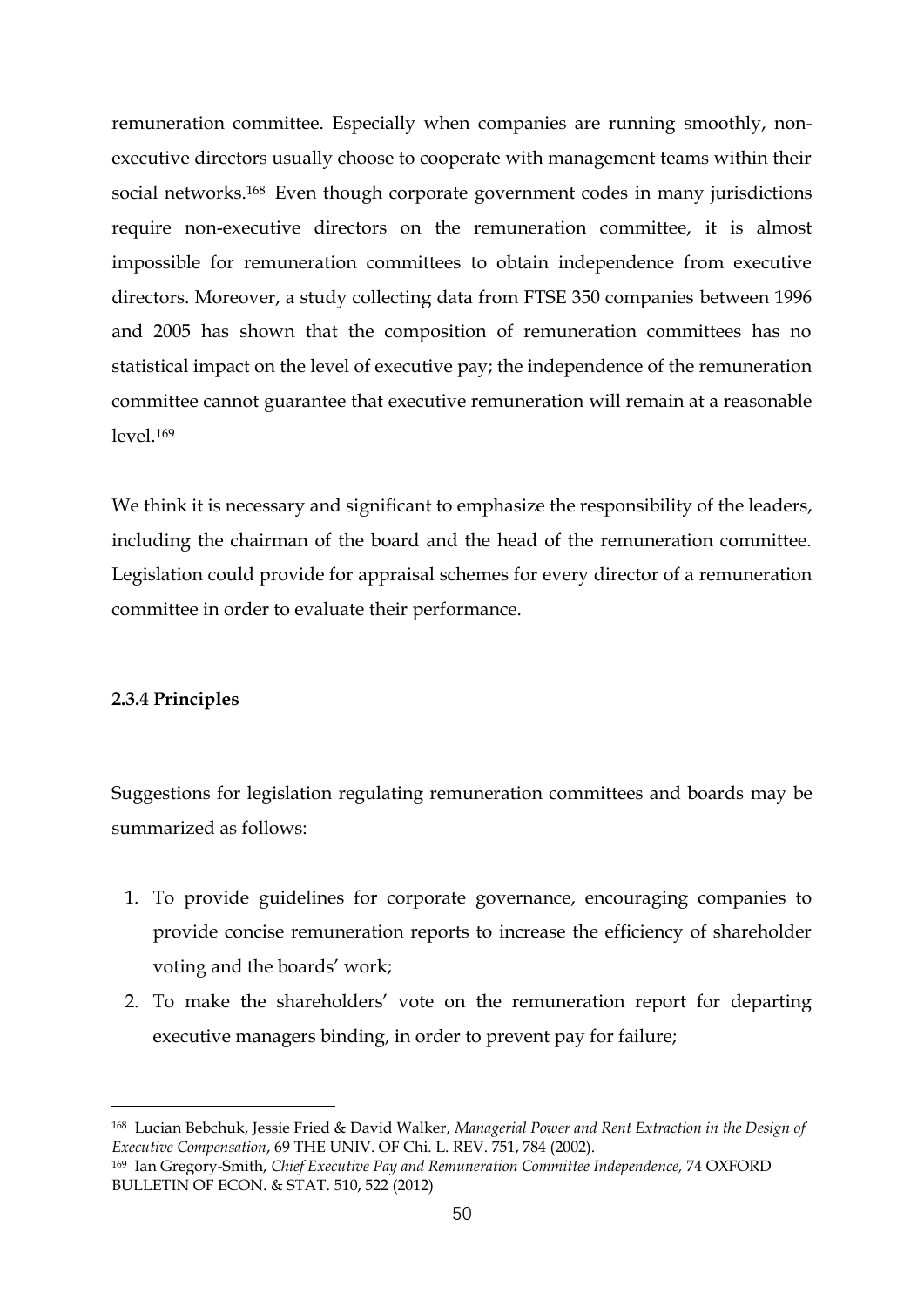3. To pursue the responsibility of the board and its remuneration committee for any lack of negotiation during the creation of the remuneration policy and report.

## **3. Remuneration Design: How to improve pay for performance**

"A variety of legal persons are targeted by the regulation: listed companies, boards of directors, remuneration committees, individual executives/directors, institutional investors and shareholders."<sup>170</sup> The law only gives guidelines for progress which executive managers and the board can easily hide behind. Thus, we should pay special attention to remuneration policy design.

The International Corporate Governance Network suggests that there should be three factors to test executive remuneration practice: transparency, accountability, and pay for performance. Transparency means that shareholders and the public are able to obtain detailed information and monitoring rights with regard to the remuneration of executive directors, a matter discussed in the first section in this article. The accountability of the board and remuneration committee to shareholders in terms of the practice of executive compensation, which should be improved, was analyzed in the second section. However, these factors are both intended to achieve the third goal, which is pay for performance.

Pay for performance is the ultimate goal of executive remuneration practices under various theories that have been proposed to explain remuneration. The following section will present a brief analysis of how to link pay with performance in practice, and summarize the difficulties of regulating pay for performance from a legislative perspective.

## **3.1 Pay Setting for Performance**

<sup>170</sup> Kym Sheehan, *supra,* note 40, at 33.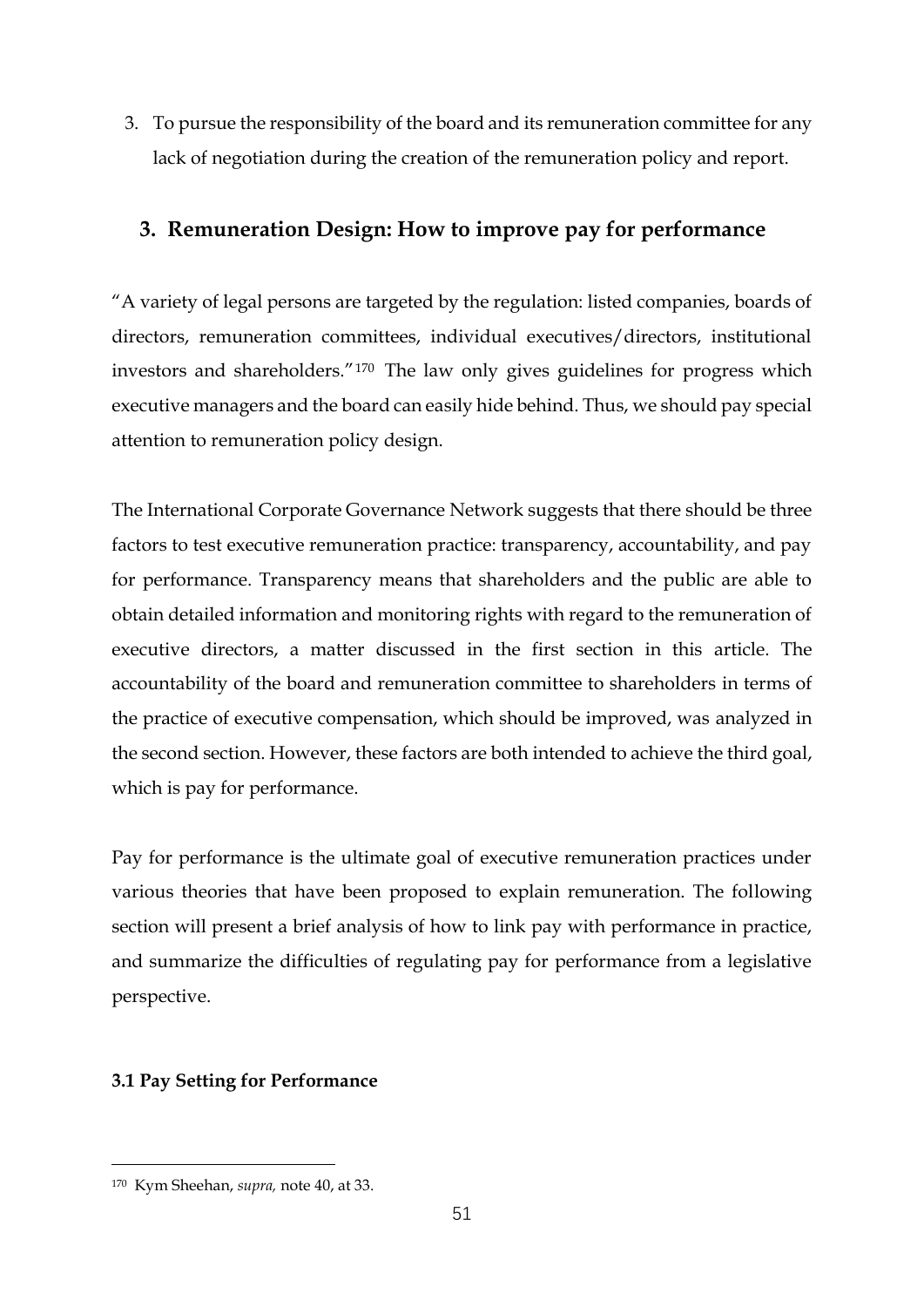Normally, most executive pay policies are set on an *ex ante* basis, where the level and structure of directors' compensation packages are influenced by business conditions and the size of companies. Executive remuneration levels and company performance may be conditional on the companies' investment opportunities.<sup>171</sup> Because directors' actions are seldom observable to shareholders, shareholders have to make investments or offer to hire executive directors based on measures they can observe, aligned to firm performance. Normally, because the ability to observe executives' actions is decreasing, incentive compensation, which indicates market performance, is increasing. <sup>172</sup> Developing from these empirical investigations, Baber *et al.* found that shareholders' investments are associated with the company's market-based performance, rather than its accounting-based performance, while the executive directors' stock incentive compensation is a crucial consideration in the investors' judgments.<sup>173</sup> Because shareholders invest in the firm based on information about its managers' stock income, there may be situations where executives increase their pay level or manipulate share prices to attract investment opportunities. Baber *et al.* inferred from their research that the influence of market-based performance factors on shareholders' investment will encourage cynical executive action to attract shareholder interest.<sup>174</sup>

Interference from legislation and government, as mentioned above, may provide several methods to solve or at least mitigate such situations. If there is little legislative intervention endowing shareholders with voting rights and regulating an independent remuneration committee, there may be misalignments between executive compensation and performance. Klapper and Love engaged in a study of 495 public companies from various countries across twenty-five emerging markets

1

<sup>171</sup> Clifford Smith & Ross Watts, *The Investment Opportunity Set and Corporate Financing, Dividend and Compensation Policies,* 32 J. OF FINAN. ECON. 263, pp.280-81 (1992)

<sup>172</sup> Jennifer Gaver & Kenneth Gaver, *Additional Evidence on the Association Between the Investment Opportunity Set and Corporate Financing, Dividend and Compensation Policies*, 16 J. OF ACCT. & ECON. 125, 155 (1993).

<sup>173</sup> William Baber, Surya Janakiraman & Sok-Hyon Kang, *Investment Opportunities and the Structure of Executive Compensation*, 21 J. of ACCT. & ECON. 297, 315 (1996). <sup>174</sup> *Id.*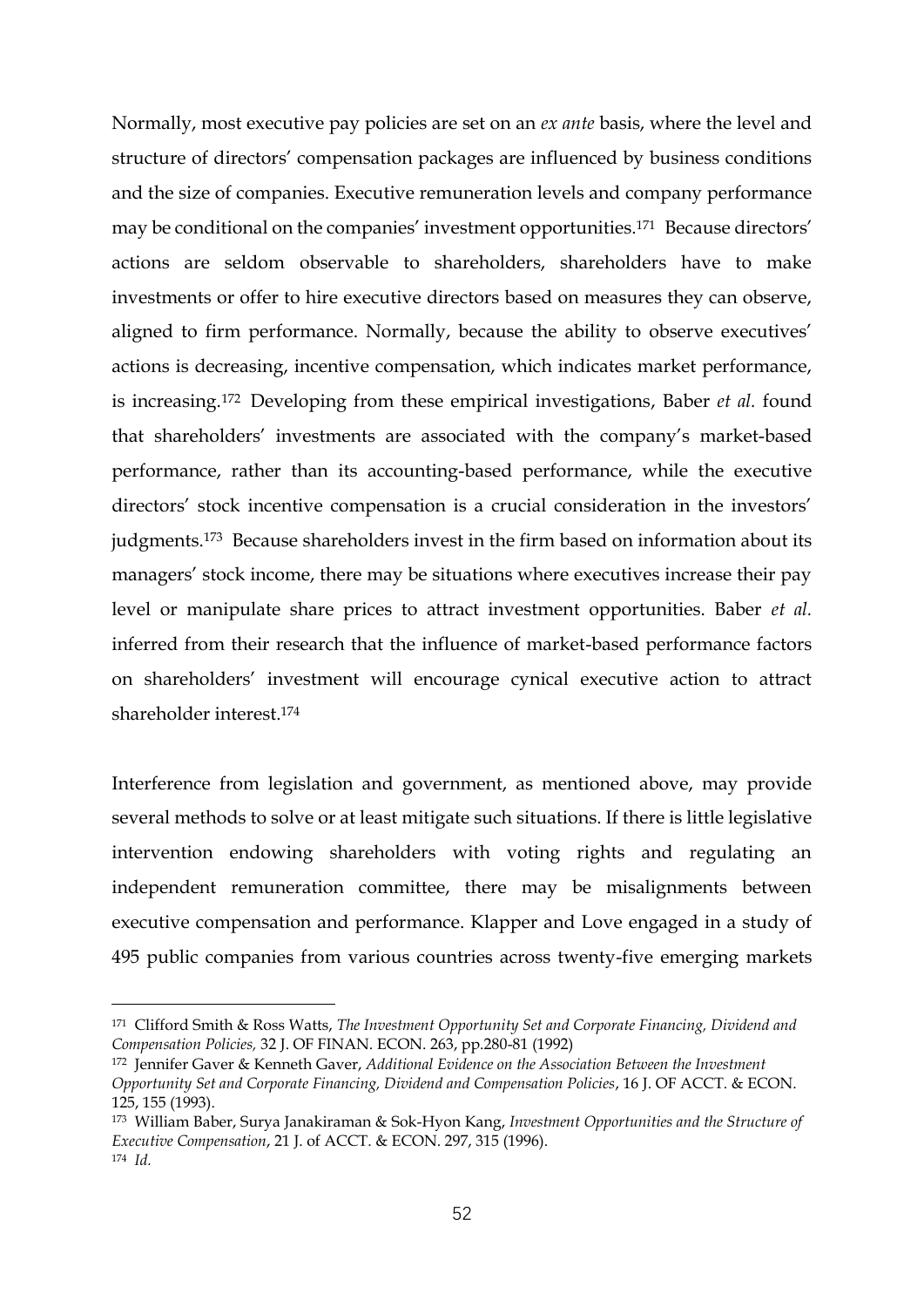and eighteen sectors, with the purpose of investigating the relationship between country-level shareholder rights and national judicial efficiency. The researchers found that companies in countries with weak legal systems normally have lower governance rankings in the international data, and under those weak legislative situations a company's good performance is more positively correlated with better market-based and accounting performance. <sup>175</sup> With weak regulations and poor governance, directors' managerial power can easily influence pay policy, leading to a misalignment of pay and performance.

However, there is little guidance from legislation about how to evaluate remuneration policy design. Regulations about managers' compensation should also consider the influence of both market-based performance and accounting-based performance standards for executive remuneration policy. Market-based performance is measured against the company's stock market return, while accounting-based performance concerns the accounting return on the company's equities. Executives' income is explicitly tied to stock-price performance through performance-related changes according to the value of their stockholdings, restricted stock options, and long-term stock options. Pay-performance sensitivities represent the executives' share of the value that they have created. When shareholders' wealth increases by £1, the value of the executives' restricted and unrestricted stockholdings will increase in line with the executives' ownership of their company's shares. <sup>176</sup> Additionally, these two performance standards each have an impact on the other. Executive income is indirectly tied to stock-price performance through accounting-based bonuses, which reflects the correlation between accounting returns and stock-price performance, and also through annual adjustments of salary levels and target bonuses. <sup>177</sup>

<sup>175</sup> Leora Klapper & Inessa Love, *Corporate Governance, Investor Protection and Performance in Emerging Markets*, 10 J. OF CORP. FIN. 703, 723 (2004).

<sup>176</sup> Kevin Murphy, *Executive Compensation: Where we are and how we got there,* HANDBOOK OF ECON. & FIN., edited by G. Constantinides, M. Harris & R. Stulz, North Holland: Elsevier Science, at 25. (forthcoming 2012).

<sup>177</sup> *Id.*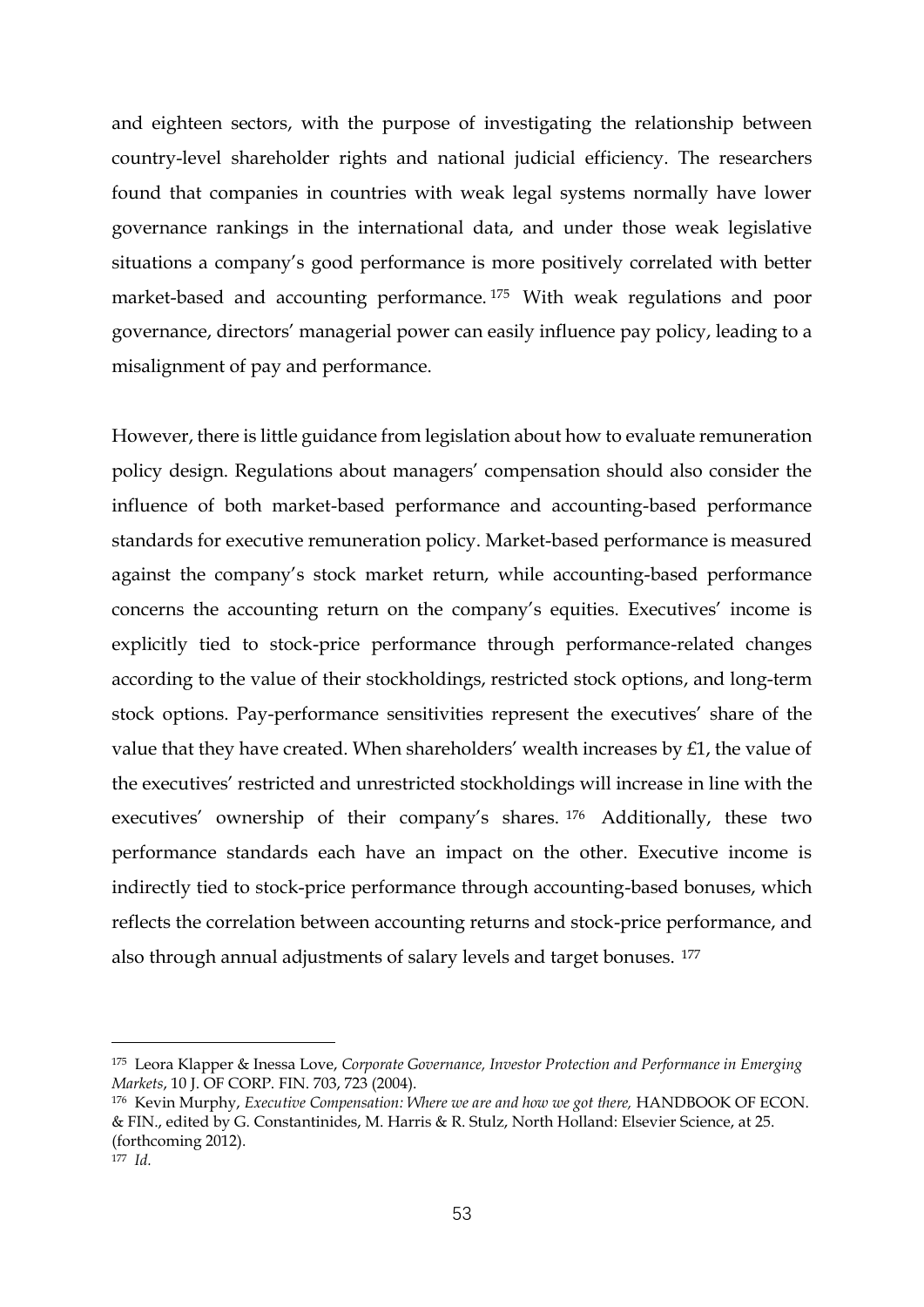Earlier studies have confirmed theoretical assumptions that there is a linear relationship between executive compensation and performance from market and accounting perspectives. <sup>178</sup> In Lambert and Larcker's comparative research, they propose that cash remuneration exhibits a stronger positive time-series relation with accounting-based performance, while market-based performance only has a modest time-series influence on cash pay.<sup>179</sup> They also suggest that companies that are developing quickly tend to place more emphasis on the executives' market-based performance than on their accounting-based performance.<sup>180</sup>

Apart from executive directors' management behavior, other uncontrollable factors could also decrease the relative weight that these two performance factors have on executive compensation levels.<sup>181</sup> These factors are illustrated under two perspectives: (1) under the force of the stock market, calculating pay-performance sensitivities from the executives' option holdings aspect is more difficult than for stock holdings, since option values do not change dollar-for-dollar with changes in share prices;<sup>182</sup> and (2) financial incentives in pay are created depending on various factors, including the executive's portfolio and the company's future risk preference. <sup>183</sup> Argarwal and Samwich suggest that the level of corporate risk, which is also known as the firm return variance, is an important determinant of the level of remuneration for executives, and it is "robust" across the other measures of firm risk.<sup>184</sup> According to these financial studies, failure to allocate company risk to compensation incentives will underestimate the real pay for performance relation.<sup>185</sup>

<sup>178</sup> Bengt Holmstrom, *Moral Hazard and Observability,* 10 Bell J. ECON. 74, 89-90 (1979); Rajiv Banker & Srikant Datar, *Sensitivity, Precision, and Linear Aggregation of Accounting Signals,* 27 J. ACCT. RES., 21, 34-35 (1989).

<sup>179</sup> Richard Lambert & David Larcker, *An Analysis of the Accounting and Market Measures of Performance in Executive Compensation Contracts*, 25 J. ACCT. RES., Studies on Stewardship Uses of Accounting Information 85, 113 (1987).

<sup>180</sup> *Id*., at 114-15.

<sup>181</sup> *Id.*

<sup>182</sup> Kevin Murphy, *supra* note 176, at 37.

<sup>183</sup> *Id.*

<sup>184</sup> Rajesh Aggarwal & Andrew Samwick, *Executive Compensation, Strategic Compensation, and Relative Performance Evaluation: Theory and Evidence*, 54 THE J. FIN. 1999, 2032 (1999).

<sup>185</sup> Paul Gregg, Sarah Jewell & Ian Tonks, *Executive Pay and Performance in the UK, 9* (AXA Working Paper No. 5, Discussion Paper No. 657, 2010).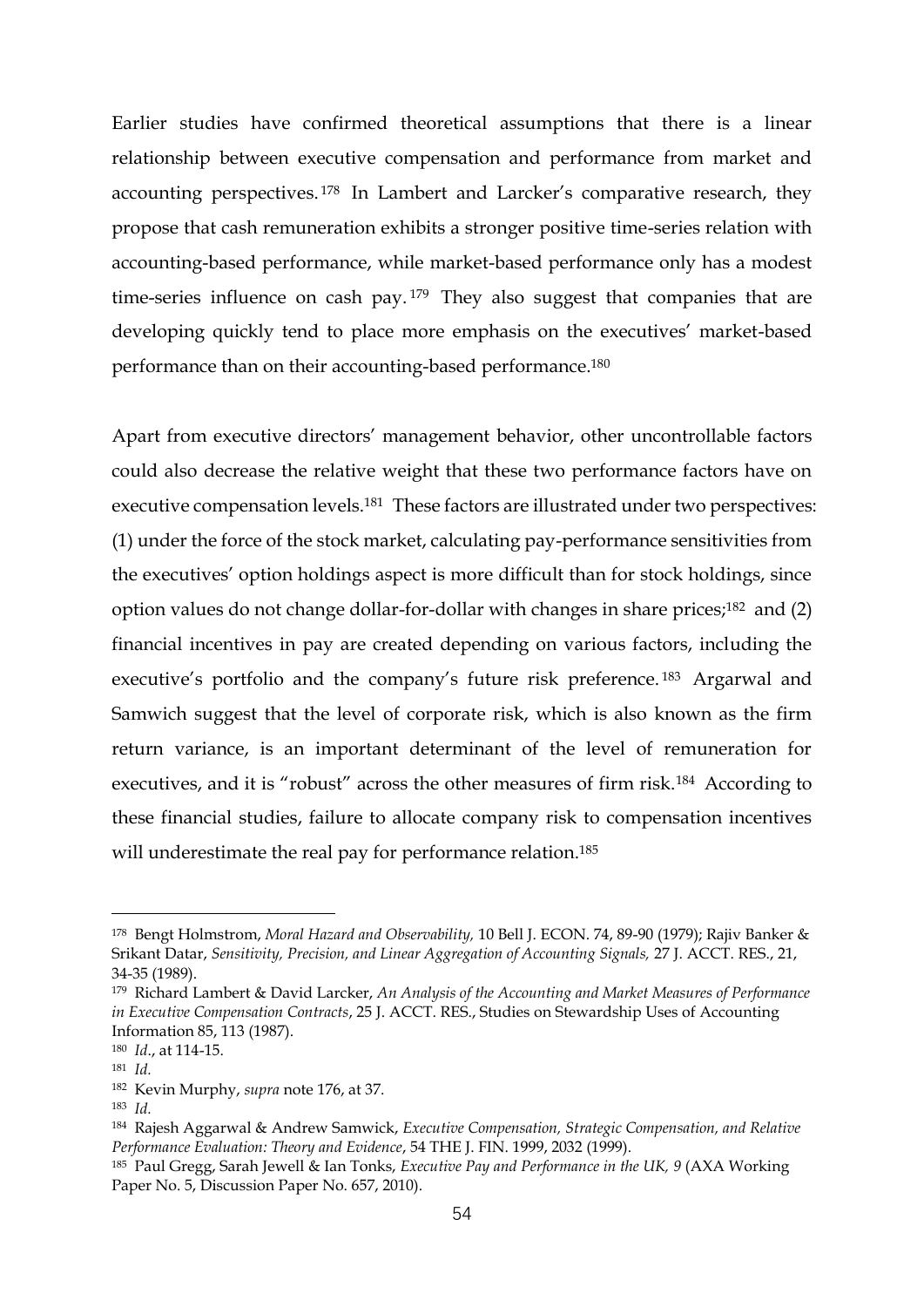Even with regulations providing shareholders with voting rights and requiring the independence of boards and remuneration committees, previous factors such as excessive pay for failures and wrongful incentive design to encourage executives to take unreasonable risks can be all explained according to these two uncontrollable factors, which are always ignored by regulations. Therefore, in this section these situations will be investigated and various methods that legislation can utilize will be discussed.

#### **3.2 Pay Structure**

#### **3.2.1 Long-term Equity Option Vesting Period**

The most serious problem in relation to the realization of executive directors' equity options, especially with long-term incentive plans (LTIPs), is that there are no requirements on the length of the post-exercise period in the current legislation. 186 Several issues in relation to long-term equity options need special attention from remuneration committees. These issues include a long vesting period, usually lasting five to ten years, an exercise point at which the executive directors can claim their ownership of the shares, a post-exercise period during which the director will hold the shares, and finally a transferability point at which they can sell the shares for cash. Because there currently is no limitation on the holding period, under most circumstances executives will use their power to push share prices to a high level and sell their shares immediately after the exercise point. This type of managerial behavior, focusing on short-term profits, will certainly jeopardize companies' long-term success and shareholders' long-term interests.

<sup>186</sup> Janice McClendon, *supra* note 99.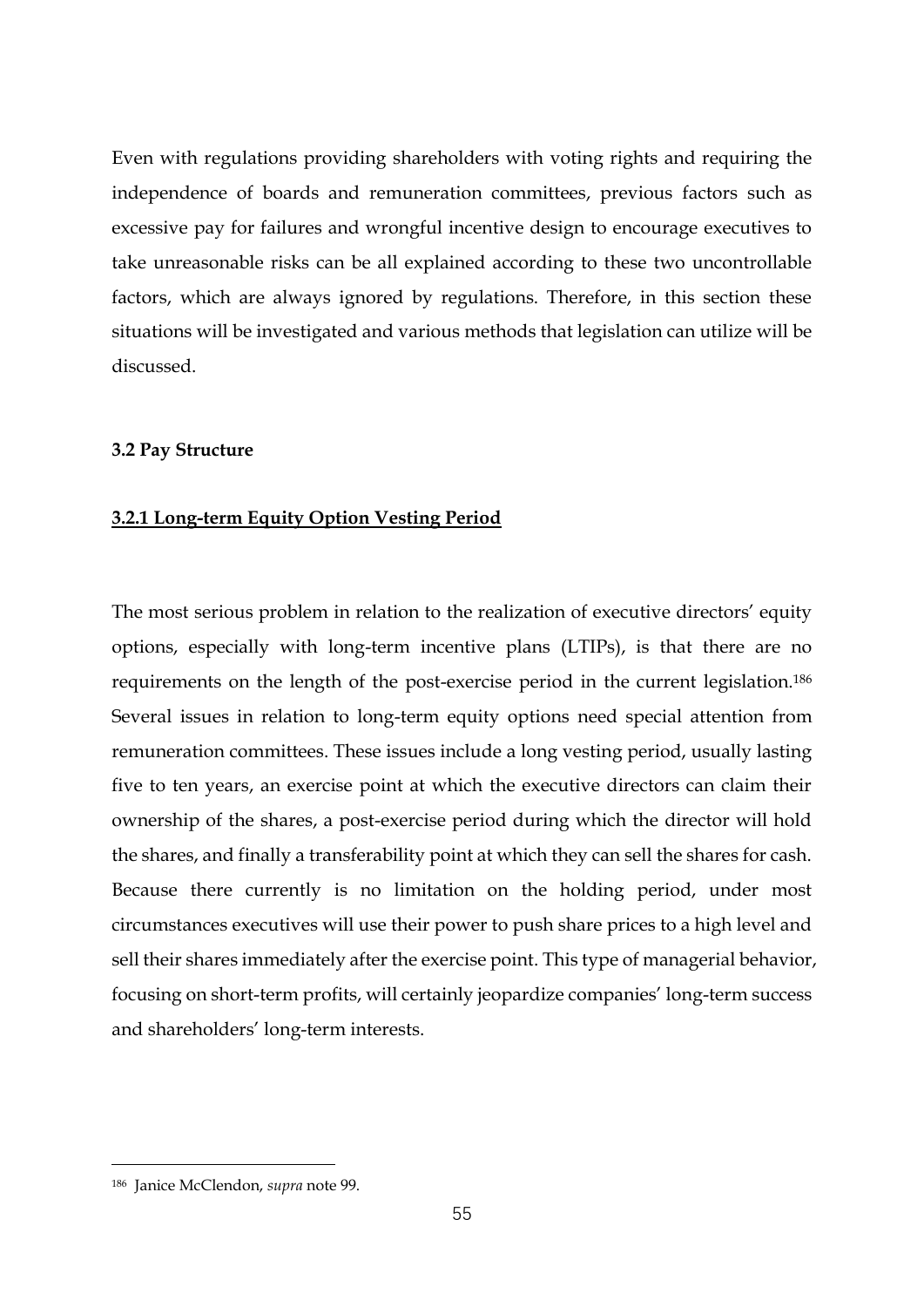Equity markets and product markets may sometimes help with pay for underperformance. Under good industrial performance or if the company has performed badly on previous occasions, the equity options of executive managers will increase dramatically without any effort on their part due to long-term incentives, such as improvements in the company's share prices.<sup>187</sup> Peer group review is a method that remuneration committee can use to avoid paying executives for underperformance. This type of review includes an evaluation of the level and structure of executive pay given by comparative companies in the same industry. This analysis may be carried out by the remuneration committee, by remuneration consultants, and sometimes even by the managers. <sup>188</sup> The reason why the companies and remuneration consultants should pay attention to this comparison is that shareholders, especially institutional shareholders, already recognize peer group reviews as a general performance measure for long-term incentive plans.<sup>189</sup>

Perhaps long-term incentive plans may work better if corporate governance codes, or even legislation such as the Companies Act, were to require that these equity options would be exercisable at least three to five years after the vesting period. This will be particularly relevant for executives who have left companies with their work accomplished. These long-term vested equities prove that they have contributed to the companies' long-term productivity. Even though they are not able to claim their money, the companies would normally reward and compensate them with other bonuses, short-term incentives, and benefits. If executives are dismissed or resign because of underperformance, companies will probably cancel their long-term incentive plans.

For example, the UK Corporate Governance Code states that:

<sup>187</sup> Diago DiMartino, *Are CEOs Hiding Behind Long-term Awards? Trend Towards Incentives Opens Another Chapter in Compensation Debate*, Dall. MORNING News, June 1, 2003. <sup>188</sup> Kym Sheehan, *supra,* note 83, at 124-25.

<sup>189</sup> ABI, *Association of British Insurers, 2008, Executive contracts and Severance Guidelines from ABI and NAPF,* available at: [https://www.abi.org.uk/News/News-releases/2008/02/Executive-contracts](https://www.abi.org.uk/News/News-releases/2008/02/Executive-contracts-and-severance-Guidelines-from-ABI-and-NAPF)[and-severance-Guidelines-from-ABI-and-NAPF](https://www.abi.org.uk/News/News-releases/2008/02/Executive-contracts-and-severance-Guidelines-from-ABI-and-NAPF) (last visited May 28, 2018).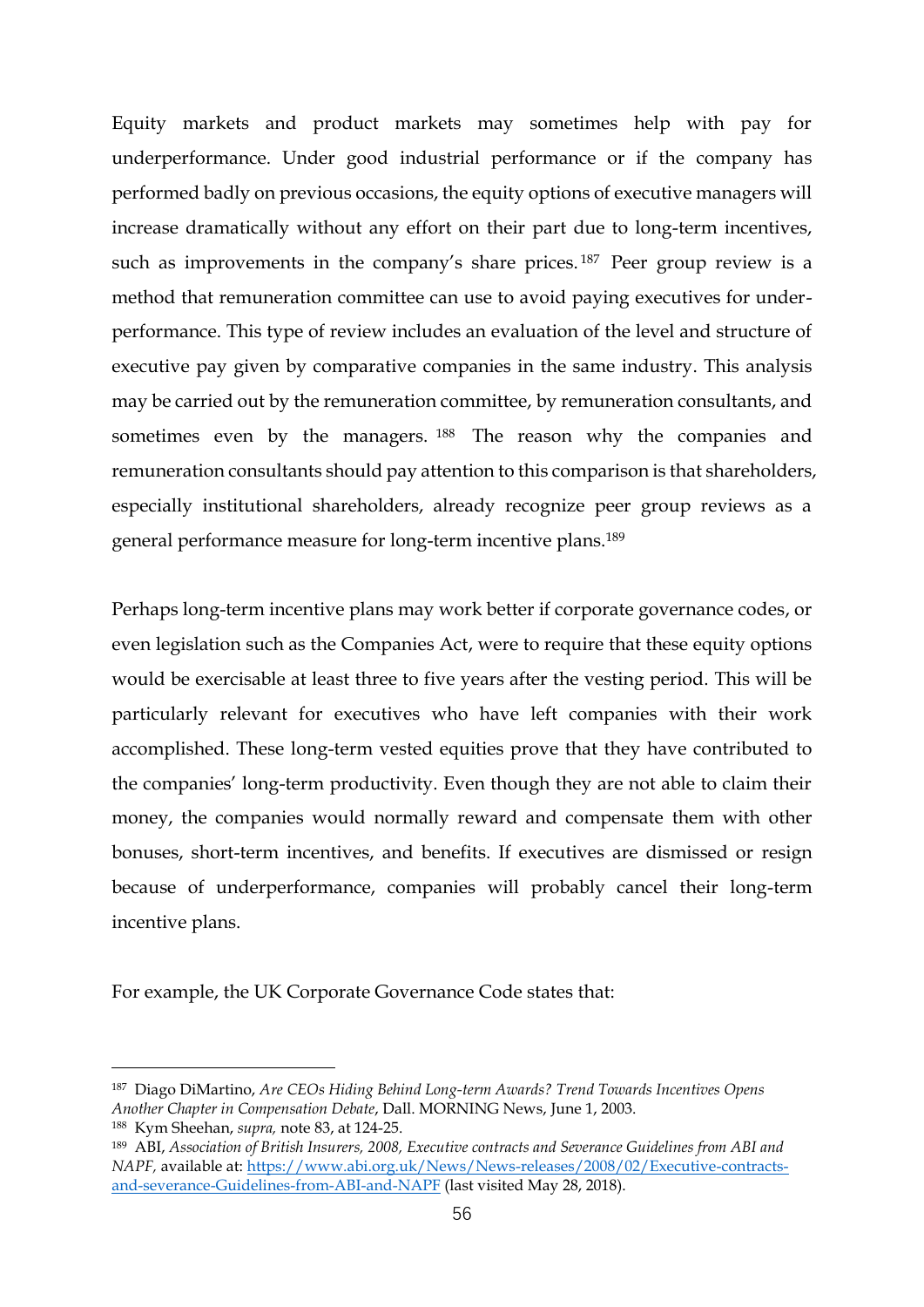"for share-based remuneration the remuneration committee should consider requiring directors to hold a minimum number of shares and to hold shares for a further period after vesting or exercise, including for a period after leaving the company, subject to the need to finance any costs of acquisition and associated tax liabilities. In normal circumstances, shares granted or other forms of deferred remuneration should not vest or be paid, and options should not be exercisable, in less than three years. Longer periods may be appropriate. Grants under executive share options and other long-term incentive schemes should normally be phased in rather than awarded in one large block."<sup>190</sup>

According to Deloitte's study on the executive remuneration reports of FTSE 350 companies, 51% of the FTSE 100 companies and 32% of the FTSE 350 companies now include in their long-term incentive equity plans a further holding period after exercise of the options.<sup>191</sup> It may be observed that Schedule A has provided a good example in encouraging public companies to adopt a longer holding period in longterm incentive plans. This improvement has also shown that under good direction from regulation, it is possible to develop and adjust the structure of executive remuneration policy and regulate it through soft law.

Also, if governments feel that this legislation has intervened too heavily in the governance issues of public companies, institutional shareholders can strongly recommend in their remuneration guidelines that their investee companies should provide longer vesting periods in their equity incentives.

As the next step to promote a longer holding period for exercisable shares, this paper proposes regulations to push remuneration committees to provide reasons in remuneration policies, together with using the expertise of consultants from peer

<sup>190</sup> FRC, *supra* note 6.

<sup>191</sup> Deloitte, *Your Guide: Directors' remuneration in FTSE 250 companies*, October 2015, <http://www2.deloitte.com/uk/en/pages/tax/articles/executive-pay-publications.html> (last visited May 28, 2018).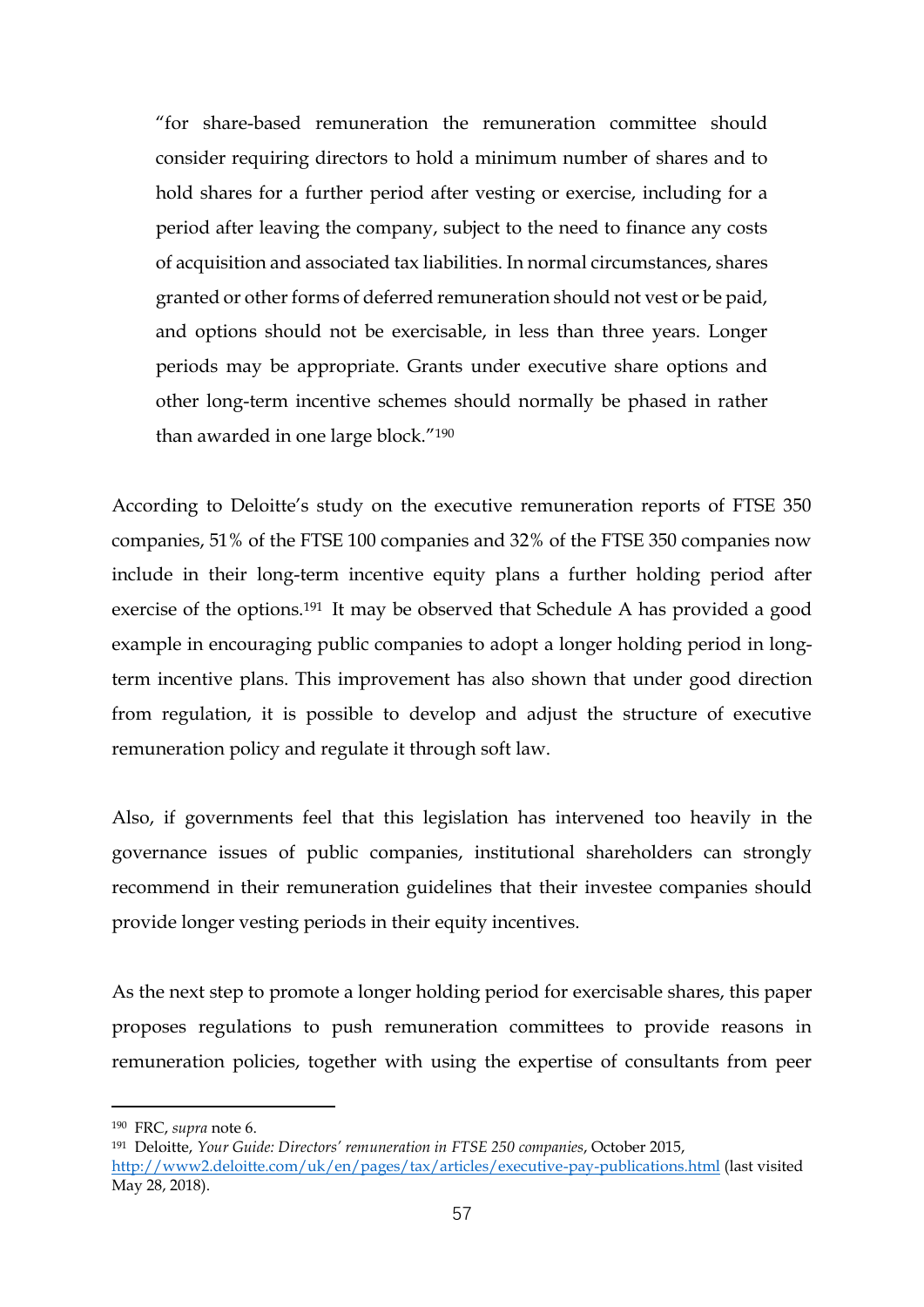group analysis, but allowing that the holding period should be shorter than three years under special circumstances.

#### **3.2.2 Short-term incentive options**

<u>.</u>

The HSBC case is worth discussing as it raises several interesting points concerning pay policy design. The HSBC remuneration committee proposed a policy to benefit the long-term profits of the company in 2011. Top executives would only be able to sell their equity options after their retirement.<sup>192</sup> From the remuneration structure discussion above, it is positive that these top executives in the banking sectors must maintain their equity holdings for a longer time. The HSBC remuneration committee designed their long-term incentive plan with five years as a vesting period, in order to promote the company's future success.

This policy has influenced the level of pay of HSBC's CEO, Stuart Gulliver; his pay was £12.5 million in 2011, but his remuneration was £7.5 million, £7.4 million, £8 million and £7.6 million from 2012 to 2015 respectively.<sup>193</sup> However, shareholders were confused by the criteria suggested by John Thornton, the chairman of the remuneration committee at that time, which suggested measuring the share awards in a way that was not based on the company's share returns.<sup>194</sup> Also, in 2015 nearly 30% of the HSBC shareholders voted against the CEO's pay report, compared with 16% in 2014 and 11% in 2013, because of some misconduct in investing and a sudden increase in Gulliver's basic salary.<sup>195</sup> The increase in the shareholder veto in 2014 was due to the newly introduced EU executive bonus cap rule, whereby executive bonuses

<sup>192</sup> Masa Serdarevic & Patrick Jenkins, *HSBC Proposes Pay Shake-Up*, FIN. TIMES, March 22, 2011.

<sup>193</sup> Graham Hiscott, *HSBC boss earns 500 times more than bank's lowest paid workers last year,* Mirror, March 2013; *See also* Vivek Ahuja, *Here's What HSBC's Best-Paid Executives Earned,* Wall Street Journal, February 24, 2014.

<sup>194</sup> Jill Treanor, *Investors split over HSBC plans to shake up executive bonuses*, The Guardian, March 21, 2011.

<sup>195</sup> Martin Arnold, *Almost A third of investors refuse to back HSBC pay*, FIN. TIMS, March 14, 2015.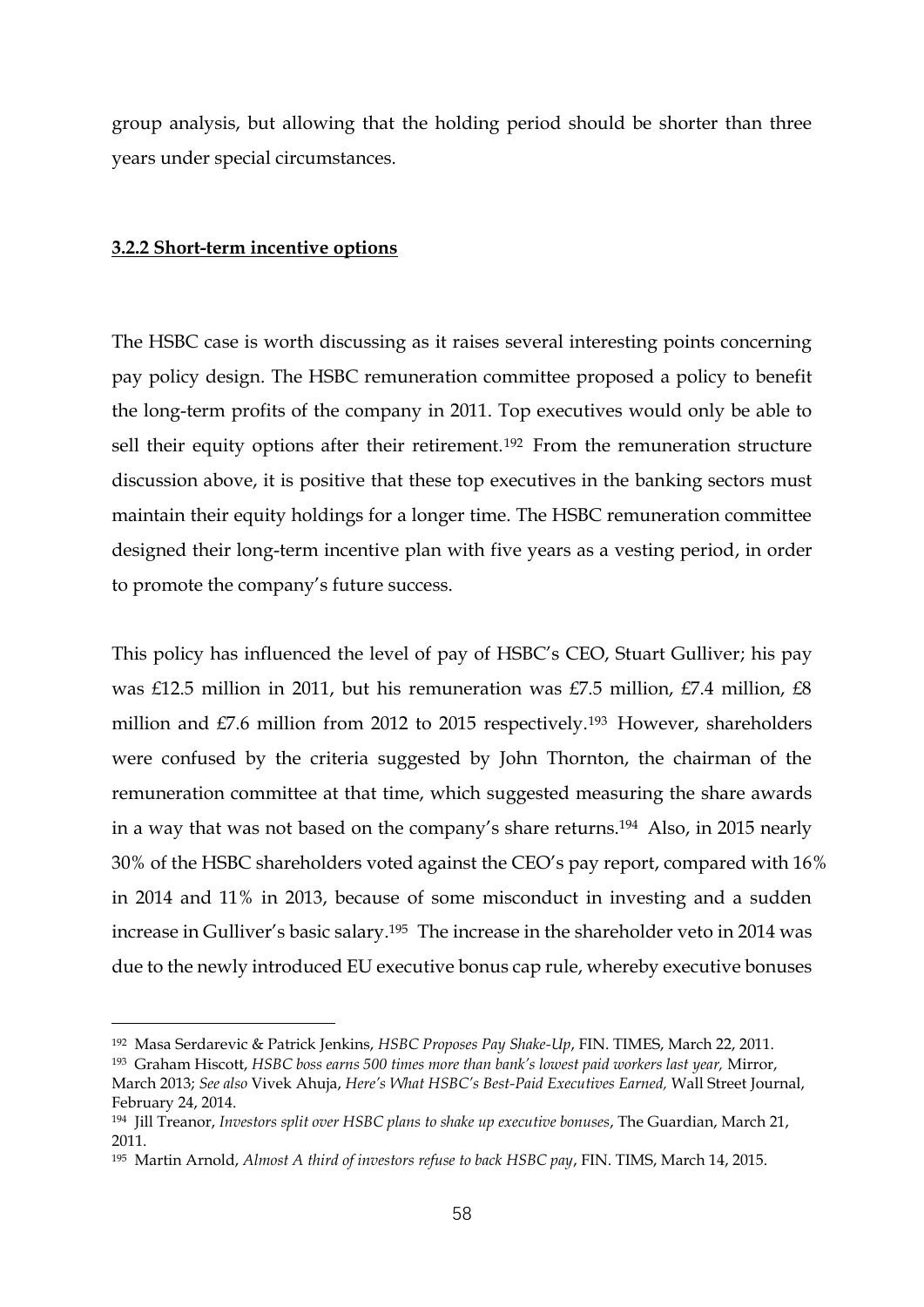and other financial incentives cannot be more than 100% of their salary, or 200% with the shareholders' approval. Gulliver's salary increased by 70%, from £2.5m to £4.2m, and he complained that "we had a compensation plan here that the shareholders liked but sadly because of the EU directive we've had to change it. This isn't something we would have wanted to do. … It's much more complicated."<sup>196</sup>

Thus, although long-term incentives are now the most contentious issue in executive pay packages, other elements such as bonus plans and other short-term incentives also have an impact on total pay levels and shareholders' attitudes towards pay reports.

With the use of restricted share options and long-term equity plans increasing rapidly since the late 1990s and during the 2000s, managers took "unnecessary and excessive" risks to enhance share prices up to 2008, which brought the attention of the public and governments to focus on managers' compensation.<sup>197</sup> In 2010 long-term incentive options made up 47.8% of the total pay of the US Fortune 500 companies, compared with 44.7% in 2006; in the UK, FTSE 350 executives received their remuneration with long-term incentives comprising 49.6% in 2010 and 39.7% in 2006.<sup>198</sup> As discussed above, measures such as increasing the vesting periods for long-term equity plans, recovering deferred bonuses, and reducing golden parachutes were already implemented before the financial crisis.<sup>199</sup> Their role in linking performance and pay, and how to regulate them in law, will be analyzed next.

Short-term incentives, normally annual bonuses and restricted equity options, may

<sup>196</sup> Ian Johnston, *HSBC Stuart Gulliver to get 70% pay rise – taking his salary to £4.2m a year,* The Independent, February 25, 2014.

<sup>197</sup> Phred Dvorak & Joann Lublin, *Bailout's Bid to Limit Executive Pay Will Be Tough to Realize*, Wall Street Journal, October 6, 2008.

<sup>198</sup> The Conference Board, *The US Top Executive Compensation Report,* [https://www.conference](https://www.conference-board.org/publications/publicationdetail.cfm?publicationid=2848)[board.org/publications/publicationdetail.cfm?publicationid=2848;](https://www.conference-board.org/publications/publicationdetail.cfm?publicationid=2848) *see also* Income Data Services, *Directors' Pay Report,* [http://www.incomesdata.co.uk/wp-content/uploads/2014/10/IDS-FTSE-100](http://www.incomesdata.co.uk/wp-content/uploads/2014/10/IDS-FTSE-100-directors-pay-20141.pdf) [directors-pay-20141.pdf](http://www.incomesdata.co.uk/wp-content/uploads/2014/10/IDS-FTSE-100-directors-pay-20141.pdf) (last visited May 28, 2018).

<sup>199</sup> Sonnenschein Nath & Rosenthal LLP, *Congress Passes New Limits on Executive Compensation Paid by Troubled Financial Institutions*, October 3, 2008, available at:

[http://web.archive.org/web/20081209094043/http://www.sonnenschein.com/pubs/e](http://web.archive.org/web/20081209094043/http:/www.sonnenschein.com/pubs/e-alerts/Congress_Passes_New_.html)[alerts/Congress\\_Passes\\_New\\_.html](http://web.archive.org/web/20081209094043/http:/www.sonnenschein.com/pubs/e-alerts/Congress_Passes_New_.html) (last visited May 28, 2018).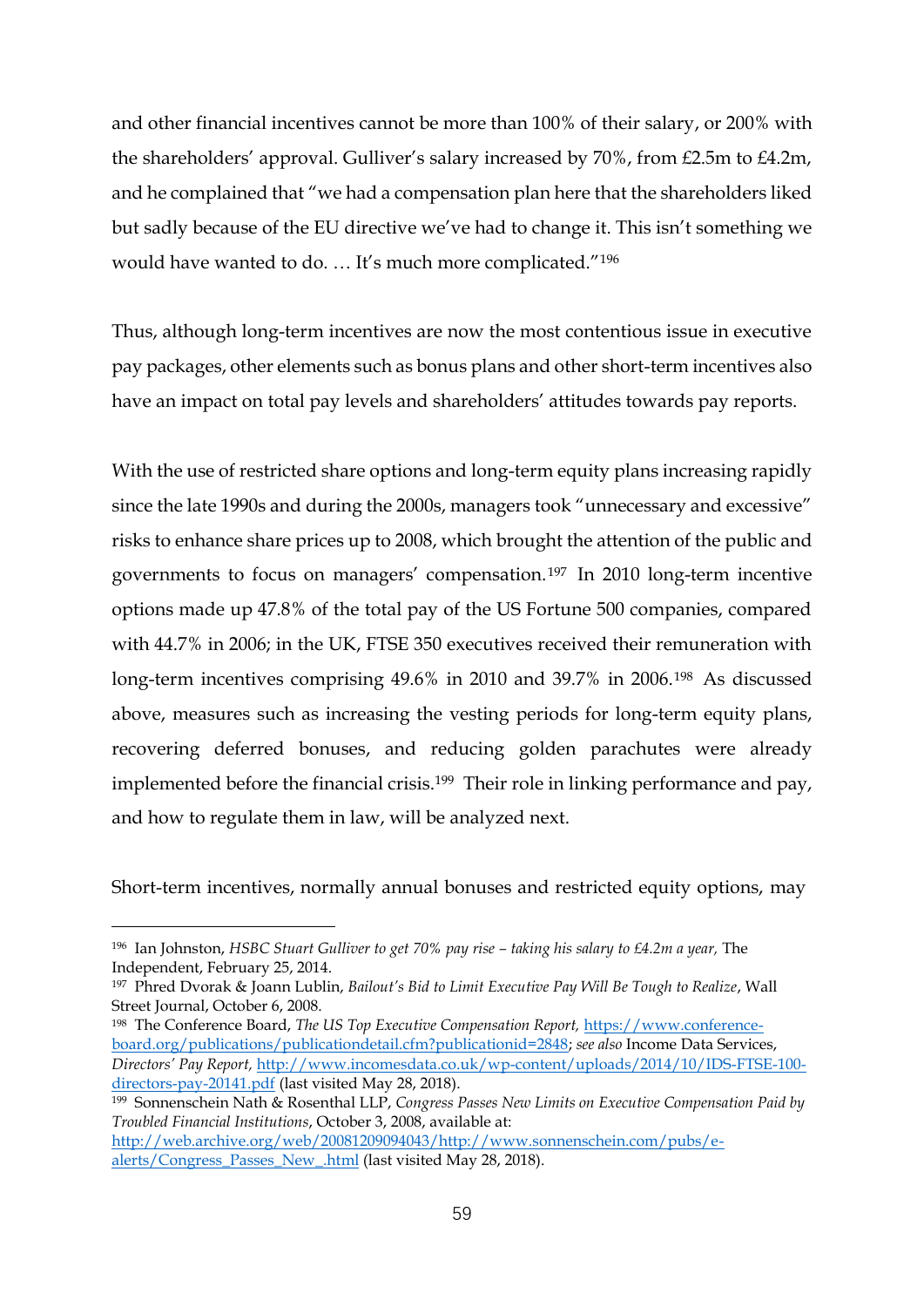be granted to executive managers after a conditional period, which is shorter compared to long-term incentive options. These short-term incentive plans are more heavily influenced by the company's business strategy and financial status compared with long-term incentive plans, which are mainly designed to promote long-term relationships with executives. Executives tend to sell all of their shares after the vesting period, so it is in their own personal interest to boost the share prices before selling, or to focus excessively on short-term prices for those options while neglecting the long-term performance of the firm.<sup>200</sup>

In our opinion, the rules for reporting short-term incentive pay should be embedded in the corporate governance code, under the "comply or explain" principle. Under Murphy's theory, the economic cost of companies granting equity options should be emphasized and calculated as if the companies did not grant those shares to its managers. Murphy suggests that, first, remuneration committees and boards should calculate their company's income as if its executive managers were not granted shortterm share plan.<sup>201</sup> After this calculation, remuneration committees and boards can include these figures in the company's remuneration report, or even show what the company has spent on granting shares to managers instead of selling them to outside investors. This requirement will improve the transparency of pay reporting, and promote the long-term success of the company through shareholder engagement and monitoring.

NAPF's institutional shareholders alliance principle on executive remuneration suggests that there has been too much debate between companies and investors around short-term or medium-term compensation designs.<sup>202</sup> They suggest that the current average three-year period of equity vesting in executive pay may not be the best way to promote long-term success, particularly for the largest and most complex

<sup>200</sup> Jessie Fried, *Reducing the Profitability of Corporate Insider Trading Through Pretrading Disclosures,* 71 S. Cal. L. REV. 303, 365 (1998).

<sup>201</sup> *Supra,* n.156, K. Murphy, p.149.

<sup>202</sup> NAPF et al., *supra* note 47, at 3.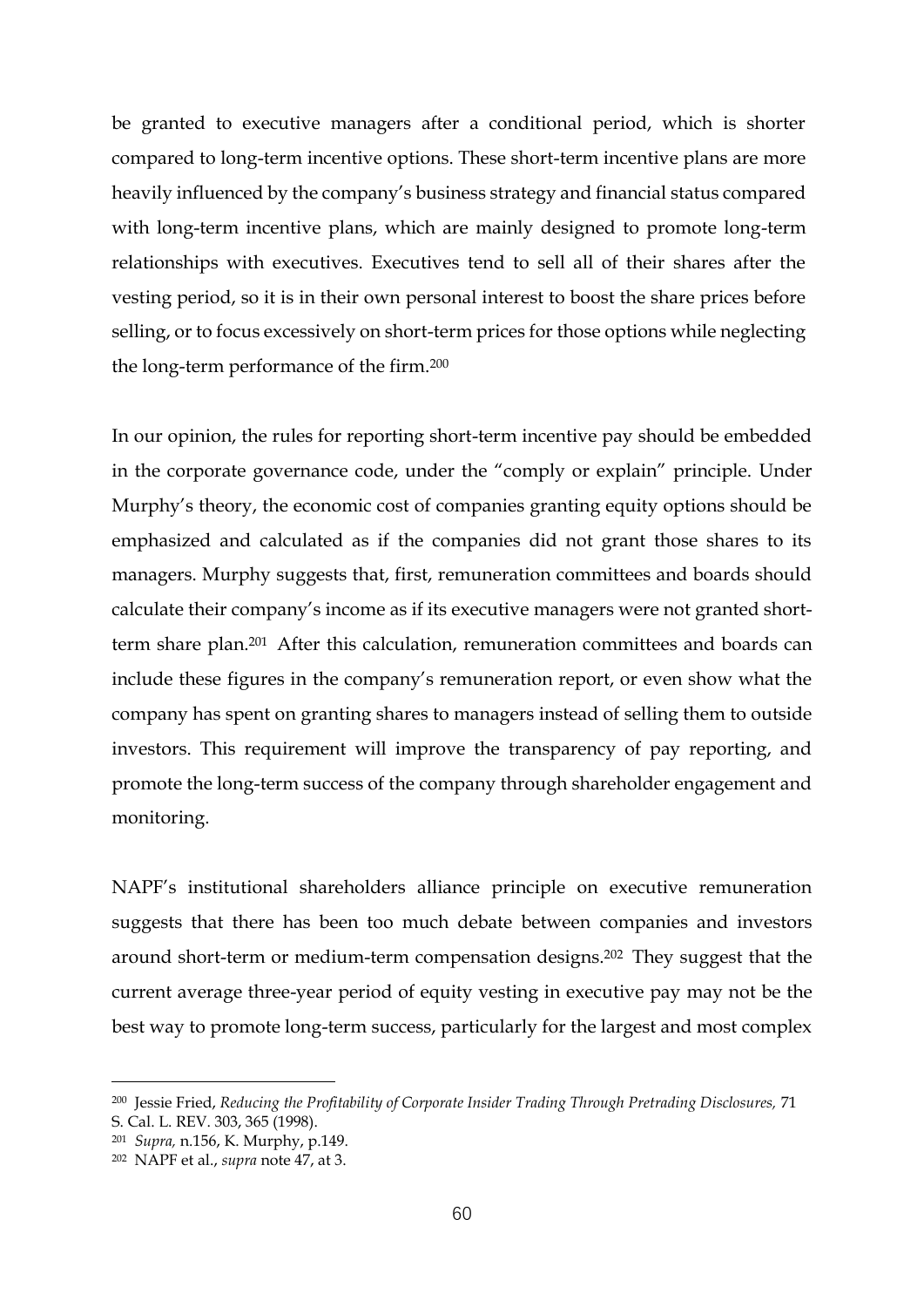companies such as those listed in the FTSE 100.<sup>203</sup> Studies of executive compensation from the financial industry suggest that to stop executive managers focusing on shortterm profits and gaining excessive pay by using strategies such as inflated asset prices, incentive plans should be extended to five to ten years, not only for long-term equity plans but also for restricted share options.<sup>204</sup>

To promote the companies' long-term success, Bhagat and Romano even propose that financial incentives in executive pay should all be changed into restricted stock or long-term stock options.<sup>205</sup> The condition they suggest for financial incentives is that after the vesting period executive directors should wait for two to four years after their resignation or their last day in office to sell the shares they already owned at the time of their departure. 206

In terms of financial incentive development, short-term incentives may be merged gradually with long-term incentive plans, because shareholders prefer to invest in companies where executive remuneration is based more on long-term share plans.<sup>207</sup> However, due to the advantages of short-term options over long-term incentives, such as attracting new executive managers to join the business and paying managers for short-term performance by encouraging long-term commitment, investors seem to be more inclined to approve short-term plans.<sup>208</sup> Thus, removing the pay element from the executive remuneration structure may not be the best proposal.

## **3.3 Fair Pay?**

<sup>203</sup> *Id.*

<sup>204</sup> Jay Cullen, *supra,* note 113, at 97.

<sup>205</sup> Roberta Romano & Sanjai Bhagat, *Reforming Executive Compensation: Focusing and Committing to the Long-Term,* Yale L. & ECON. RES. Paper No. 374, at 380-81 (2009).

<sup>206</sup> *Id.*,

<sup>207</sup> James Brickley, Sanjai Bhagat & Ronald Lease, *The Impact of Long-Range Managerial Compensation Plans to Shareholder Wealth*, 7 J. ACCT. & ECON. 115, 120 (1985).

<sup>208</sup> Robert Kolb, TOO MUCH IS NOT ENOUGH: Incentives in Executive Compensation, 160 (Oxford University Press, 2012).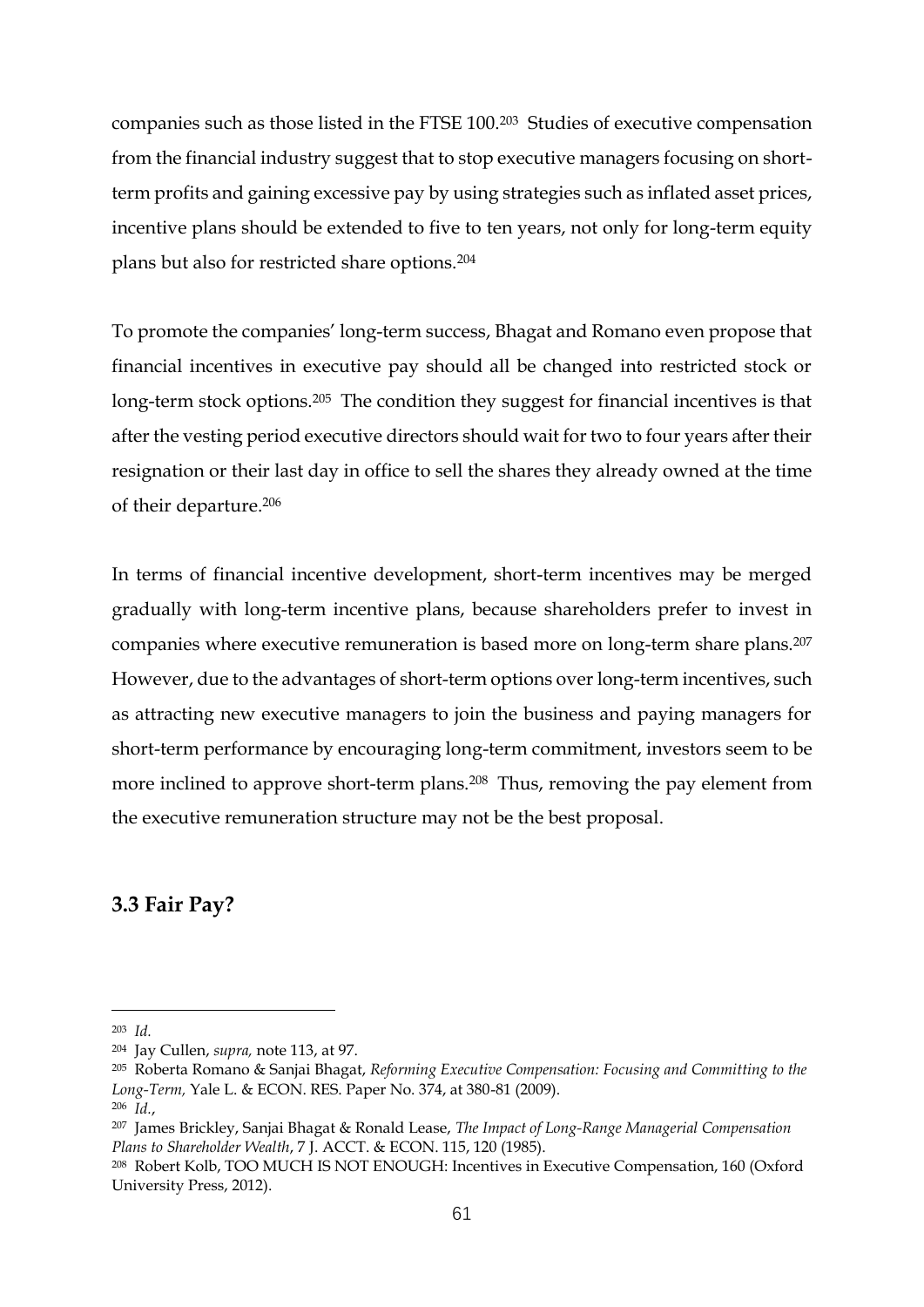## **3.3.1 Fairness in Regulation**

<u>.</u>

A central question in whether governments should regulate pay gaps is how far the government can intervene in fairness issues.

Fair pay issues from company law and corporate governance perspectives can be categorized according to two factors. First, how do pay gaps and inequality between executive directors and employees in a company influence the lower-level employees' performance and the company's long-term productivity? Second, is inequality considered by directors when they are making pay decisions? If so, under what circumstances should regulation towards fairness occur?

There have been several studies showing that increasing dispersion in pay in a company leads to lower productivity, less cooperation, and larger threats to turnover.<sup>209</sup> Hicks discussed the importance of the psychology of workers in 1963, noting that "it is also necessary that there should not be strong feelings of injustice about the relative treatment of employees since these would diminish the efficiency of the team". <sup>210</sup> Additionally, research has indicated that companies will perform better with less dispersion in pay because the employees are less resentful towards the executives and more willing to contribute to the company.<sup>211</sup>

Therefore, a negative correlation can be postulated between high levels of compensation of executives and employees, and the performance of employees and

<sup>209</sup> Matt Bloom & John Michel, *The Relationships among Organizational Context, Pay Dispersion and Managerial Turnover,* 45 ACAD. MAG. J. 33, 38 (2002); Jeffery Pfeffer & Nancy Langton, *The Effect of Wage Dispersion on Satisfaction, Productivity and Working Collaboratively: Evidence from College and University Faculty,* 38 ADMIN. SCI. Q. 382, 40(1993).

<sup>210</sup> John Hicks, THE THEORY OF WAGES, 112(New York St Martin's Press,1963).

<sup>211</sup> Olubunmi Faleye, Ebru Reis & Anand Venkateswaran, *The Effect of Executive-Employee Pay Disparity on Labour Productivity,* April 2010,

<http://citeseerx.ist.psu.edu/viewdoc/summary?doi=10.1.1.615.3427> 5 (last visited May 28, 2018); Pedro Martins, *Dispersion in Wage Premiums and Firm Performance*, 8 CTR. FOR Globalisation RES., at 5, (2008); *see also* Douglas Cowherd & David Levine, *Product Quality and Pay Equity between Lower-level Employees and Top Management: An investigation of distributive justice theory,* 37 ADMIN. SCI. Q. 302, 316-17 (1992).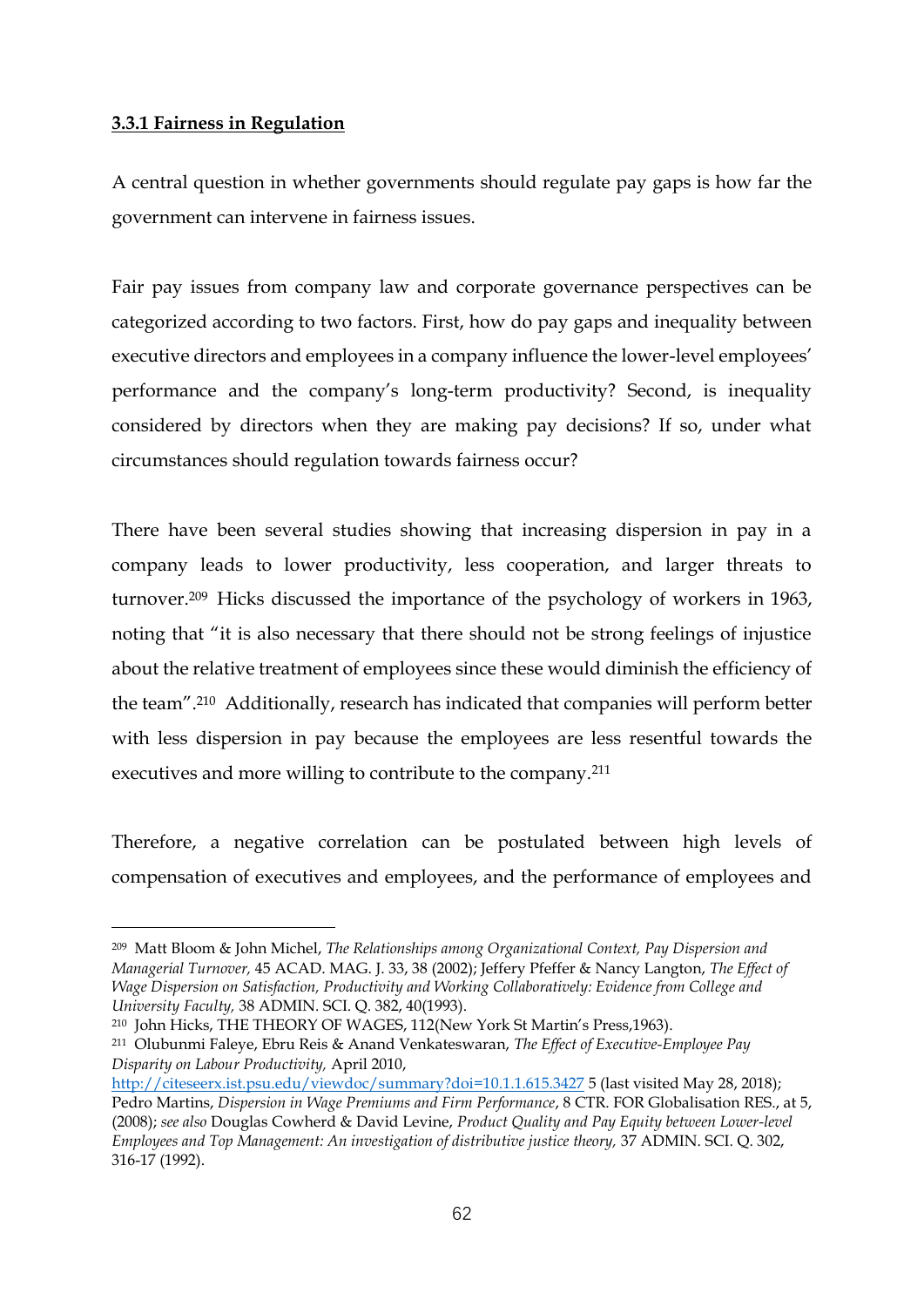even the whole company. Then, the next essential question to arise will be how to address the problem of pay inequality.

Wade, O'Reilly, and Pollock studied 122 public companies over a five-year period and proposed that, first, CEO compensation is correlated positively with the lower-.level employees' pay, and second, CEOs are concerned with fairness as well as their own self-interest, and while they are negotiating to increase their own payment they will also think about their subordinates and, if possible, the employees.<sup>212</sup>

In August 2015 the US government provided a disclosure requirement on the ratio between the pay of regular employees and that of top executives. A new section 953(b) of the Dodd-Frank Act clarified that a public company's pay policy needs to give a record of the ratio of the total remuneration of its CEO to the median total compensation received by the rest of its employees, which will promote board accountability to shareholders in relation to executive compensation practices.<sup>213</sup> As noted by the SEC Chair Mary Jo White, this rule "provides companies with substantial flexibility in determining the pay ratio, while remaining true to the statutory requirements". 214

From the SEC's statements, this new provision aims to promote board accountability for executive remuneration and flexibility in pay policy design by providing shareholders with clear pay ratio information in annual reports, proxy statements, and even registration statements. Though it touches on the topic of reporting pay ratios in the pay report, this new rule says nearly nothing about fairness in pay, or about narrowing the pay gap between CEOs and employees. Although "think tanks" in the

<sup>212</sup> James Wade, Charles O'Reilly, III & Timothy Pollock, *Overpaid CEOs and Underpaid Managers: Fairness and Executive Compensation,* 17 *ORG. SCI.* 527, 539 (2006).

<sup>213</sup> SEC Public Statement, *The CEO Pay Ratio Rule: A Workable Solution for Both Issuers and Investors*, August 5, 2015, [http://www.sec.gov/news/statement/statement-on-open-meeting-on-pay-ratio](http://www.sec.gov/news/statement/statement-on-open-meeting-on-pay-ratio-aguilar.html)[aguilar.html](http://www.sec.gov/news/statement/statement-on-open-meeting-on-pay-ratio-aguilar.html) (last visited May 28, 2018).

<sup>214</sup> SEC Press Release, *SEC Adopts Rule for Pay Ratio Disclosure*, August 5, 2015,

<http://www.sec.gov/news/pressrelease/2015-160.html> (last visited May 28, 2018).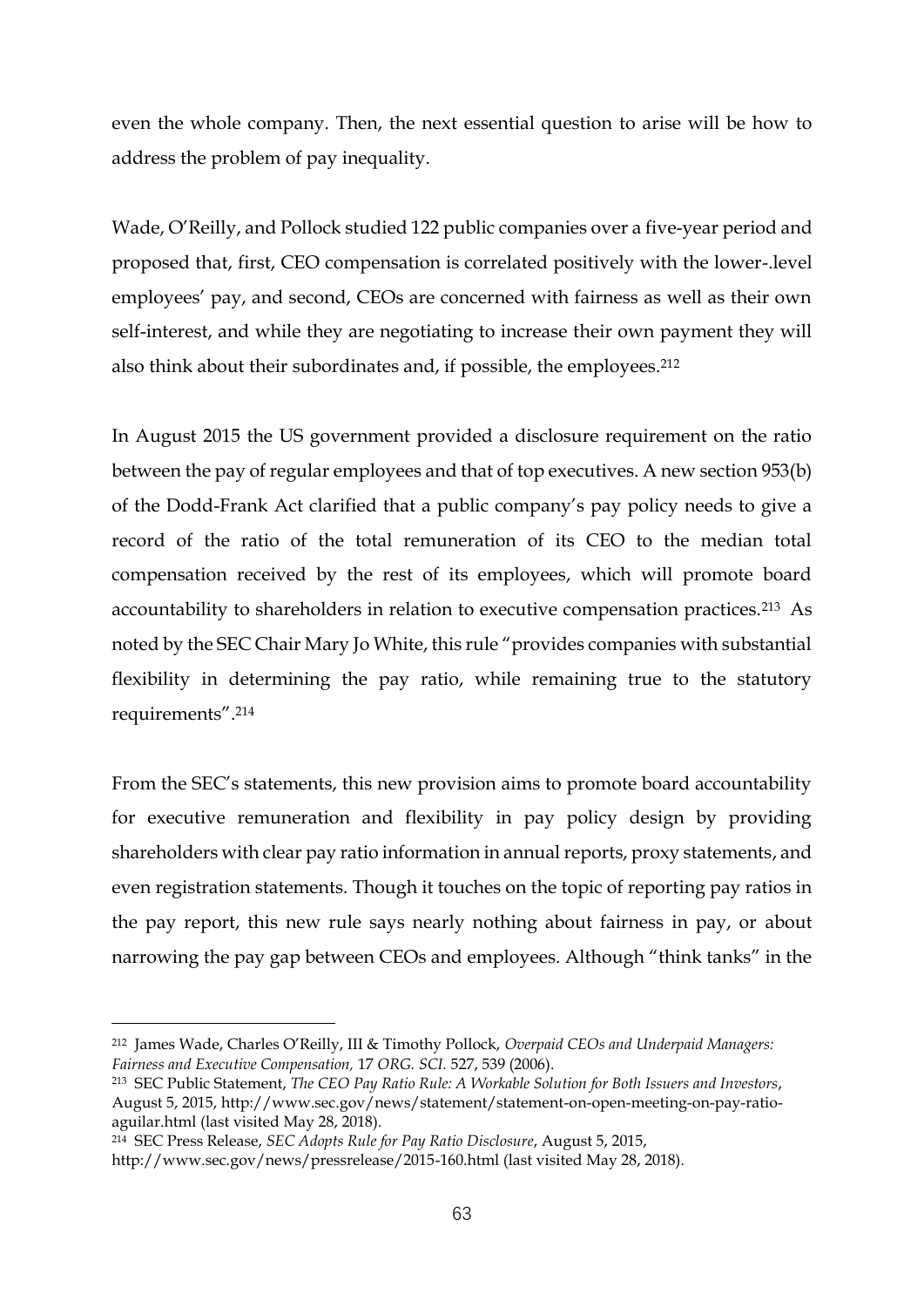US and the UK have both suggested that pay ratios should be used to decrease pay gaps and inequality in the work place,<sup>215</sup> the new section in the Dodd-Frank Act does not seem to draw attention to these issues.

The rationale behind this disclosure requirement for pay ratios may be found in the SEC's proposal for amendments to section 953(a) of the Dodd-Frank Act, which requires listed companies to provide a clearer description of the relationship between the executive compensation paid to the managers and the shareholders' total share return. It also requires a description of the relationship between the company's total share return and the share return of comparative peer group companies over the preceding five years, chosen by the compensation committee. <sup>216</sup> This proposed amendment will help shareholders by providing detailed remuneration reports with additional information to enable them to vote on remuneration issues.

The US shareholder say on pay stays at the advisory level. Requiring a pay ratio to be reported in the pay statement may provide shareholders with a more general view of CEO pay levels. However, it rarely provides ways to decrease pay gaps. Governments in the UK and the US are still focused on attracting investment for their public companies by providing shareholders with more detailed information and the power to decide on pay policies and reports. A possible solution may relate to redistribution, tax regulation, or else it may draw from another corporate governance model, for example the German model. Providing shareholders with power to veto proposals may not be the best way to stop inequities in pay.

<sup>215</sup> *See* Institute for Policy Studies (IPS), *2016 Executive Pay Reform Scorecard:* I*nstitute for Policy Studies,*  August 27, 2016, https://inequality.org/research/2014-executive-pay-reform-scorecard/ (last visited May 28, 2018); *see also* High Pay Centre*, Reform Agenda: How to Make Top Pay Fairer*, July 14, 2014, <http://highpaycentre.org/pubs/reform-agenda-how-to-make-top-pay-fairer> at 22, (last visited May 28, 2018).

<sup>216</sup> Pay Versus Performance, SEC proposed rule, Exchange Act Release No. 34-74835, File No. S7-07- 15 (proposed on April 29, 2015).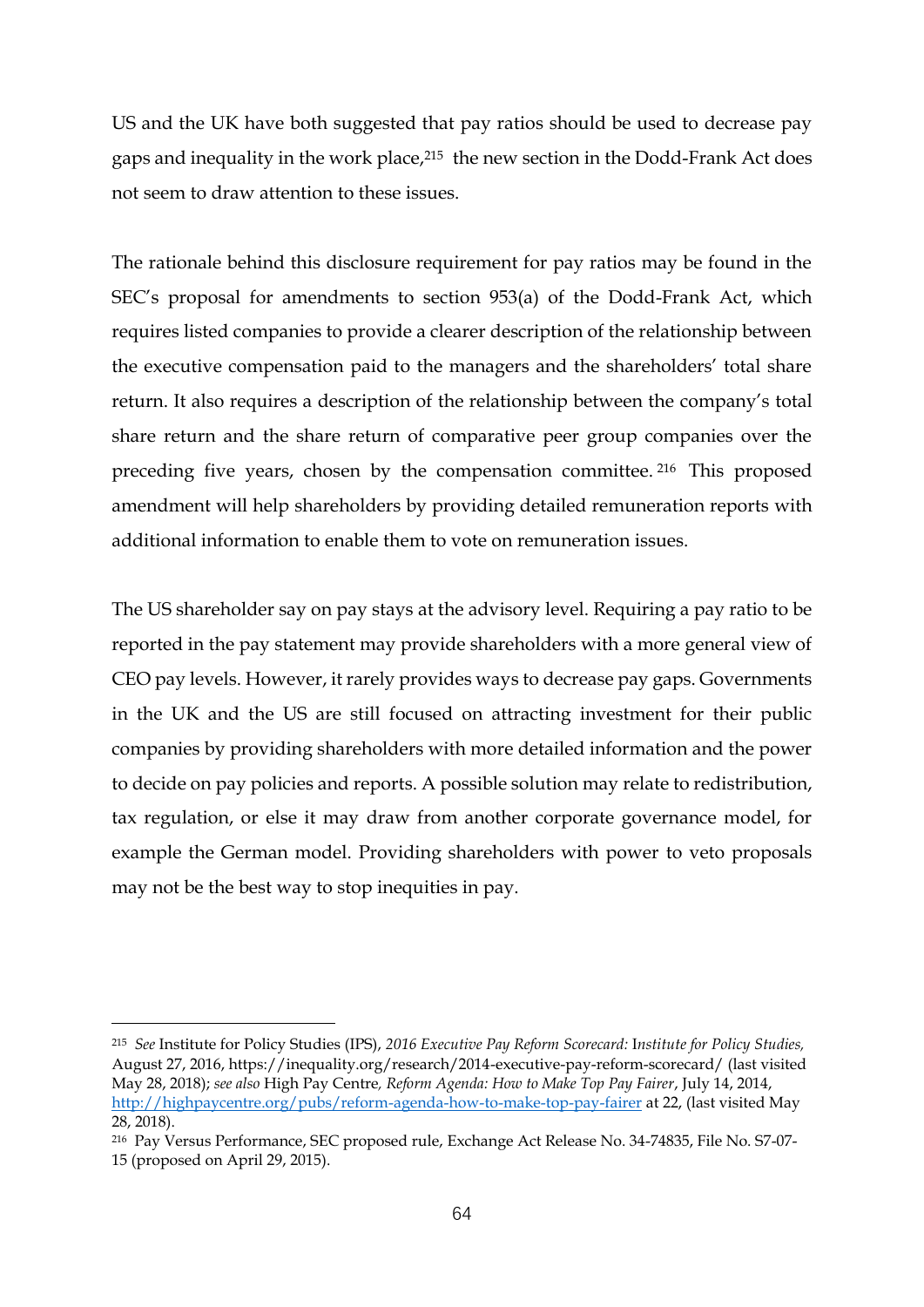#### **3.3.2 Having Employees on the Board?**

The German corporate governance model certainly does not suit every jurisdiction. Nonetheless, it does provide some useful lessons. The Volkswagen case shows that to stop pay for underperformance, it is not enough to have employees on the board. After the German auto giant's emissions scandal in 2016, the management board members' bonuses were cut by 30%.<sup>217</sup> However, this reduction in executive pay did not assuage the dissatisfaction of its shareholders.<sup>218</sup> TCI, an aggressive UK-based activist investor with £993 million invested in Volkswagen, published a letter to the company's management and supervisory boards about the shareholders' requirements for executive remuneration reform.<sup>219</sup> In the letter, this hedge fund investor suggested that the reason why managers in Volkswagen could be paid for underperformance was due to their efforts to save unnecessary job losses and increase employees' wages.<sup>220</sup> Because the company has employees representing the German Labor Union on its supervisory board, and because these employee representatives have the power to decide how to pay management teams, it becomes crucial and logical for executives to pay extra attention to employees' interests to maintain their compensation level. After an evaluation of Volkswagen's recent cash-flow and payouts, TCI also pointed out that shareholders should have the power to monitor executive pay practice by annual voting on the remuneration report and via intervention from investors, which could be an effective way for more effective executive pay practice.<sup>221</sup>

Besides this letter, governance experts have also expressed concerns about having employees on the board. Their first concern is the accountability of the board. Under

<sup>217</sup> Reuter's, *VW Management Accepts Bonus Cuts of at least 30 percent: source,* April 13, 2016,

[http://www.reuters.com/article/us-volkswagen-uaw-idUSKCN0XA1WU,](http://www.reuters.com/article/us-volkswagen-uaw-idUSKCN0XA1WU) (last visited May 28, 2018).

<sup>218</sup> The Motley Fool, Volkswagen Shareholders Are Fuming Over Executive Pay, May 15, 2016, available at: [http://www.fool.com/investing/general/2016/05/07/will-volkswagen-face-a](http://www.fool.com/investing/general/2016/05/07/will-volkswagen-face-a-shareholder-revolt.aspx)[shareholder-revolt.aspx](http://www.fool.com/investing/general/2016/05/07/will-volkswagen-face-a-shareholder-revolt.aspx) (last visited May 28, 2018).

<sup>219</sup> Miles Johnson & Patrick McGee, *TCI Launches Campaign Against Executive Pay at Volkswagen*, FIN. TIMES, May 6, 2016.

<sup>220</sup> *Id*.

<sup>221</sup> *Id.*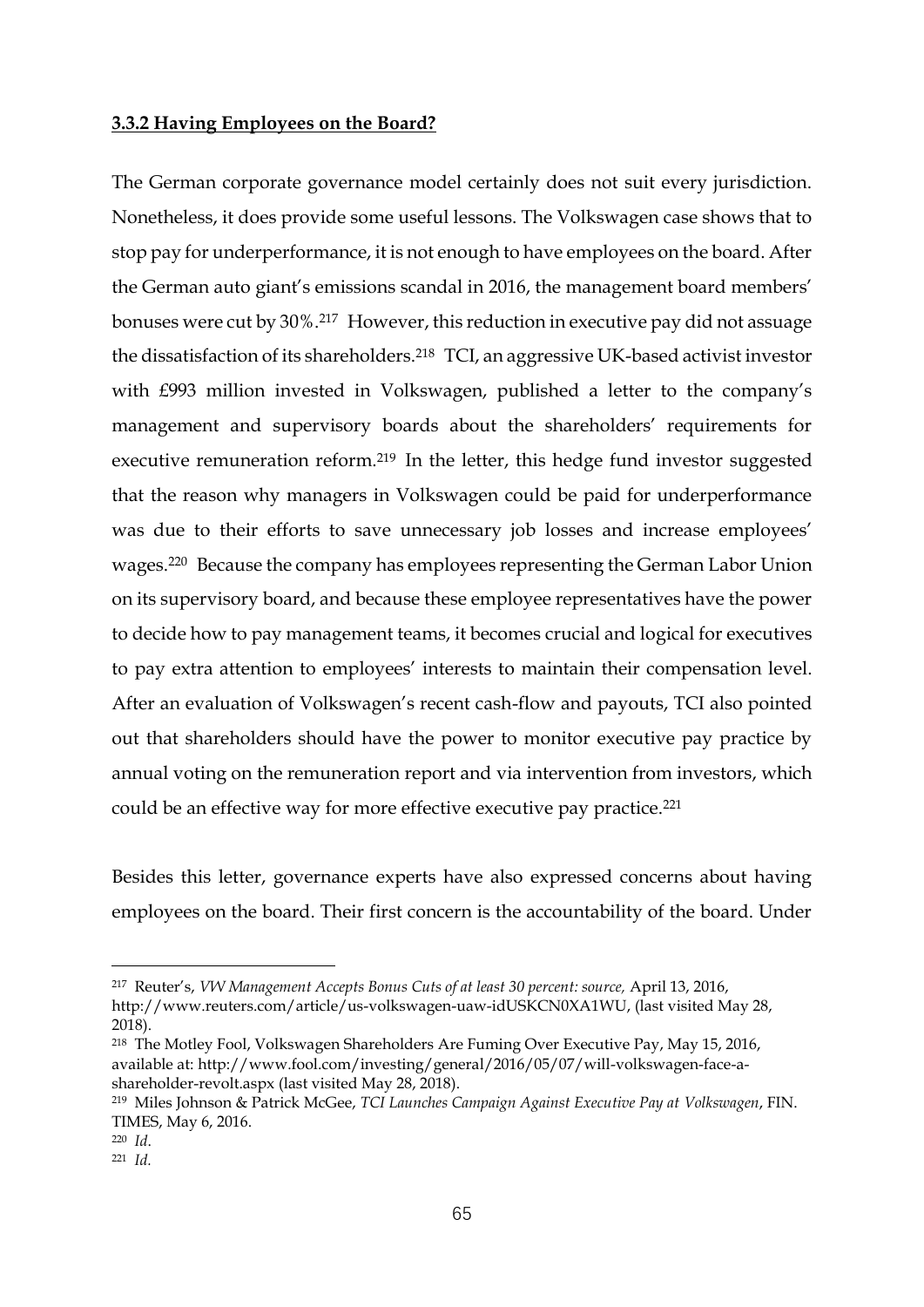German law, half of the supervisory board seats are reserved for employees, who are likely to lack professional management knowledge. This lack of expertise may undermine board accountability to shareholders. Since 2002 the chairman of Volkswagen has first discussed business issues with the workers' council and agreed a position, and then brought it to the shareholders—unlike the situation in the UK, where the chairman arrives at a common position with the shareholders first and then talks with the board.<sup>222</sup> A former Volkswagen executive once said that "the board was really a show". <sup>223</sup> Although there are employee representatives on the board, these representatives do not seem to be active in performing their monitoring and supervising job as expected. Current and former employee representatives of Volkswagen supervisory board have stated that they knew nothing of the company's emissions cheating and had never discussed engine issues with any other director.<sup>224</sup>

The second concern comes from the board's interaction. To ensure that employee representatives are willing to allow a generous pay package, executives may place too much emphasis on gaining employees' favour and support, neglecting payback for shareholders and the whole company's interests. Tilley noted that to regain the public's trust on executive remuneration, it is necessary to ensure that a pay policy is "embedded with a strategy for delivering long-term sustainable corporate growth".<sup>225</sup> Companies' long-term interests should be set as the main goal of remuneration design and practice, rather than the balance among the interests of shareholders, managers and employees. The employee monitoring function aims to improve the independence of the board and the remuneration committee. However, if employee representatives start leaning towards increasing managers' pay for underperformance, the problem will be the same with non-executive independent directors; in fact, it may be even worse, since independent directors may not have a strong relationship with the company. One lesson to be learnt from Volkswagen is that governments should

<sup>222</sup> Richard Milne, *Volkswagen: System failure,* FIN. TIMES, November 4, 2015.

<sup>223</sup> *Id.*

<sup>224</sup> *Id.*

<sup>225</sup> Charles Tilley, *For Fair Pay, See Plato*, The Guardian, June 3, 2010.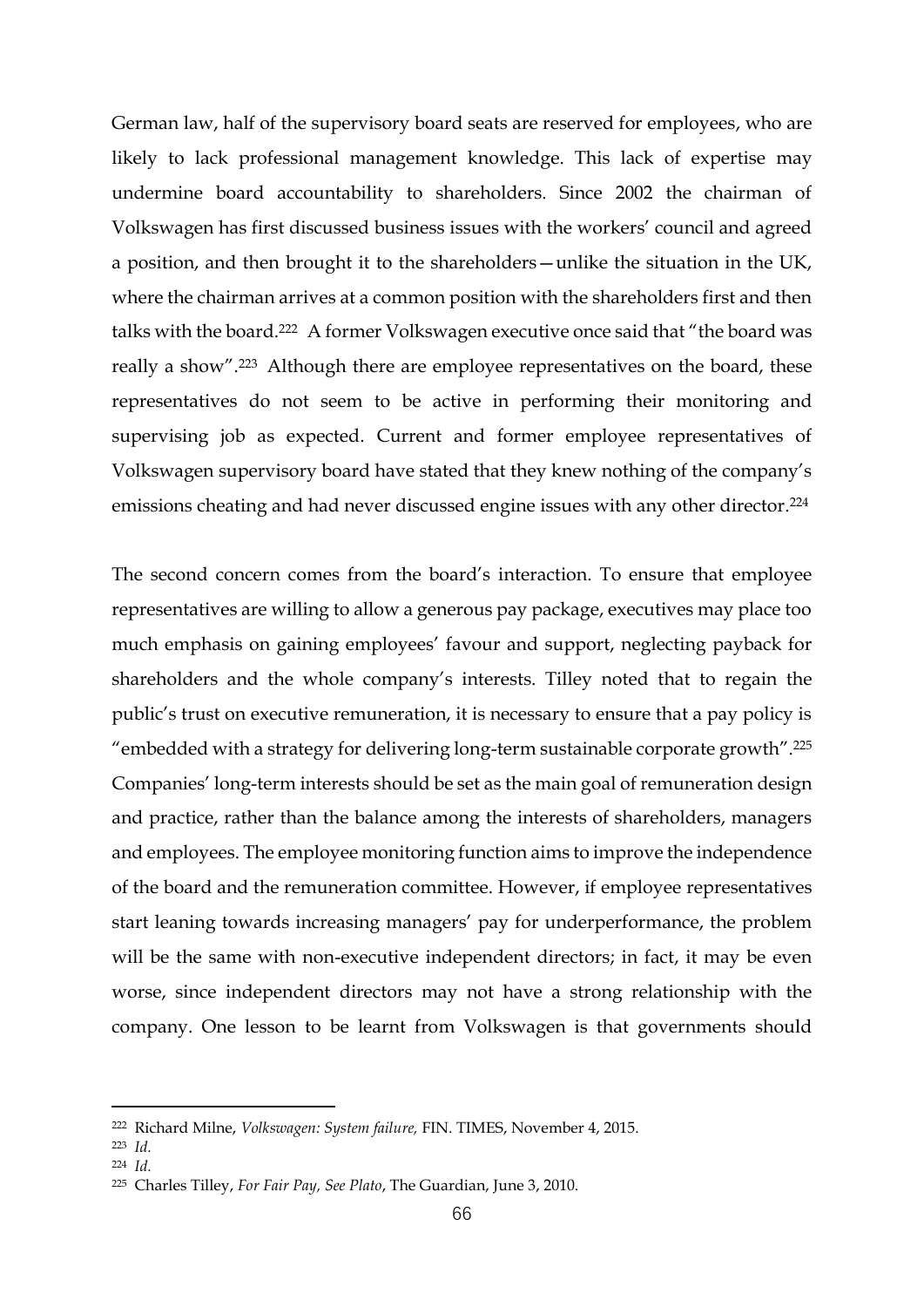consider carefully before introducing legislation that accommodates employee representatives on the board.

There have been several other suggestions, such as having more employees holding the equity of the company; "broader capital ownership would curb income and wealth inequality, expand investment and employment, and reduce the demand for redistribution through the state."<sup>226</sup> This may be a wise option to enable a company to benefit and retain valued employees. However, from the legislation perspective, it is not the duty of either the Companies Act or a corporate governance code to intervene that much. On the other hand, if benefitting and retaining employees is to draw the attention of regulation, as in German companies, perhaps regulations like this may not bring improvement for executive remuneration.

Reports of an increase in general income and the recovery of pay in the public sector may indicate that the UK government should refrain from introducing additional regulation to promote fairness at the moment. Perhaps this overall increase was one reason why the UK parliament turned down a law on reporting pay ratios and placing employee representatives on boards to negotiate payment issues.<sup>227</sup> The UK is still a country with the default shareholder primacy norm embedded in company law and corporate culture. <sup>228</sup> Additionally, while workers' wages are increasing at theirfastest rate for six years<sup>229</sup> and in the context of the UK's smooth economic recovery, which has shown decreased unemployment and inflation since 2011,<sup>230</sup> there will be fewer opportunities to regulate for a pay cap in this country. Pay inequality can be controlled

[http://www.accaglobal.com/us/en/technical-activities/technical-resources-](http://www.accaglobal.com/us/en/technical-activities/technical-resources-search/2011/september/rationale-and-evidence.html)

<sup>226</sup> Robert Wade, *Get Profits Share to Support a More Equal Income Distribution,* FIN. TIMES, August 21, 2015.

<sup>227</sup> 26 JUN. 2012, Parl Deb HC (2012) col. 41; 04 SEPT. 2013, Parl Deb HC (2013) col. 105 (UK) (Proposals suggesting having employees representatives in remuneration committee have been declined twice in the UK).

<sup>228</sup> ACCA (Association of Chartered Certificated Accountants) Report 2015, *Shareholder Primacy in UK Corporate Law: An exploration of the rationale and evidence*,

[search/2011/september/rationale-and-evidence.html.](http://www.accaglobal.com/us/en/technical-activities/technical-resources-search/2011/september/rationale-and-evidence.html) At 41 (last visited May 28, 2018).

<sup>229</sup> Edward Cadman, *Earnings Grow at Fastest Rate for Six Years*, FIN. TIMES, September 17, 2015.

<sup>230</sup> Editorial, *UK's Enviably Smooth Economic Recovery,* FIN. TIMES, September 17, 2015, at Opinion.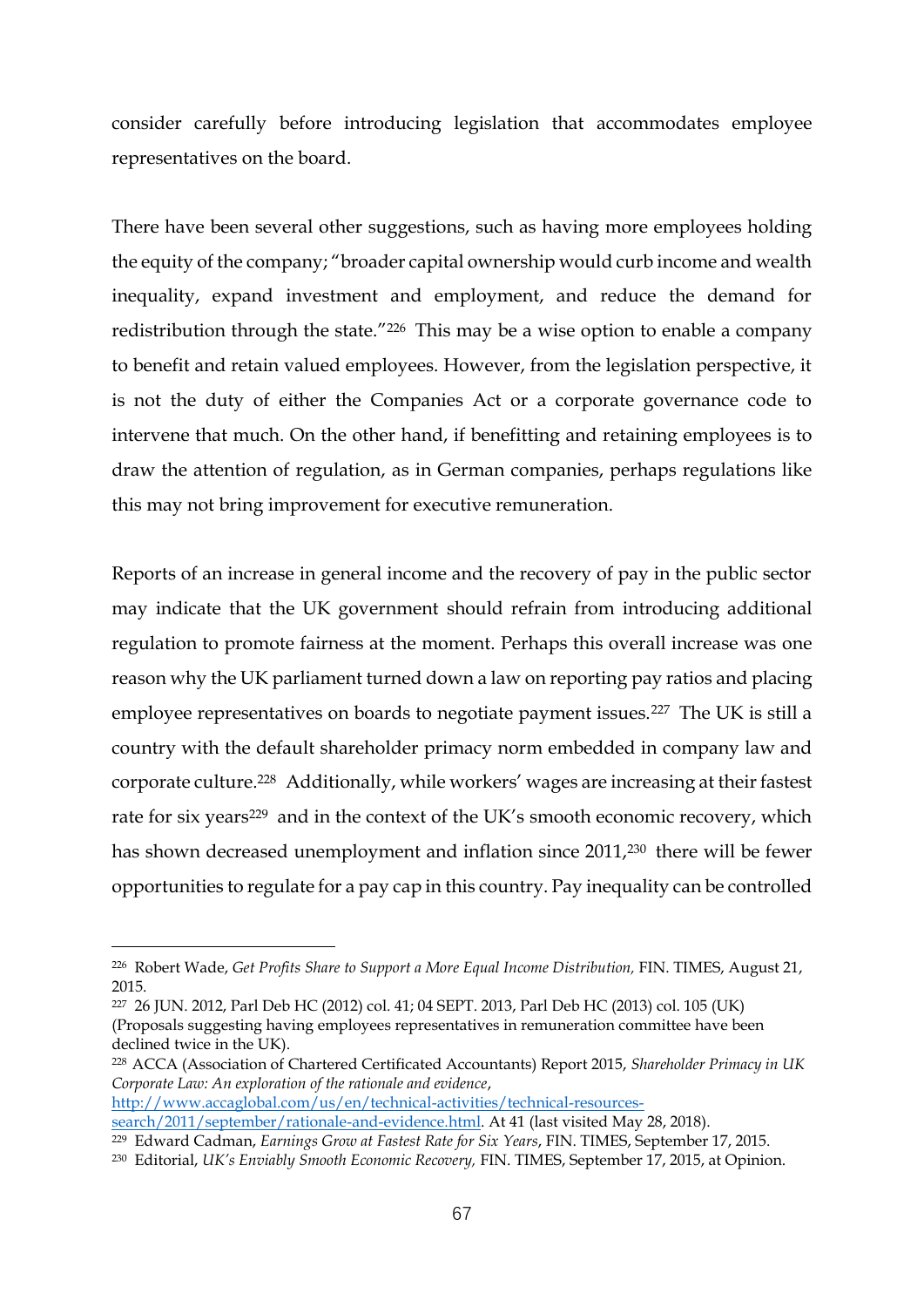by corporate governance, but if long-term firm productivity is not affected by the pay gap, then inequity problems may not addressed by law.

## **Conclusion**

<u>.</u>

Mooney suggested that executive remuneration should be simplified in structure, and reforms should push companies to reduce the complexity of their reports.<sup>231</sup> However, this suggestion for simplifying pay structures probably stems from only a partial understanding of pay structures and practice. It is difficult to avoid complexity in executive pay since it derives from variation in the incentives set for managers, although the aims of those incentives can be stated simply and clearly in pay reports and policies. It is the job of remuneration committees and boards to make those aims accountable to shareholders for resolution. Since the movement in favor of the shareholder say on pay has become a popular legislative approach but also has proved to have difficulties in implementation, current regulations should be developed upon the present foundations to improve the quality of shareholder monitoring.

Due to variation in cultures and industries, each government has a unique method of regulating remuneration practice. This article only provides suggestions for legislations that are useful under general regulatory conditions. In relation to shareholders' voting power, this article proposes to improve understanding of the complexity of remuneration reports. Shareholders should have a meeting before they vote on executive remuneration issues, to improve their understanding of the complexity of the remuneration report. In order to prevent pay for underperformance among executive directors, shareholders should have a binding vote on the implementation pay reports of executives who are going to leave the company. In relation to board accountability, suggestions have been made that facilitate better communication with shareholders. A concision requirement should be imposed on remuneration reporting content and structure, perhaps via the corporate governance code. In order to promote the independence of board members and their negotiation

<sup>231</sup> Attracta Mooney, *"Get Rich Quick" Executive Pay Deals under Threat*, FIN. TIMES, April 12, 2018.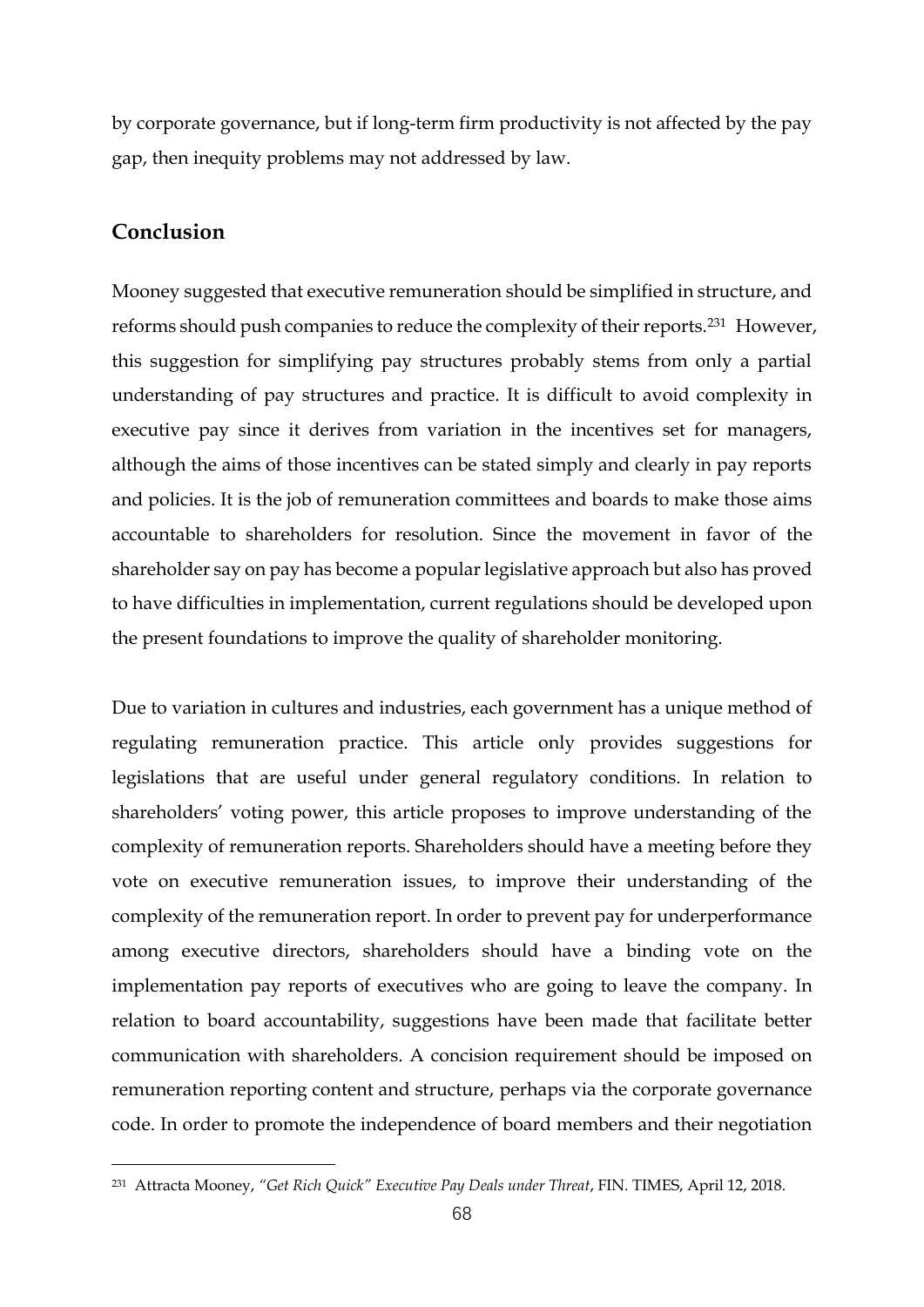with executive directors on executive remuneration, legislation should be introduced to impose liabilities upon members who do not fulfil their duty of care. From the perspective of pay for performance, companies' long-term interests may be promoted through executive remuneration structure adjustment. Regulations should encourage companies to increase the executives' shareholding period after these shares have been exercised, and companies should disclose the economic cost of issuing restricted share options to executive directors.These proposals cannot guarantee that executive compensation levels will be reduced, but they may make remuneration practice, such as shareholder engagement in reports and remuneration committee accountability, more efficient.

Shareholder engagement in shareholding meetings and their passivity in relation to corporate governance are still huge concerns. However, with the globalization of the shareholder say on pay as a corporate governance measure to align pay with performance, evidence has shown that there is a trend towards participating in pay resolutions among international mutual funds, pension funds, hedge funds, and individual investors.<sup>232</sup> Although providing shareholders with a say on pay does not necessarily lead to pay for performance and promote the company's long-term success, with more investors who are knowledgeable about and willing to engage in remuneration practice, shareholder intervention may develop in a positive direction.

Additionally, from the point of view of executive directors' incentives, several metrics have been designed to award managers for their leadership, community skills, and teamwork, as long as this performance results in effective management. Financial performance measures are usually calculated on a quantitative basis, but these nonfinancial performance criteria are qualitative.<sup>233</sup> The standards for paying managers for their non-financial performance may be quite subjective compared to financial

<sup>232</sup> PwC, *Shareholder Activism: Who, what, when and how?* March 2015, [http://www.pwc.com/us/en/governance-insights-center/publications/shareholder-activism-is](http://www.pwc.com/us/en/governance-insights-center/publications/shareholder-activism-is-your-company-prepared.html)[your-company-prepared.html](http://www.pwc.com/us/en/governance-insights-center/publications/shareholder-activism-is-your-company-prepared.html) (last visited May 28, 2018).

<sup>233</sup> Thomas Albright, Christopher Burgess, Aleecia Hibbets & Michael Roberts, *Four Steps to Simplify Multimeasure Performance Evaluations Using the Balanced Scorecard,* J. CORP. ACCT. & FIN., July-August, 63 (2010).